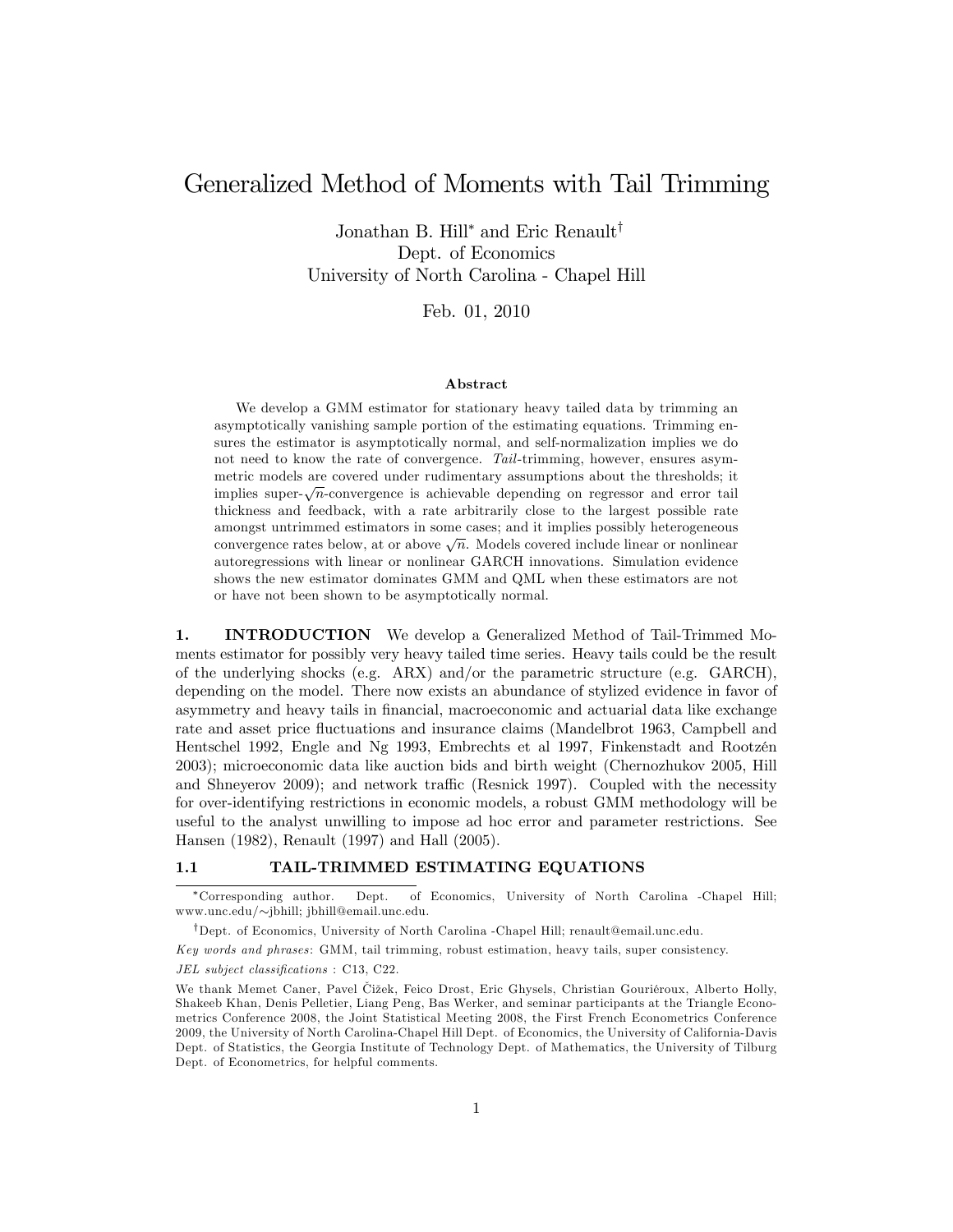Let  $m_t(\theta)$  denote estimating equations, a stochastic mapping

$$
m_t: \Theta \to \mathbb{R}^q, \text{ compact } \Theta \subset \mathbb{R}^r, \ q \geq r,
$$

induced from some moment condition. The strong global identification condition is

$$
E[m_t(\theta)] = 0 \text{ if and only if } \theta = \theta^0 \text{ for unique } \theta^0 \in \Theta.
$$

As an example consider a strong-ARCH(1) process  $\{y_t\}$ ,

$$
y_t = h_t \epsilon_t, \ \ h_t^2 = \alpha^0 + \beta^0 y_{t-1}^2, \ \theta^0 = [\alpha^0, \beta^0]', \ \ \epsilon_t \stackrel{iid}{\sim} (0, 1) \text{ and } \Im_t := \sigma(y_\tau : \tau \le t) \tag{1}
$$

with equations

$$
m_t(\theta) = \left\{ y_t^2 - \alpha - \beta y_{t-1}^2 \right\} z_{t-1}, \ z_{t-1} = \left[ 1, y_{t-1}^2, \ldots \right] \in \mathbb{R}^q, \ q \ge 2.
$$

The GMM estimator solves

$$
\hat{\theta}_g = \underset{\theta \in \Theta}{\text{argmin}} \left\{ \left( \frac{1}{n} \sum_{t=1}^n m_t(\theta) \right)' \hat{\Upsilon}_n \left( \frac{1}{n} \sum_{t=1}^n m_t(\theta) \right) \right\}
$$

for some stochastic positive semi-definite matrix  $\hat{\Upsilon}_n \in \mathbb{R}^{q \times q}$ , and  $n \geq 1$  is the sample size. Under mild conditions  $\hat{\theta}_g$  is asymptotically linear (e.g. Newey and McFadden 1994)

$$
\sqrt{n}\left(\hat{\theta} - \theta^0\right) = A_n \times \frac{1}{\sqrt{n}} \sum_{t=1}^n m_t(\theta^0) + o_p(1) \text{ for some } A_n \in \mathbb{R}^{r \times q},
$$

so asymptotics are grounded on  $\sum_{t=1}^{n} m_t(\theta^0)$ .

Finite variances  $E[m_{i,t}^2(\theta^0)] < \infty$ , along with standard regulatory conditions, ensures Gaussian asymptotics, but this requires  $\epsilon_t$  and  $y_t$  to have finite  $4^{th}$  and  $8^{th}$  moments respectively. This rules out mildly heavy-tailed shocks, integrated random volatility (e.g. IGARCH), and much more. If over-identifying restrictions exist  $q \geq 3$  with say  $z_{3,t-1}$  $= |y_{t-1}|^{2+\delta/2}$  and  $\delta > 0$  then  $y_t$  must have a finite  $(8+\delta)^{th}$  moment, a very tall order for Önancial time series. Models with heterogeneous estimating equations include the multifactor factor Capital Asset Pricing Model with high risk (e.g. oil futures), composite market returns (e.g. NYMEX), low risk asset returns (e.g. U.S. Treasury Bill), and factor premia (e.g. market capitalization and book-to-price ratio); VARX for causality modeling of Önancial and macroeconomic returns; and multivariate random volatility. See French and Fama (1996), Ding and Granger (1996), Mikosch and Stărică (2000), and Embrechts et al (2003).

Although GMM with a non-Gaussian limit is certainly achievable in the manner of Mestimators (e.g. Hannan and Kanter 1977, An and Chen 1982, Knight 1987, Cline 1989, Davis et al 1992), we seek an estimator that permits standard inference and is therefore simple to use. We propose asymptotically negligibly trimming  $k_{1,i,n}$  left-tailed and  $k_{2,i,n}$ right-tailed observations from each equation sample  $\{m_{i,t}(\theta)\}_{t=1}^n$ , where  $k_{j,i,n} \to \infty$  and  $k_{j,i,n}/n \to 0$ 

Define tail specific observations of  $m_{i,t}(\theta)$  and sample order statistics:

$$
m_{i,t}^{(-)}(\theta) := m_{i,t}(\theta) \times I \left( m_{i,t}(\theta) < 0 \right) \quad \text{and} \quad m_{i,(1)}^{(-)}(\theta) \le \dots \le m_{i,(n)}^{(-)}(\theta) \le 0
$$
\n
$$
m_{i,t}^{(+)}(\theta) := m_{i,t}(\theta) \times I \left( m_{i,t}(\theta) > 0 \right) \quad \text{and} \quad m_{i,(1)}^{(+)}(\theta) \ge \dots \ge m_{i,(n)}^{(+)}(\theta) \ge 0
$$
\n
$$
m_{i,t}^{(a)}(\theta) := |m_{i,t}(\theta)| \quad \text{and} \quad m_{i,(1)}^{(a)}(\theta) \ge \dots \ge m_{i,(n)}^{(a)}(\theta) \ge 0.
$$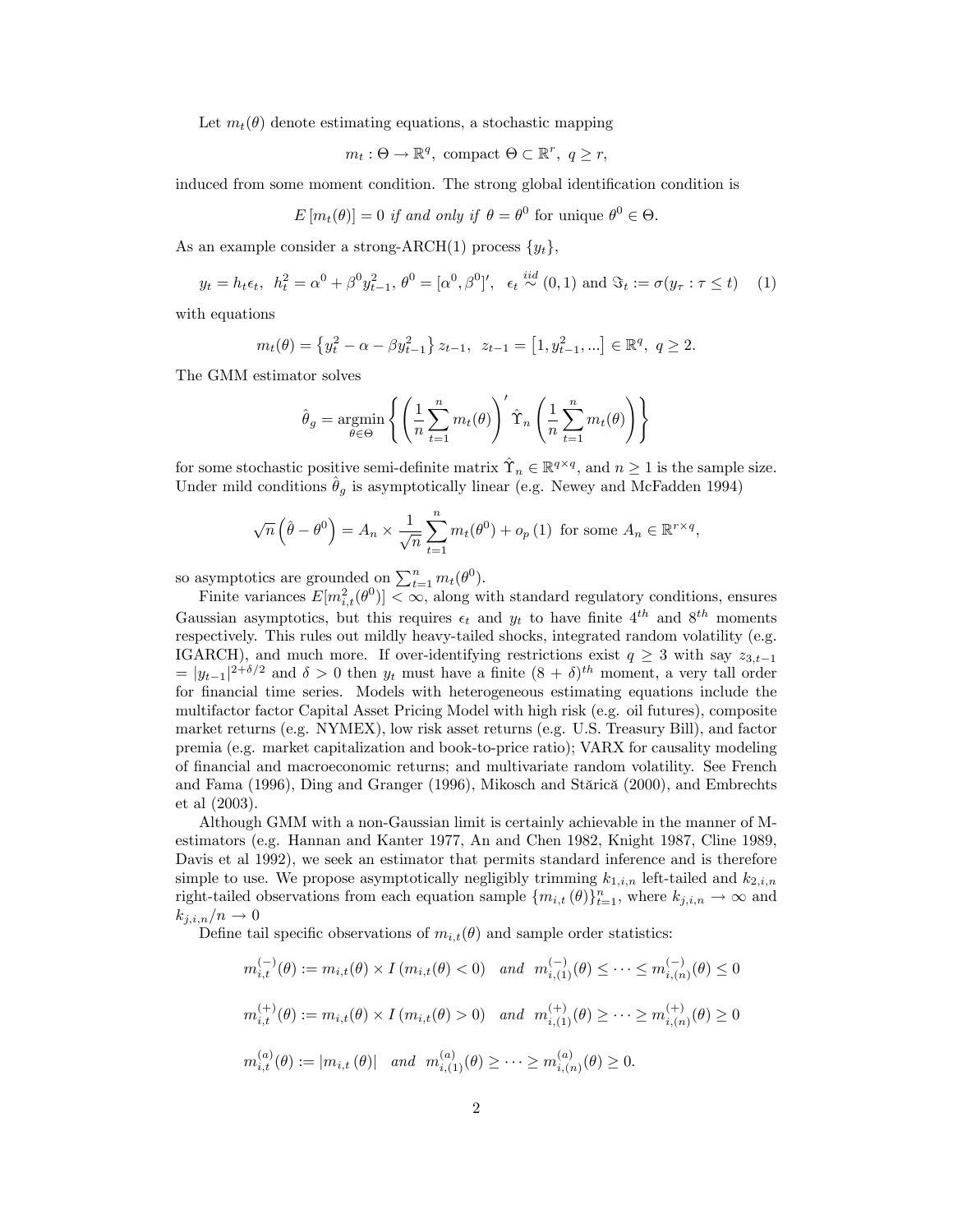Now trim any equation  $m_{i,t}(\theta^0)$  that may have an infinite variance between its lower  $k_{1,i,n}/n^{th}$  and upper  $k_{2,i,n}/n^{th}$  sample quantiles:

$$
\hat{m}_{i,n,t}^*(\theta) := m_{i,t}(\theta) \times I\left(m_{i,(k_{1,i,n})}^{(-)}(\theta) \le m_{i,t}(\theta) \le m_{i,(k_{2,i,n})}^{(+)}(\theta)\right)
$$
\n
$$
= m_{i,t}(\theta) \times \hat{I}_{i,n,t}(\theta)
$$
\n(2)

$$
\hat{m}_{n,t}^{*}(\theta) = \left[m_{i,t}(\theta) \times \hat{I}_{i,n,t}(\theta)\right]_{i=1}^{q} \text{ where } \hat{I}_{j,n,t}(\theta) = 1 \text{ if equation } j \text{ is not trimmed,}
$$

and  $I(A) = 1$  is A is true, and 0 otherwise<sup>1</sup>. If the data generating process is symmetric and  $m_{i,t}(\theta^0)$  is heavy-tailed (e.g. IGARCH) then symmetric trimming is appropriate: for  $k_{i,n} \to \infty$  and  $k_{i,n}/n \to 0$ 

$$
\hat{m}_{i,n,t}^{*}(\theta) := m_{i,t}(\theta) \times I\left( |m_{i,t}(\theta)| \le m_{i,(k_{i,n})}^{(a)}(\theta) \right).
$$
\n(3)

The Generalized Method of Tail-Trimmed Moments [GMTTM] estimator solves

$$
\hat{\theta}_n = \underset{\theta \in \Theta}{\operatorname{argmin}} \left\{ \left( \frac{1}{n} \sum_{t=1}^n \hat{m}_{n,t}^*(\theta) \right)' \times \hat{\Upsilon}_n \times \left( \frac{1}{n} \sum_{t=1}^n \hat{m}_{n,t}^*(\theta) \right) \right\}.
$$

As long as  $m_t(\theta^0)$  is an integrable martingale difference and standard smoothness conditions apply,

$$
V_n^{1/2} \left( \hat{\theta}_n - \theta^0 \right) \stackrel{d}{\rightarrow} N(0, I_r)
$$

for some sequence of positive definite matrices  $\{V_n\}$ . The Gaussian limit holds for a host of heavy tailed time series, and simple rules of thumb can be applied to the selection of the trimming fractiles  $k_{j,i,n}$ .

Inference does not require knowledge of the rate of convergence since we self-normalize, and tail trimming equations with finite variance has no impact on the rate. In particular,  $\hat{\theta}_n$  is  $\sqrt{n}$ -consistent if all equations have a finite variance (e.g. GARCH with finite eighth moment). Further, sub-, exact- or super- $\sqrt{n}$ -convergence may arise in heavy tailed cases depending on the equation form (e.g. QML or least squares); relative tail thickness of error and regressor; and whether the error is iid (e.g. AR with iid shocks) or depends on the regressor through some form of feedback (e.g. AR with ARCH shocks). There is also a trade-off: the feasible rate of convergence is dampened due to trimming, but the damage can be nearly eradicated by a proper choice of fractiles  $k_{i,i,n}$ . See Section 3 for convergence rate derivation for dynamic linear regression, IV, ARCH and AR-ARCH models. See also Antoine and Renault (2008a) for broad GMM theory under variable coefficient estimator rates that are no greater than  $\sqrt{n}$ .

In Section 4 we verify the major assumptions for linear-in-parameters models, and show consistency and asymptotic normality are nearly primitive properties. We then perform a monte carlo study in Section 5 to demonstrate super- $\sqrt{n}$ -convergence for an autoregression with iid shocks, and the superiority of GMTTM over GMM and QML for linear and nonlinear models including AR, GARCH, IGARCH, Quadratic-ARCH, and Threshold-ARCH with Gaussian or Paretian innovations.

Fixed quantile or central order trimming, by comparison, imposes  $k_{j,i,n}/n \to \lambda_{j,i} \in$  $(0, 1)$  for each equation i and tail j. This is the standard in the robust M-estimation and

<sup>&</sup>lt;sup>1</sup>Other criteria for trimming exist, including trimming according to the Euclidean norm  $m_t^{(N)}(\theta) :=$  $||m_t(\theta)||$ . In this case  $\hat{m}_{n,t}(\theta) = m_t(\theta)I(||m_t(\theta)|| \le m_{(k_n)}^{(N)}(\theta))$  where  $k_n \to \infty$  and  $k_n/n \to 0$ . Simulation work reveals the latter is massively dominated by component-wise trimming when  $q > 1$ , irrespective of distribution symmetry.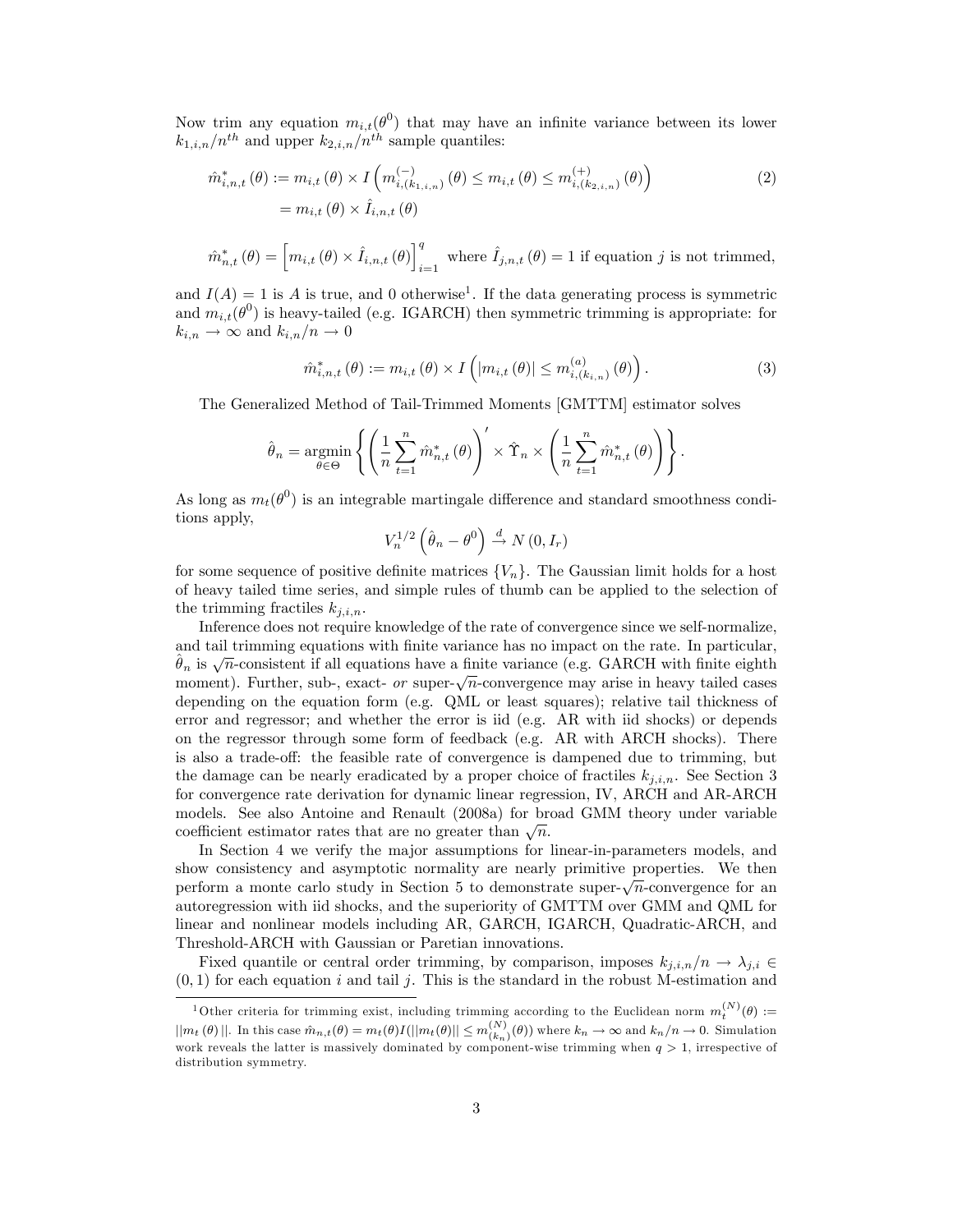Method of Moments literatures where symmetry is imposed  $\lambda_{1,i} = \lambda_{2,i}$  (see below). In this case without further information the data generating process must be symmetric to ensure identification of  $\theta^0$ . Since key asymptotic arguments in this paper exploit negligibility and degeneracy properties under tail trimming, a direct extension to fixed quantile trimming is not evident.

Finally, we do not tackle the practical problem of fractile  $k_{i,i,n}$  selection since that deviates from the central theme of Gaussian asymptotics under tail trimming. Nevertheless, we provide substantial detail on reasonable rates  $k_{j,i,n} \to \infty$  for augmenting efficiency (Sections 3-5).

# 1.2 EXTANT METHODS

The best extant theory of Minimum Distance Estimation for time series covers Mestimators, in particular QML and LAD for GARCH models and Least Trimmed Squares in the robust estimation literature. Francq and Zakoïan  $(2004)$  prove the QMLE is asymptotically normal for strong-GARCH and ARMA-GARCH under  $E(\epsilon_t^4) < \infty$ . See, also, Hansen and Lee (1994), Lumsdaine (1996) and Jensen and Rahbek (2004) for results covering stationary and non-stationary cases. Hall and Yao (2003) characterize non-normal QMLE limit laws for linear GARCH models with possibly inÖnite variance errors and rate of convergence greater than  $\sqrt{n}$ . The GMTTM estimator with QML  $m_t(\theta)$  is asymptotically normal for arbitrarily heavy-tailed  $y_t$  and  $E(\epsilon_t^2) < \infty$ , but sub- $\sqrt{n}$  rate of convergence due to trimming.

Linton et al (2010) prove asymptotic normality of the log-transformed LAD estimator for non-stationary GARCH provided  $E(\epsilon_t^2) < \infty$  for martingale difference  $\epsilon_t$ , and  $E|\epsilon_t|^p$  $< \infty$  for some  $p > 0$  for iid  $\epsilon_t$ . See also Peng and Yao (2003).

Although robust estimation has a substantial history (Huber 1964, Stigler 1973, Jurecková and Sen 1996), only a few results concern fully nonlinear models with heavy tails. Most regression treatments focus on breakdown point analysis for thin tailed data with outliers under contamination (e.g. Rousseeuw 1985, Basset 1991, He et al 1996, Čižek  $2005, 2008, 2009$ ; most concern M-estimator frameworks (e.g. Cižek 2008 and the citations therein); and when trimming, truncation or weighting are employed only non-tail data quantiles are considered. Almost all uses of tail trimming appear in the robust location and central limit theory literatures, and to our knowledge extremum estimation and tail-trimming have never been combined. See Hill (2009b) for a review, and see Horowitz (1998) for a tail-trimmed covariance matrix without supporting theory.

Let  $s_t(\theta) \geq 0$  denote criterion equations, for example  $s_t(\theta) = |y_t - \theta' x_t|$  for LAD. Ling (2005, 2007) symmetrically weighs LAD and QML equations  $\sum_{t=1}^{n} w_t(c)s_t(\theta)$  where  $w_t(c)$  is a smooth stochastic function on the data based on some threshold c. Since  $w_t(c)$ is not a function of  $\theta$  the threshold c is not with respect to the criterion  $s_t(\theta)$ . Linear autoregressive and GARCH models are separately covered allowing  $E[\epsilon_t^2] < \infty$  and  $E[y_t]^p$  $< \infty$  for some  $p > 0$ . We easily match this setting in Section 3.4.

Hadi and Luceno (1997) characterize the Maximum Trimmed Likelihood [MTL] estimator but do not provide a formal theory. Cižek (2005, 2008) improves the breakdown point of M-estimators by trimming the  $k_n \sim \lambda n$  largest  $s_t(\theta)$ . Nonlinear models and models with limited dependent variables are covered, the errors are assumed to be iid with a finite variance, and asymptotic variance estimation is neglected so inference is not available. Kan and Lewbel (2007) use trimming to solve bias problems in semiparametric least squares estimation for linear truncated regression models. The data are iid with thin tails, and trimming is based on a set distance of regressor observations to their sample maximum. See also Ruppert and Carroll (1980), Rousseeuw (1985), Stromberg (1993), and Agulló et al (2008) for LTS; Neykov and Neytchev (1990) for MTL; and Basset (1991) and Tableman (1994) for Least Trimmed Absolute Deviations; and see Chen et al (2001)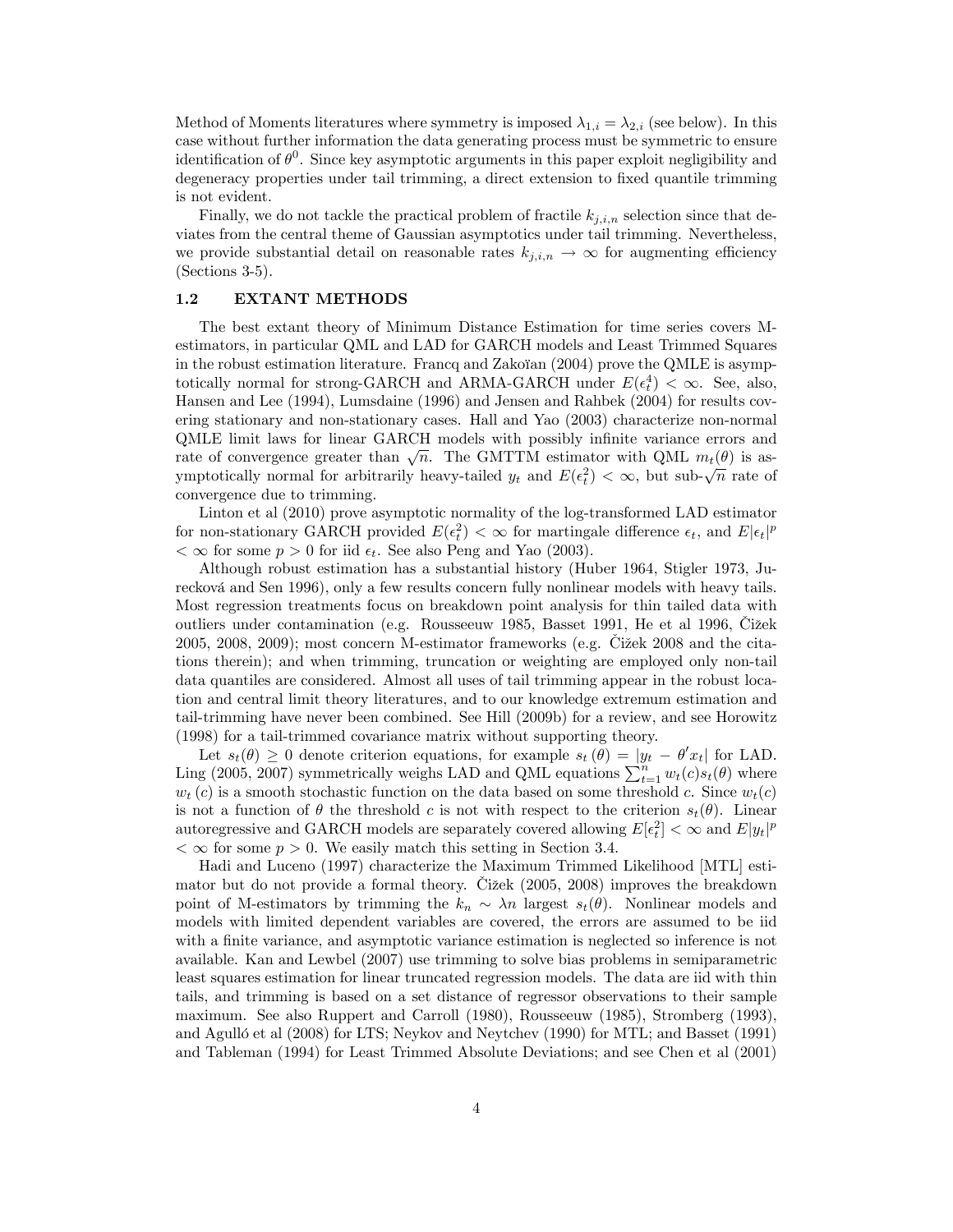for robust regression based on truncated observations.

The fundamental short-comings of trimming criterion equations  $s_t(\theta)$  by a fixed quantile of itself are super- $\sqrt{n}$ -convergence is impossible for stationary data; asymptotic normality cannot be achieved when regressors are heavy tailed; and asymmetric models are not covered. Adaptive weighting as in Ling (2005, 2007) neglects criterion and normal equation information. See Section 2.6 for direct comparisons of the LTS and MTL estimators with GMTTM.

A few results are couched in method of moments. Cizek  $(2009)$  trims a fixed quantile of  $m_t(\theta)$  for thin-tailed cross-sections under data contamination, covering limited dependent and instrumental variables. Since the quantile is fixed identification must be assumed and an efficient criterion weight does not exist. Powell  $(1986)$  and Honoré  $(1992)$  construct least squares estimator couched in the method of trimmed moments for censored linear regressions models of iid data. Ronchetti and Trojani (2001) symmetrically truncate  $m_t(\theta)$ and propose a method of simulated moments to overcome bias in asymmetric models. The error distribution must therefore be known and heavy-tailed cases are ignored.

Throughout  $||x||_p := (\sum_{i,j} |x_{i,j}|^p)^{1/p}$  and  $||\cdot|| = ||\cdot||_2$  the Euclidean matrix norm.  $(z)_+ := \max\{0, z\}.$  The  $L_p$ -norm is then  $(E||x_t||_p^p)^{1/p} = (\sum_{i,j} E|x_{i,j}|^p)^{1/p}.$   $K > 0$  is a finite constant whose value may change from line to line;  $\iota, \delta > 0$  are arbitrarily tiny constants whose values may change; and  $N$  is an arbitrary positive integer. Denote by  $\frac{p}{p}$  and  $\stackrel{d}{\rightarrow}$  convergence in probability and in distribution, and  $\rightarrow$  denotes convergence in  $|| \cdot ||$ . I<sub>d</sub> is a d-dimensional identity matrix and  $A^{1/2}$  denotes the square-root matrix for positive definite A.  $U^0(\delta)$  denotes a  $\delta$ -neighborhood of  $\theta^0$ . Throughout sup<sub> $\theta$ </sub> = sup<sub> $\theta \in \Theta$ </sub> and  $\inf_{\theta} = \inf_{\theta \in \Theta}$ .

2. TAIL-TRIMMED GMM In this section we develop a model-free theory of GMTTM based on primitive properties of  $m_t(\theta)$ . We treat specific models in Sections 3 and 4.

## 2.1 TAIL-TRIMMING

Denote by  $L_i(\theta), U_i(\theta) \in [0,\infty]$  equation specific support bounds:  $-L_i(\theta) \leq m_{i,t}(\theta) \leq$  $U_i(\theta)$  a.s. The problem of interest are those  $m_{i,t}(\theta^0)$  with unbounded support and infinite variance. Assume by convention the first  $q \in \{1, ..., q\}$  equations are trimmed:

$$
\hat{m}_{n,t}^{*}(\theta) = \left[m_{i,t}(\theta) \times \hat{I}_{i,n,t}(\theta)\right]_{i=1}^{q} = \left[\left\{m_{i,t}(\theta) \times \hat{I}_{i,n,t}(\theta)\right\}_{i=1}^{q\prime}, \{m_{i,t}(\theta)\}_{i=q+1}^{q\prime}\right]'
$$

and assume throughout  $q \geq 1$  since otherwise the following reduces to known results.

Let positive integer sequences  $\{k_{1,i,n}, k_{2,i,n} : 1 \leq i \leq q\}$  and positive sequences of threshold functions  $\{l_{i,n}(\theta), u_{i,n}(\theta) : 1 \leq i \leq q\}$  satisfy

$$
k_{j,i,n} \to \infty, \ k_{j,i,n}/n \to 0, \ 1 \le k_{1,i,n} + k_{2,i,n} < n
$$

$$
l_{i,n}(\theta) \to L_i(\theta)
$$
 and  $u_{i,n}(\theta) \to U_i(\theta)$  uniformly on compact  $\Theta \subset \mathbb{R}^r$ ,

and uniformly on  $\Theta$  (e.g. Leadbetter et al 1983: Theorem 1.7.13)

$$
\frac{n}{k_{1,i,n}} P(m_{i,t}(\theta) < -l_{i,n}(\theta)) \to 1 \quad \text{and} \quad \frac{n}{k_{2,i,n}} P(m_{i,t}(\theta) > u_{i,n}(\theta)) \to 1. \tag{4}
$$

Thus,  $l_{i,n}(\theta)$  and  $u_{i,n}(\theta)$  are asymptotically the equation specific lower  $k_{1,i,n}/n^{th} \to 0$ and upper  $k_{2,i,n}/n^{th} \to 0$  tail quantiles. The threshold sequences  $\{l_{i,n}(\theta), u_{i,n}(\theta)\}\$  are not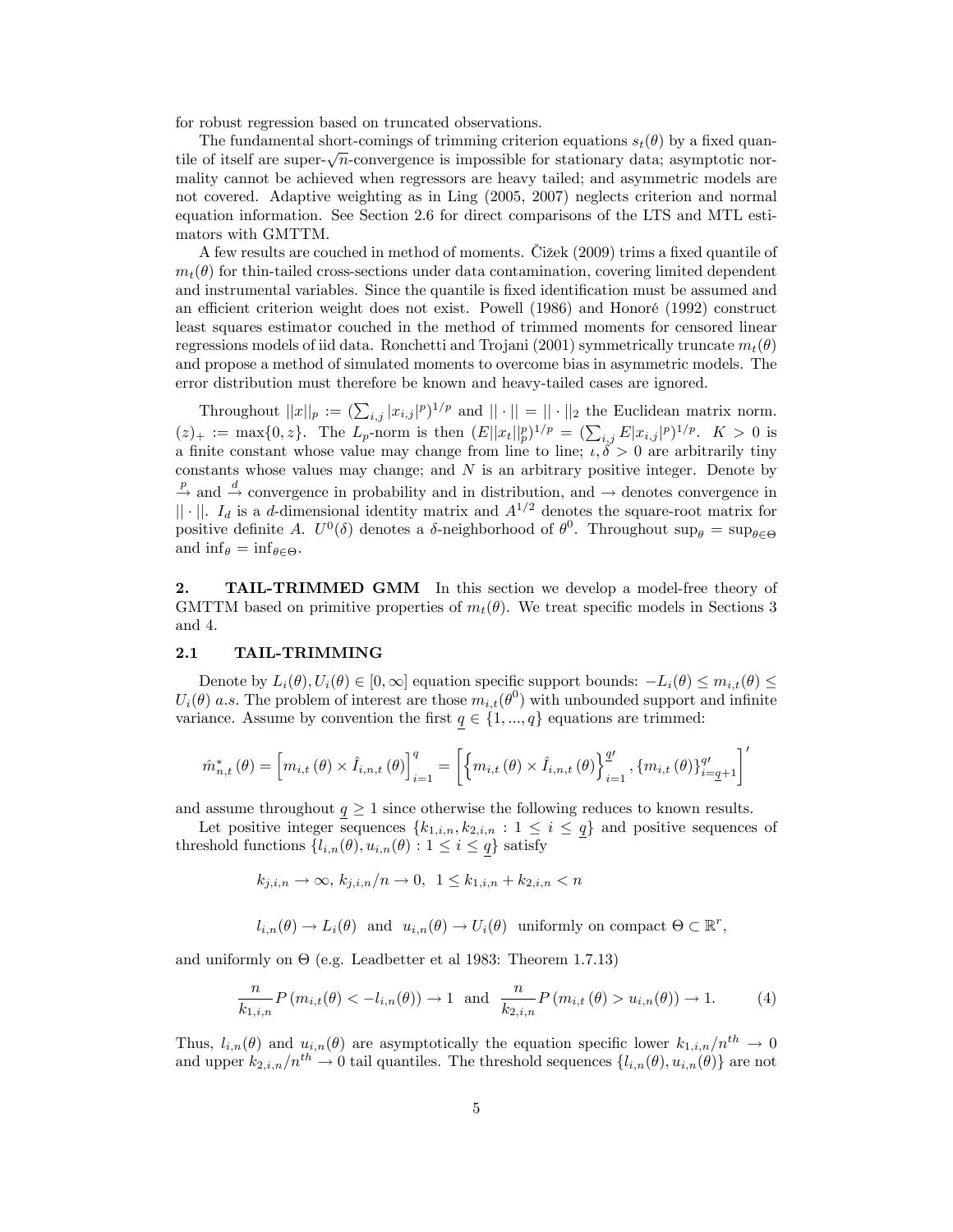unique for given fractiles  $\{k_{1,i,n}, k_{2,i,n}\}$  since  $\{l_{i,n}(\theta) \pm K_{l,n}, u_{i,n}(\theta) \pm K_{u,n}\}$  satisfy (4) for any sequences  $K_{l,n} = o(l_{i,n}(\theta))$  and  $K_{u,n} = o(u_{i,n}(\theta))$  uniformly on  $\Theta$ .

The practice of GMTTM involves  $\hat{m}_{n,t}^*(\theta)$  in (2), but theory centers around deterministic trimming:

$$
m_{i,n,t}^*(\theta) := m_{i,t}(\theta) \times I(-l_{i,n}(\theta) \le m_{i,t}(\theta) \le u_{i,n}(\theta))
$$
  
=  $m_{i,t}(\theta) \times I_{i,n,t}(\theta) : 1 \le i \le \underline{q}$  (5)

$$
m_{n,t}^{*}(\theta) = [m_{i,t}(\theta) \times I_{i,n,t}(\theta)]_{i=1}^{q} \text{ where } I_{j,n,t}(\theta) = 1 \text{ for } \underline{q} + 1 \le j \le q.
$$

Although  $m_t(\theta)$  identifies  $\theta^0$ , we can only assume  $m_{n,t}^*(\theta)$  eventually identifies  $\theta^0$ :

$$
E\left[m_{n,t}^*(\theta^0)\right]\to 0.
$$

This is easily guaranteed for arbitrarily many threshold sequences  $\{l_{i,n}(\theta^0), u_{i,n}(\theta^0)\}\$  since tail trimming is negligible. It is interesting to note "eventual identification" runs contrary to weak and nearly weak identification where information vanishes at some rate (e.g. Stock and Wright 2000, Antoine and Renault 2008b). Here, information amasses at some rate to be made precise below. If the DGP of  $\{m_t(\theta^0)\}\$ is symmetric then  $E[m_{n,t}^*(\theta^0)]$ = 0 for any thresholds  $l_{i,n}(\theta^0) = u_{i,n}(\theta^0)$  and fractiles  $k_{1,i,n} = k_{2,i,n}$ . This applies to linear-in-parameters models with symmetric shocks like autoregressions, GARCH, and so on.

Write compactly throughout

$$
c_{i,n}(\theta) := \max \{ l_{i,n}(\theta), u_{i,n}(\theta) \} \text{ and } c_n(\theta) = \max_{1 \le i \le q} \{ c_{i,n}(\theta) \}
$$
  

$$
k_{i,n} = \max \{ k_{1,i,n}, k_{2,i,n} \} \text{ and } k_n = \max_{1 \le i \le q} \{ k_{i,n} \}
$$
  

$$
\{ l_{i,n}, u_{i,n}, c_{i,n} \} = \{ l_{i,n}(\theta^0), u_{i,n}(\theta^0), c_{i,n}(\theta^0) \}.
$$

# 2.2 ASSUMPTIONS

Let  $\{\Upsilon_n\}$  be a sequence of positive definite weight matrices  $\Upsilon_n \in \mathbb{R}^{q \times q}$ . The sample criterion is

$$
\hat{Q}_n(\theta) := \hat{m}_n^*(\theta)' \times \hat{\Upsilon}_n \times \hat{m}_n^*(\theta), \text{ where } \hat{m}_n^*(\theta) := \frac{1}{n} \sum_{t=1}^n \hat{m}_{n,t}^*(\theta) \text{ and } \hat{\Upsilon}_n \in \mathbb{R}^{q \times q},
$$

hence the GMTTME solves

$$
\hat{\theta}_n = \underset{\theta \in \Theta}{\operatorname{argmin}} \{ \hat{Q}_n (\theta) \}.
$$

Under the identification and smoothness conditions detailed below,  $\hat{\theta}_n$  exists and is unique.

Asymptotic arguments require the following constructions: the trimmed equation covariance matrix and moment envelope

$$
\Sigma_n(\theta) := E\left[m_{n,t}^*(\theta) m_{n,t}^*(\theta)'\right], \ \ \Sigma_n := \Sigma_n(\theta^0), \text{ and } \mathfrak{m}_n = \sup_{\theta} E\left[\left\|m_{n,t}^*(\theta)\right\|\right];
$$

the population and sample Jacobia

$$
J_n(\theta) := \frac{\partial}{\partial \theta} E\left[m_{n,t}^*(\theta)\right] \in \mathbb{R}^{q \times r} \text{ and } J_n = J_n(\theta^0)
$$
  

$$
J_{n,t}^*(\theta) := \left[\frac{\partial}{\partial \theta} m_{i,t}(\theta) \times I_{i,n,t}(\theta)\right]_{i=1}^q \text{ and } J_n^*(\theta) := \frac{1}{n} \sum_{t=1}^n J_{n,t}^*(\theta)
$$
  

$$
\hat{J}_{n,t}^*(\theta) := \left[\frac{\partial}{\partial \theta} m_{i,t}(\theta) \times \hat{I}_{i,n,t}(\theta)\right]_{i=1}^q \text{ and } \hat{J}_n^*(\theta) := \frac{1}{n} \sum_{t=1}^n \hat{J}_{n,t}^*(\theta);
$$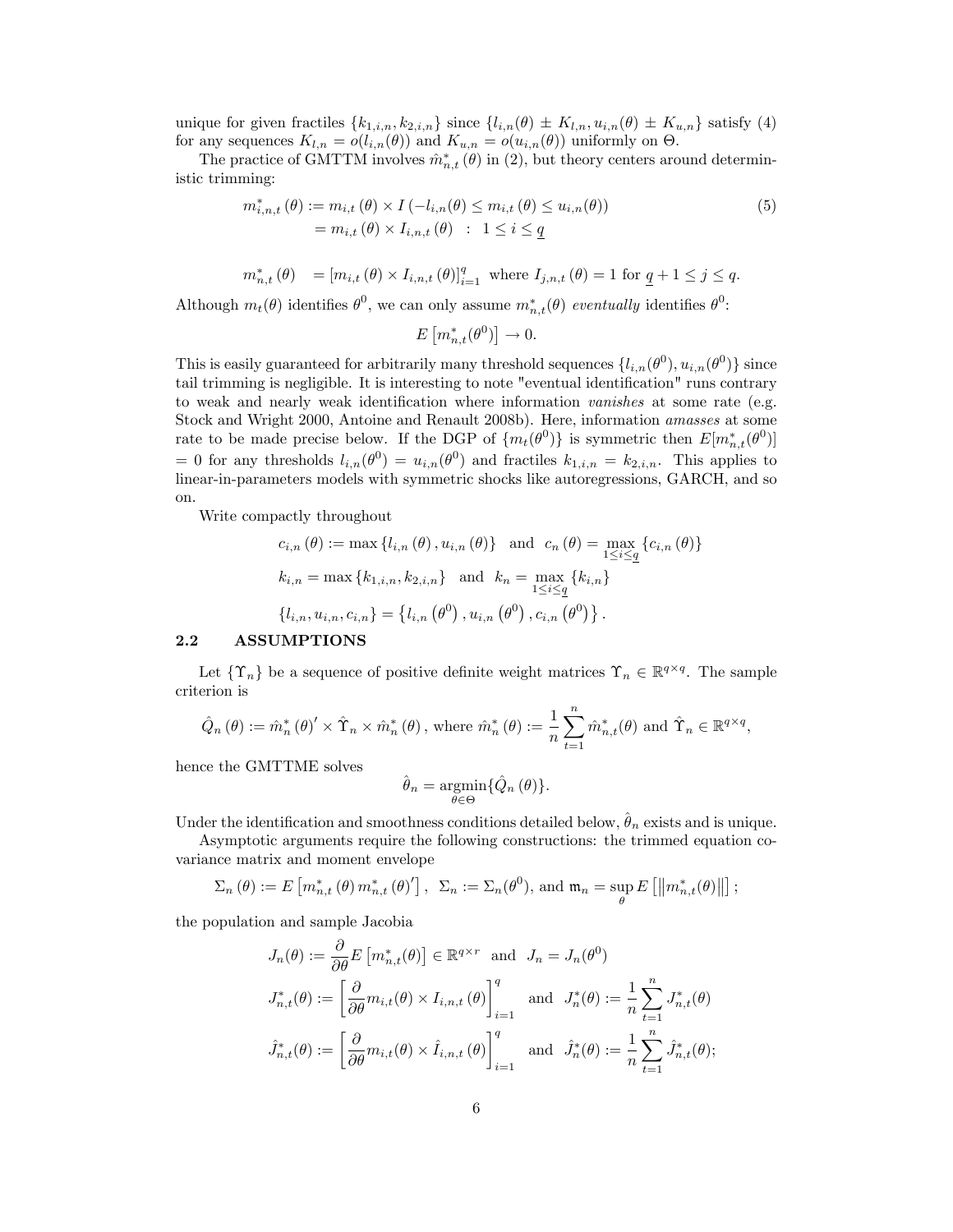and the Hessian and scale

$$
H_n(\theta) := J_n(\theta)' \Upsilon_n J_n(\theta) \in \mathbb{R}^{r \times r} \text{ and } H_n := H_n(\theta^0)
$$
  

$$
V_n(\theta) := n \times H_n(\theta) [J'_n(\theta) \Upsilon_n \Sigma_n(\theta) \Upsilon_n J_n(\theta)]^{-1} H_n(\theta) \text{ and } V_n := V_n(\theta^0).
$$

Three sets of assumptions ensure identification for  $\theta^0$ ;  $\hat{\theta}_n$  can be expressed as a linear function of  $\sum_{t=1}^n \hat{m}^*_{n,t}(\theta^0)$ ;  $\sum_{t=1}^n \hat{m}^*_{n,t}(\theta)$  is sufficiently close to  $\sum_{t=1}^n m^*_{n,t}(\theta)$  uniformly on  $\Theta$ ;  $\sum_{t=1}^n m_{n,t}^*(\theta^0)$  is asymptotically normal; and  $\hat{J}_n^*(\tilde{\theta}_n)$  is consistent for  $J_n$  for any consistent plug-in  $\hat{\theta}_n$ . Most are versions of standard regulatory conditions contoured to heavy tailed data under tail trimming. The remaining are easily verified. See Section 4.

Let  $\{\Im_t\}$  be any sequence of increasing  $\sigma$ -fields adapted to  $\{m_t(\theta)\}, \theta \in \Theta$ , where  $\{\Im_t\}$ itself does not depend on  $\theta$ . The first set characterizes matrix norms, weight limits and covariance definiteness. Denote by  $[\underline{\lambda}_n(\theta)]_{i=1}^q$  the minimum eigenvalue of  $\Sigma_n(\theta)$  for each  $n$  and  $\theta$ .

**M1** (weight).  $\Upsilon_n$  is positive definite for each  $n \geq N$ ; and  $\|\hat{\Upsilon}_n - \Upsilon_n\| \overset{p}{\to} 0$  and  $\|\Upsilon_n\|$  $||-\Upsilon_0|| \to 0$  for some positive definite  $\Upsilon_0, 0 < ||\Upsilon_0|| < \infty$ .

**M2** (scale).  $Kn^{1/2}||J_n|| \times ||\Sigma_n^{-1}||^{1/2} \ge ||V_n^{1/2}|| \to \infty$ .

**M3** (covariance). a.  $\sup_{\theta} \{||\sum_{n}^{1/2}(\theta)||\} = o(n^{1/2})$ ; b.  $\liminf_{n\geq N} \inf_{\theta} \{\Delta_n(\theta)\} > 0$ .

Remark 3: M1 is standard. M2 is used solely to simplify bounding arguments and holds in the efficient weight case (see Section 2.3). M3.a ensures infinite variance equations  $m_{i,t}(\theta^0)$  are trimmed since implicitly  $||\Sigma_n(\theta)|| < \infty$  for each n, and trivially holds if  $m_{i,t}(\theta^0)$  has regularly varying distribution tails. M3.b imposes positive definiteness for sufficiently large  $n \geq N$  since trimming can technically render  $\lambda_{n,i}(\theta) = 0$  for some i and finite n, and possibly all i (e.g.  $\Sigma_n = 0$  a zero matrix for some finite n).

The second set promotes local identification of  $\theta^0$ .

**I1 (identification by**  $m_t(\theta)$ ).  $\{m_t(\theta), \Im_t\}$  forms an adapted martingale difference sequence if and only if  $\theta = \theta^0$ , a unique interior point of compact  $\Theta \subset \mathbb{R}^r$ .

 $\textbf{I2} \text{ (identification by } m_{n,t}^*(\theta)). \ \ E[m_{n,t}^*(\theta^0)] = O(||\Sigma_n^{-1/2}||^{-1}/n^{1/2}).$ 

**I3** (smoothness).  $\inf_{n\geq N} \inf_{\|\theta-\theta^0\|>\delta} \{\mathfrak{m}_n^{-1}||E[m_{n,t}^*(\theta)]||\} > 0$  for tiny  $\delta > 0$ , and  $\liminf_{n\geq N} \{\mathfrak{m}_n\} > 0$  for some  $N \geq 1$ .

 $\textbf{I4} \text{ } (\textit{orthogonality}). \, \, \max_{s \neq t} \{||E[m_{n,s}^{*}(\theta^{0})m_{n,t}^{*}(\theta^{0})']||\} = o(||\Sigma_{n}^{-1/2}||^{-2}/n).$ 

Remark 1: Il is standard although hardly innocuous:  $E[m_t(\theta^0)|\Im_{t-1}]$  exists if  $m_t(\theta^0)$  is integrable. This necessarily limits allowed tail thickness depending on equation structure. See Sections 3 and 4 for examples.

Remark 2: Both  $E[m_{n,t}^*(\theta^0)] \to 0$  and  $E[m_{n,s}^*(\theta^0)m_{n,t}^*(\theta^0)'] \to 0$  are assured by I1 and Lebesgue's dominated convergence theorem. Conditions I2 and I4 merely ensure  $m_{n,t}^*(\theta^0)$  behaves like a martingale difference sufficiently fast as  $n \to \infty$ . If the joint distributions of  $\{m_{i,n,t}^*(\theta^0), m_{j,n,t}^*(\theta^0)\}$  are symmetric or independent then  $E[m_{i,n,t}^*(\theta^0)] =$ 0 and  $E[m^*_{n,s}(\theta^0)m^*_{n,t}(\theta^0)'] = 0$  under I1 for any thresholds  $l_{i,n}(\theta^0) = u_{i,n}(\theta^0)$ . Otherwise by I2 and I4  $\|\Sigma_n^{-1/2}\|^{-1}/n^{1/2} \leq K\|\Sigma_n^{1/2}\|/n^{1/2} = o(1)$  under M3.a suffices. In turn  $\frac{1}{2n^2}$ || $\frac{1}{2}$ || $\frac{1}{2}$  =  $o(1)$  holds trivially in thin-tailed cases, and for equations with Paretian tails under intermediate order tail-trimming.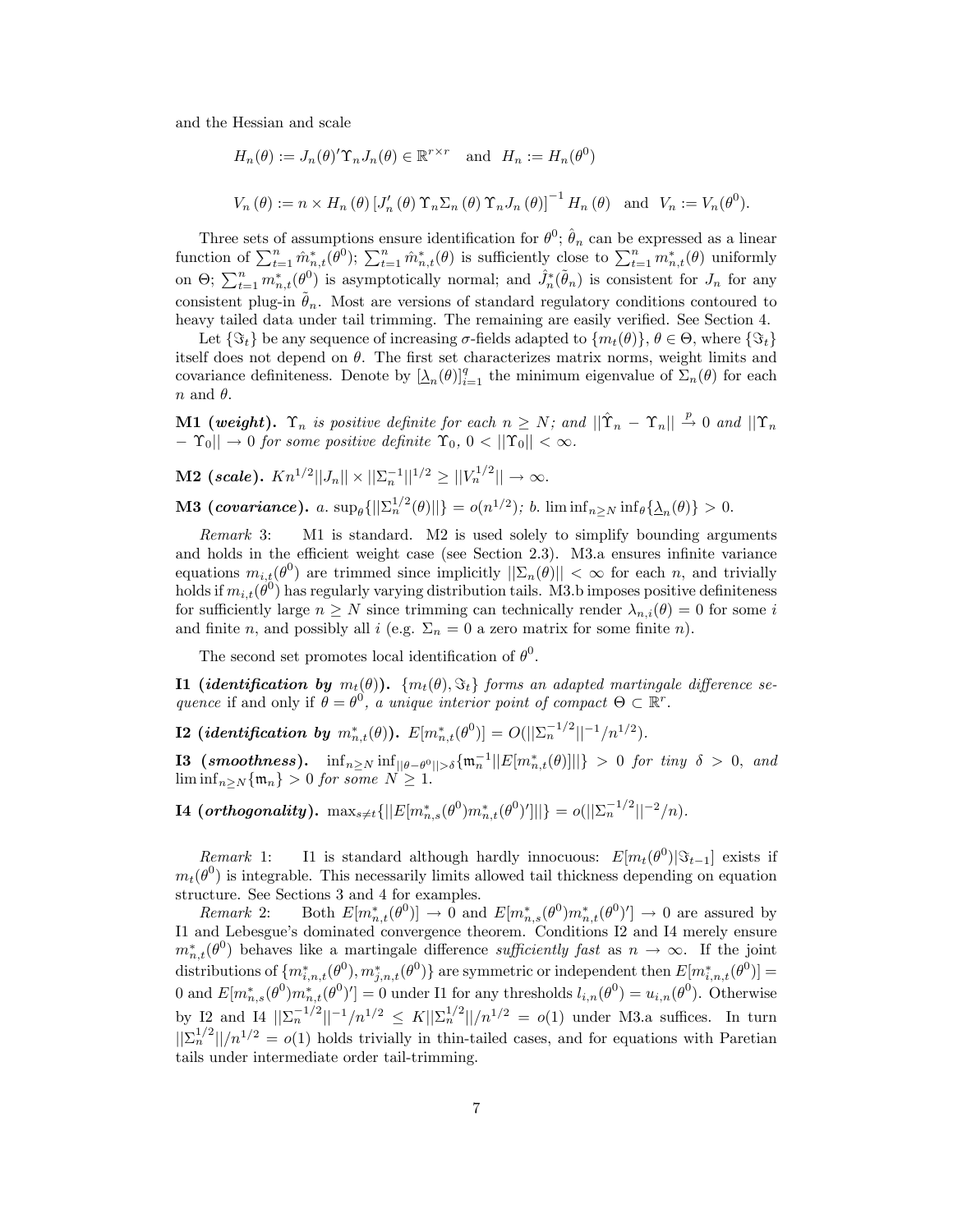Remark 3: Versions of smoothness I3 are standard for consistency (Huber 1967, Pakes and Pollard 1989, Newey and McFadden 1994). The envelope scale  $\mathfrak{m}_n$  is required since  $m_t(\theta)$  need not be integrable on  $\Theta$ -*a.e.* in heavy-tailed cases, whereas  $E[m_{n,t}^*(\theta)]/m_n$ is always well defined. Consider an AR(1)  $y_t = \theta^0 y_{t-1} + \epsilon_t$  with  $|\theta^0| < 1$ ,  $\Im_t = \sigma(y_\tau : \tau \leq$ t), martingale difference innovations  $E[\epsilon_t|\mathcal{S}_{t-1}] = 0$  with infinite variance  $E[\epsilon_t^2] = \infty$ , and one equation  $m_t(\theta) = (y_t - \theta y_{t-1})y_{t-1}$ . Then  $E[m_t(\theta^0)|\Im_{t-1}] = 0$  a.s. hence  $E[m_t(\theta^0)]$  $= 0$ , but in general  $m_t(\theta) = -(\theta - \theta^0) \times y_{t-1}^2$  is non-integrable for any coefficient  $\theta \neq \theta^0$ . This matters for a proof of consistency  $\hat{\theta}_n \stackrel{p}{\rightarrow} \theta^0$  since that requires a uniform law of large numbers for  $m_{n,t}^*(\theta)$  by well known arguments (e.g. Pakes and Pollard (1989)<sup>2</sup>.

Remark 4: If  $m_t(\theta)$  is uniformly integrable on  $\Theta$ -a.e. then I3 reduces to  $\inf_{n\geq N} \inf_{\|\theta-\theta^0\|>\delta} \{||E[m_{n,t}^*(\theta)]||\}>0.$  Consider a stationary  $AR(1)$   $y_t = \theta^0 y_{t-1} + \epsilon_t$ with ARCH(1) error  $\epsilon_t = (\alpha + \beta \epsilon_{t-1}^2)^{1/2} u_t$ ,  $u_t \stackrel{iid}{\sim} N(0, 1)$  and one equation  $m_t(\theta) = (y_t)$  $(y_{t-1})y_{t-1}$ . If  $\epsilon_t$  has a finite variance and infinite kurtosis then  $m_t(\theta) = -(\theta - \theta^0) \times$  $y_{t-1}^2$  is integrable on  $\Theta$ -*a.e.* but  $E[m_t^2(\theta^0)]$  does not exist.

The last set concerns properties of the equations  $m_t(\theta)$  and the random Jacobian matrices  $J_{n,t}^*$  and  $\hat{J}_{n,t}^*$ .

**D1** (distribution continuity). The marginal distributions of  $m_t(\theta)$  have support  $(-\infty,\infty)$  and are absolutely continuous with respect to Lebesgue measure on  $\Theta$ .

**D2** (differentiability).  $m_t(\theta)$  is continuous and differentiable on  $\Theta$ -a.e.

**D3** (mixing).  $\{m_t(\theta)\}\$ is strictly stationary, geometrically  $\beta$ -mixing (absolutely regular):  $\beta_l$  :  $=$ 

 $\sup_{A\subset\Im_{t+1}^{+\infty}}E|P(A|\Im_{-\infty}^t)-P(A)|=o(\rho^l)$  for some  $\rho\in(0,1)$ .

**D4** (envelope bounds).  $\sup_{\theta} ||m_t(\theta)||$  and  $\sup_{\theta} ||(\partial/\partial \theta)m_t(\theta)||$ } are  $L_t$ -bounded.

# D5 (thresholds and fractiles).

*i*.  $\sup_{\theta} |(n/k_{1,i,n})P(m_{i,t}(\theta) < -l_{i,n}(\theta)) - 1| = O(1/k_{1,i,n}^{1/2})$  and  $\sup_{\theta} |(n/k_{2,i,n})P(m_{i,t}(\theta)$  $> u_{i,n}(\theta) - 1 = O(1/k_{2,i,n}^{1/2}).$ 

ii.  $\inf_{\theta} \{c_n(\theta)\} \to \infty$  and  $\sup_{\theta} c_n(\theta) = o(n^{1/2} \sup_{\theta} ||\Sigma_n^{-1/2}(\theta)||^{-1}).$ 

# D6 (Jacobia).

i.  $\sup_{\theta} ||J_n(\theta)|| < \infty$  for each n;  $\{J_n(\theta), J_n^*(\theta), E[J_{n,t}^*(\theta)], \hat{J}_n^*(\theta), E[J_{n,t}^*(\theta)]\}$  have full column rank for each  $n \geq N$ .

 $ii. \sup_{n\geq N} \inf_{\theta\in U^0(\delta_n)} \{J_n^*(\theta)\} > 0 \text{ and } \sup_{\theta\in U^0(\delta_n)} \{||J_n^*(\theta) - J_n^*||\} = o_p(||J_n||) \text{ for any } \delta_n$  $\rightarrow 0.$ 

**D7** (indicator class).  $\{I_{i,n,t}(\theta) : \theta \in \Theta\}$  form Vapnik–Chervonenkis [VC] classes of functions.

Remark 1: Distribution continuity  $D1$  and equation differentiability  $D2$  reduce generality, but simplify key uniform arguments since trimming adds substantial complexity. In regression models D1 requires at least idiosyncratic shocks to be continuously distributed.

Remark 2: Mixing D3 promotes uniform laws for  $m_{n,t}^*(\theta)$  and  $\hat{m}_{n,t}^*(\theta) - m_{n,t}^*(\theta)$ , while geometric decay keeps notation simple. Nevertheless, many nonlinear AR-nonlinear

<sup>&</sup>lt;sup>2</sup>Although the untrimmed equations  $m_t(\theta)$  need not be integrable for arbitrary  $\theta$ , we show  $\sup_{\theta} ||1/n \sum_{t=1}^n \{m_{n,t}^*(\theta) - E[m_{n,t}^*(\theta)]\}|| = o_p(\mathfrak{m}_n)$  in Lemma C.3 in Appendix C, which suffices for consistency.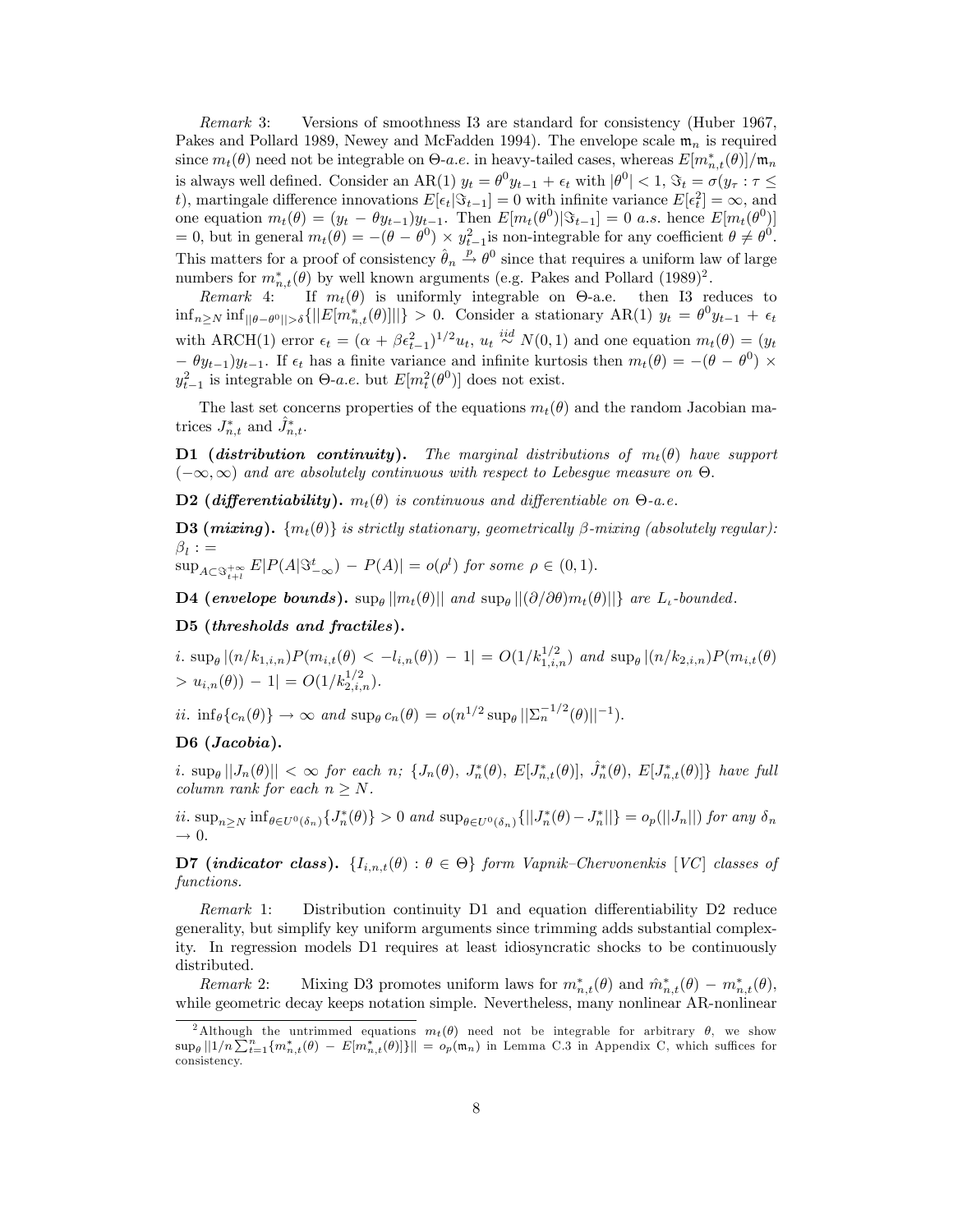GARCH models are covered since geometric ergodicity implies  $\beta$ -mixing (An and Huan 1996, Carrasco and Chen 2002, Meitz and Saikonnen 2008).

Remark 3: Since by construction  $(n/k_{1,i,n})P(|m_{i,t}(\theta)| < -l_{i,n}(\theta)) \to 1$  and  $(n/k_{2,i,n})P(|m_{i,t}(\theta)|$  $> u_{i,n}(\theta)$   $\rightarrow$  1 the D5.i probability orders merely sharpen the rates. This is required for uniform asymptotics concerning trimming indicators  $I_{i,n,t}(\theta)$ . The rates hold for a large array of probability tails that satisfy second order regular variation or slow variation with remainder (e.g. Haeusler and Teugels 1985, Goldie and Smith 1987, Hill 2009a).

Remark 4: The D5.ii threshold bound  $c_n(\theta) = o(n^{1/2} ||\Sigma_n^{-1/2}(\theta)||^{-1})$  ensures sufficiently many equations are trimmed for weak limit theory in the presence of heavy tails. The result  $\max_{1 \leq t \leq n} \{||\sum_{n}^{-1/2}(\theta)m_{n,t}^*(\theta^0)||\} = o_p(n^{1/2})$  matches the relative stability property of maxima of uniformly square integrable weakly dependent sequences, cf. Leadbetter et al  $(1983)$  and Naveau  $(2003)$ , and aligns with a necessary and sufficient condition for the distribution limit of a sum of an iid array to be Gaussian (e.g. Kallenberg 2002: Theorem 5.15). The D5.ii bound is irrelevant if equation variances are finite, and holds for any fractiles  $\{k_{1,i,n}, k_{2,i,n}\}$  if any equation has a Paretian tail. See Section 4.1.<br>*Remark* 5: The D4 moment bounds, D6 Jacobia properties and D7 indicate

The D4 moment bounds, D6 Jacobia properties and D7 indicator class help prove  $1/n \sum_{t=1}^n {\{\hat{m}^*_{n,t}(\theta) - m^*_{n,t}(\theta)\}} = o_p(1)$  uniformly on  $\Theta$ , required for consistency. See Vapnik and Chervonenkis (1971), Pollard (1984), Pakes and Pollard (1989), and van der Vaart and Wellner (1994) for a definition of the VC function class<sup>3</sup>. It suffices for  ${m_{i,t}(\theta): \theta \in \Theta}$  and  ${c_{i,n}(\theta): \theta \in \Theta}$  to form VC classes (van der Vaart and Wellner 1994: Lemma 2.6.18) which holds, for example, for Önite dimensional functions (e.g. Pakes and Pollard 1989: Lemma 2.4), covering at least  $m_t(\theta)$  polynomial in  $\theta$ , hence dynamic linear regressions and ARCH.

# 2.3 MAIN RESULTS

The main results follow:  $\hat{\theta}_n$  is consistent for  $\theta^0$  and asymptotically normal.

# **THEOREM 2.1** Under D1-D7, I1-I3 and M1-M3  $\hat{\theta}_n \stackrel{p}{\rightarrow} \theta^0$ .

The rate  $V_n^{1/2}(\hat{\theta}_n - \theta^0) = O_p(I_r)$  can similarly be shown from first principles (Hill and Renault 2010: Theorem D.1). We do not present the result here since asymptotic normality follows from nearly the same set of assumptions.

**THEOREM 2.2** Under D1-D7, I1-I4 and M1-M3  $V_n^{1/2}(\hat{\theta}_n - \theta^0) \stackrel{d}{\to} N(0, I_r)$ .

Remark 1: An "optimal" GMTTM weight sequence  $\{\Upsilon_n\}$  in the sense of asymptotic efficiency is  $\{\Sigma_n^{-1}/||\Sigma_n^{-1}||\}$  due to the quadratic form  $V_n = nH_n(J'_n\Upsilon_n\Sigma_n\Upsilon_nJ_n)^{-1}H_n$ (Hansen 1982; Newey and MacFadden 1994: p. 2164). In this case

$$
V_n = n\left(J'_n \Sigma_n^{-1} J_n\right)
$$

hence scale bound M2 holds automatically. It is nevertheless not obvious that the trimming fractiles  ${k_{1,i,n}, k_{2,i,n}}$  cannot be set to augment efficiency. We will see for linear-inparameters models in Section 3 that, depending on the model, minimal trimming  $(k_{i,i,n})$  $\rightarrow \infty$  very slowly) or maximal trimming  $(k_{1,i,n} \rightarrow \infty$  very quickly) is always optimal when the efficient weight  $\Upsilon_n = \sum_n^{-1} / ||\Sigma_n^{-1}||$  is use.

Remark 2: The existence of an efficient weight  $\Upsilon_n = \sum_n^{-1} / ||\Sigma_n^{-1}||$  is non-trivial since a symmetric variance form does not arise under *fixed* quantile trimming. In this case

<sup>&</sup>lt;sup>3</sup>The VC class  $\mathfrak{F}$  of functions  $f \in \mathfrak{F}$  satisfies a uniform entropy or bracketing number bound required for  $\mathfrak F$  to be P-Donsker (i.e. for empirical measures to satisfy a uniform central limit theorem on  $\mathfrak F$ ). The entropy of a class  $\mathfrak F$  quantifies smoothness. We refer the reader to Pollard (1984) and van der Vaart and Wellner (1994).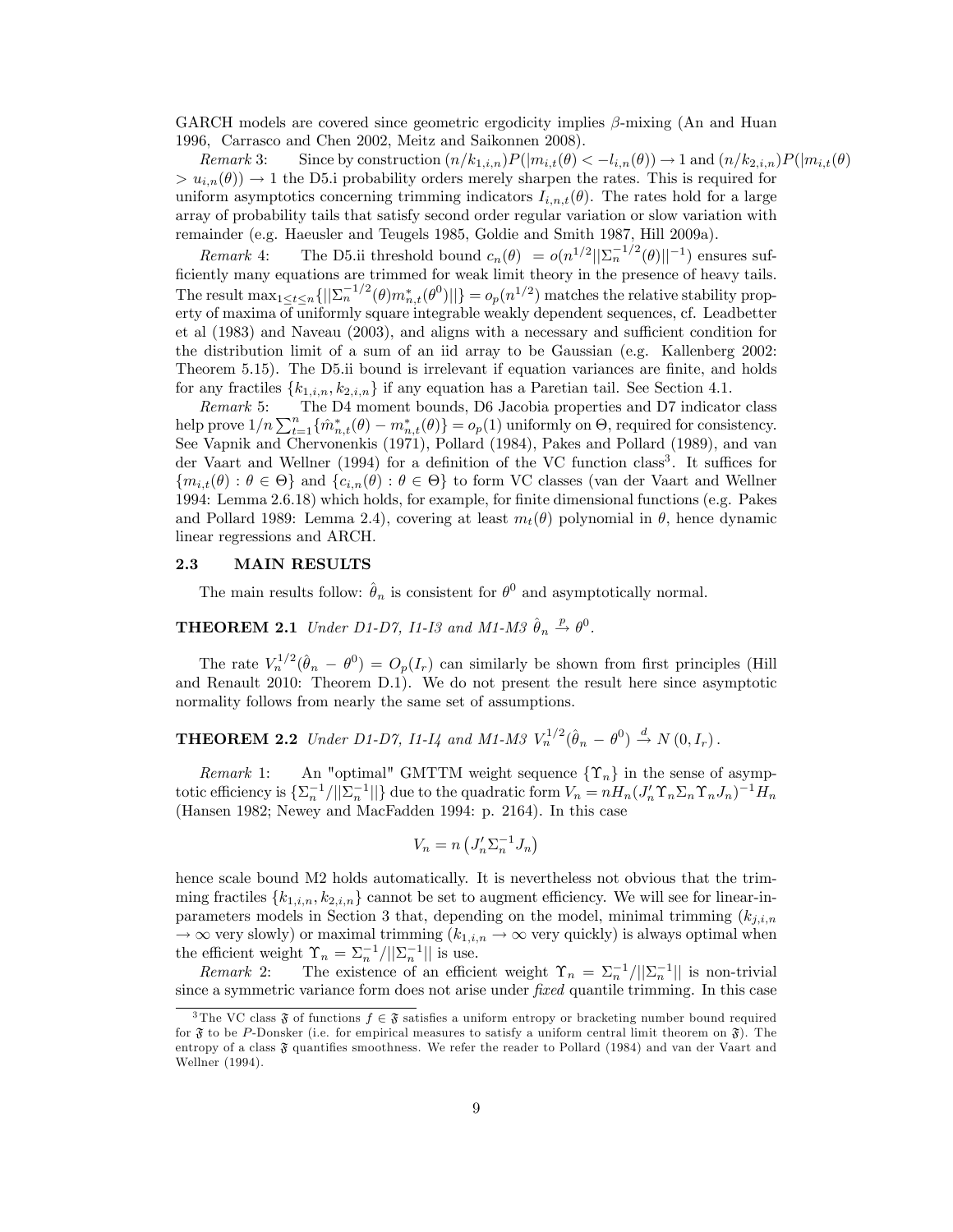$J_n$  has two components that enter  $V_n$  asymmetrically as  $n \to \infty$ , so an optimal weight does not exist (Čižek 2009). Under tail trimming, however, each  $J_{i,j,n}$  also decomposes into two components  $E[(\partial/\partial \theta_j) m_{i,t}(\theta) |_{\theta^0} \times I_{i,n,t}(\theta^0)] + (\partial/\partial \theta_j) E[m_{i,t}(\theta^0) \times I_{i,n,t}(\theta)]|_{\theta^0}$ . The latter is asymptotically dominated by the former due to negligibility  $I_{i,n,t}(\theta) \rightarrow 1 \ a.s.$  $\text{so } J_{i,j,n} = E[(\partial/\partial \theta_j) m_{i,t}(\theta) |_{\theta^0} \times I_{i,n,t}(\theta^0)] \times (1 + o(1)).$  See Lemma C.1 in Appendix C.

If the Jacobian and covariance are asymptotically bounded  $J_n \to J$  and  $\Sigma_n \to \Sigma$  then the rate is exactly  $\sqrt{n}$  since  $V_n^{1/2} \sim n^{1/2} V^{1/2}$  for some positive definite  $V \in \mathbb{R}^{r \times r}$ . This holds for any stationary DGP for which the conventional GMM estimator is asymptotically normal, so tail trimming is always a safe practice. Otherwise the rates need not be homogeneous over  $\hat{\theta}_{i,n}$  and may be greater or less than  $\sqrt{n}$ . See Section 3.

**LEMMA 2.3** If  $\limsup_{n\geq1}||E[m_{n,t}^*(\theta^0)m_{n,t}^*(\theta^0)]|| < \infty$  and  $\limsup_{n\geq1}||(\partial/\partial\theta)E[m_{n,t}^*(\theta)|_{\theta^0}]||$  $< \infty$  then the rate of convergence of each  $\hat{\theta}_{i,n}$  is  $\sqrt{n}$ .

#### 2.4 COVARIANCE AND JACOBIAN MATRIX ESTIMATION

In lieu of martingale difference I1 and trimmed equation orthogonality I4, a natural estimator of  $\Sigma_n$  is

$$
\hat{\Sigma}_n(\tilde{\theta}_n) = \frac{1}{n} \sum_{t=1}^n \hat{m}_{n,t}^*(\tilde{\theta}_n) \hat{m}_{n,t}^*(\tilde{\theta}_n)'
$$

for some consistent plug-in  $\tilde{\theta}_n$ . Since  $\hat{\Sigma}_n(\tilde{\theta}_n)$  may itself be used for GMTTM estimation, in practice  $\tilde{\theta}_n$  need not be the final GMTTME  $\hat{\theta}_n$ . Candidate plug-ins include a one-step GMTTME (e.g. naïve  $\hat{\Upsilon}_n = I_q$ ), but also untrimmed estimators like the LSE, GMME and QMLE since in general they converge faster than the GMTTME. See Section 3.

**LEMMA 2.4** Under D1-D6.i, D7, I1, I2, I4 and M2  $||\sum_{n}^{-1} \hat{\Sigma}_n(\tilde{\theta}_n) - I_q|| = o_p(1)$  for any  $\tilde{\theta}_n = \theta^0 + O_p(||V_n^{1/2}||^{-1}).$ 

Tail trimming implies the Jacobian  $J_n$  is proportional to  $E[J^*_{n,t}]$ , cf. Lemma C.1 in Appendix C. Due to its simple form consistency  $\hat{J}_n^*(\tilde{\theta}_n) = E[J_{n,t}^*] \times (1 + o_p(1))$  follows for any consistent  $\theta_n$ .

**LEMMA 2.5** Under D1-D7 and M1-M3  $J_n^*(\tilde{\theta}_n) = J_n \times (1 + o_p(1))$  and  $\hat{J}_n^*(\tilde{\theta}_n) = J_n$  $\times$  (1 +  $o_p(1)$ ) for any  $\|\tilde{\theta}_n - \theta^0\| \stackrel{p}{\to} 0.$ 

The covariance matrix  $V_n^{-1}$  is estimated by

$$
\hat{V}_n^{-1}(\theta) = n \times \hat{H}_n(\theta) \left\{ \hat{J}_n^*(\theta)'\hat{\Upsilon}_n \hat{\Sigma}_n(\theta) \hat{\Upsilon}_n \hat{J}_n^*(\theta) \right\}^{-1} \hat{H}_n(\theta)
$$

where  $\hat{H}_n(\theta) = \hat{J}_n^*(\theta)'\hat{\Sigma}_n^{-1}(\theta)\hat{J}_n^*(\theta)$ . Since trivially  $\hat{\theta}_n = \theta^0 + O_p(||V_n^{1/2}||^{-1})$  by Theorem 2.2 the scale is consistent by Lemmas 2.4 an 2.5.

**THEOREM 2.6** Under D1-D7, I1, I2, I4 and M1-M3  $\hat{V}_n(\hat{\theta}_n) = V_n \times (1 + o_p(1)).$ 

### 2.5 ROBUST M-ESTIMATORS

We now discuss why trimming M-estimator criterion equations may fail to promote asymptotic normality.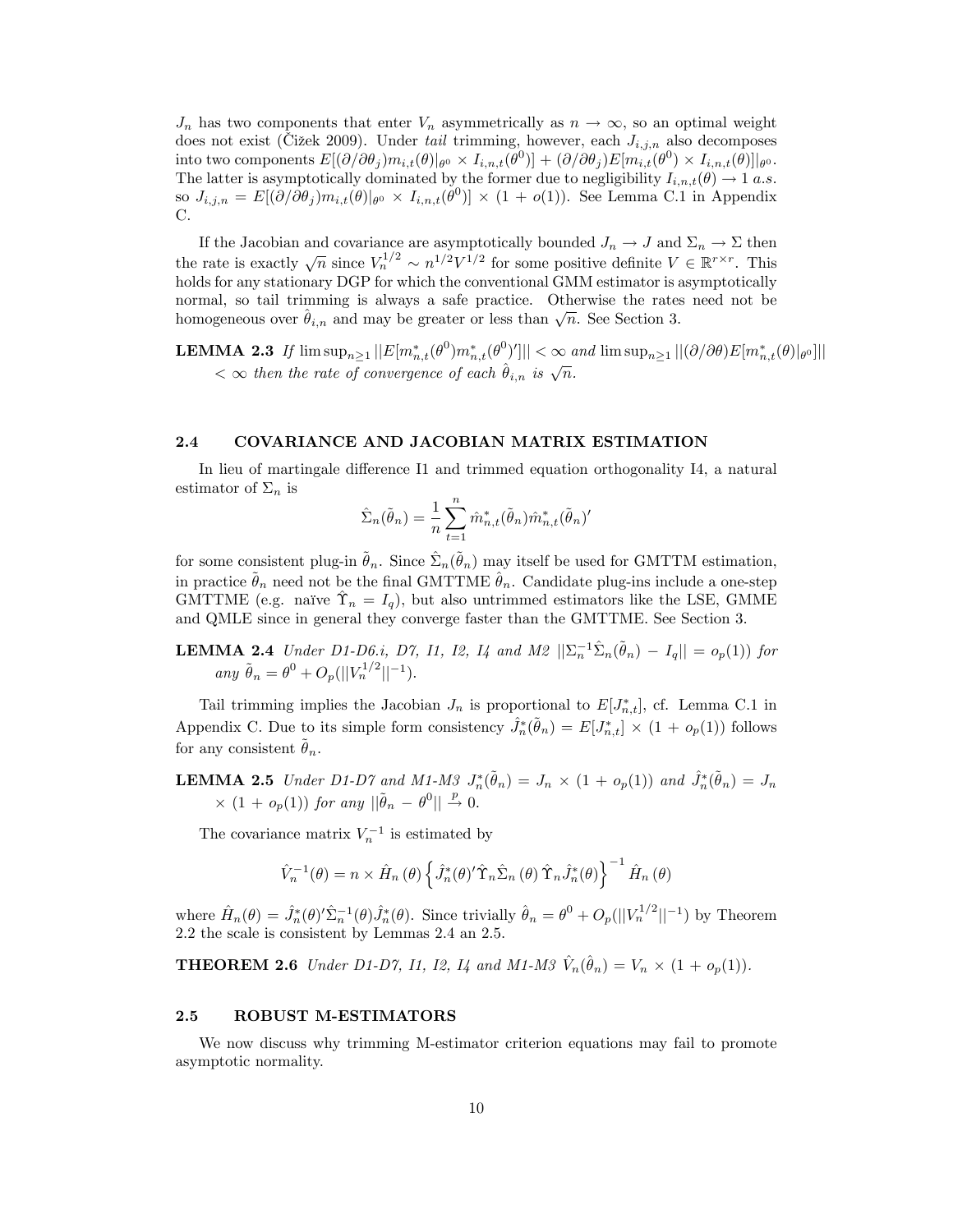Least Trimmed Squares: Consider a linear model with least squares criterion

$$
y_t = \theta^0 x_t + \epsilon_t
$$
 with  $s_t(\theta) := (y_t - \theta' x_t)^2$ .

Assume  $\epsilon_t$  is zero-mean with distribution function  $F_{\epsilon}(\epsilon) := P(\epsilon_t \leq \epsilon)$ , and two-tailed inverse  $F_{|\epsilon|}^{-1}(\lambda) := \inf \{ \epsilon \geq 0 : P(|\epsilon_t| \leq \epsilon) \leq \lambda \}.$  The fixed quantile LTSE is (Ruppert and Carrol 1980, Rousseeuw 1985, Cižek 2008)

$$
\tilde{\theta}_n = \underset{\theta \in \Theta}{\text{argmin}} \left\{ \frac{1}{n} \sum_{t=1}^n s_t(\theta) \times I \left( s_t(\theta) \le s_{([n\lambda])}(\theta) \right) \right\}, \lambda \in (0,1).
$$

If the distribution governing  $s_t(\theta)$  is absolutely continuous on  $\Theta$ -a.e.,  $\{x_t, \epsilon_t\}$  have finite variance marginal distributions,  $\{\epsilon_t, x_t\}$  are geometrically  $\beta$ -mixing, and  $\tilde{J}(\lambda) :=$  $-E[x_t x_t' I(|\epsilon_t| \leq F_{|\epsilon|}^{-1}(\lambda))]$  is non-singular, then for the given linear DGP

$$
\sqrt{n}\left(\tilde{\theta}_n - \theta^0\right) = \tilde{J}\left(\lambda\right)^{-1} \frac{1}{\sqrt{n}} \sum \epsilon_t x_t I\left(|\epsilon_t| \leq F_{|\epsilon|}^{-1}\left(\lambda\right)\right) + o_p\left(1\right) \stackrel{d}{\to} N\left(0, \tilde{V}^{-1}\left(\lambda\right)\right),
$$

where  $\tilde{V}(\lambda) = \tilde{J}(\lambda)'\tilde{\Sigma}^{-1}\tilde{J}(\lambda)$  and  $\tilde{\Sigma}(\lambda) := E[\epsilon_t^2 x_t x_t'I(|\epsilon_t| \leq F_{|\epsilon|}^{-1}(\lambda))].$  See Čižek (2005, 2008). Clearly if the error  $\epsilon_t$  is independent of  $x_t$  and any stochastic element of  $x_t$  has an infinite variance then  $1/\sqrt{n} \sum \epsilon_t x_t I(\epsilon_t^2 \leq \epsilon_{([n\lambda])}^2)$  does not have a Gaussian limit even under fixed quantile trimming, and  $\tilde{\Sigma}(\lambda)$  and  $\tilde{J}(\lambda)$  do not exist. The same conclusion applies to Least Absolute Trimmed Deviations. Since the object that governs asymptotics is the gradient  $(\partial/\partial\theta)s_t(\theta)|_{\theta^0}$ , its components  $\epsilon_t x_{i,t}$  must be trimmed to ensure asymptotic normality, not simply  $\epsilon_t$ .

**Quasi-Maximum Trimmed Likelihood:** Consider an ARCH(1)  $y_t = h_t \epsilon_t$ ,  $\epsilon_t \stackrel{iid}{\sim}$  $(0,1), h_t^2(\theta) = \alpha + \beta y_{t-1}^2, (\alpha, \beta) \geq 0$  with QML criterion equations  $s_t(\theta) = \ln h_t^2(\theta) +$  $y_t^2/h_t^2(\theta)$ . See Neykov and Neytchev (1990) and Čižek (2008) for Maximum Trimmed Likelihood of models of the conditional mean.

Since a standard question is whether a conditional heteroscedastic effect exists, suppose not for simplicity:  $\beta^0 = 0$ . If the distribution governing  $\epsilon_t$  is absolutely continuous then by Lemma 2.1 of Čižek (2008)  $g_{n,t}(\theta) := (\partial/\partial \theta) s_{n,t}(\theta) = (\partial/\partial \theta) s_t(\theta) \times I(s_t(\theta) \leq F_{s(\theta)}^{-1}(\lambda))$ a.s. on  $\Theta$ -a.e. By direct computation it follows under  $\beta^0 = 0$ 

$$
g_{n,t}\left(\theta^0\right) = -\left(\epsilon_t^2 - 1\right) \left[1, y_{t-1}^2\right]' \times I\left(|\epsilon_t| \leq F_{|\epsilon|}^{-1} \left(\lambda\right)\right).
$$

Now exploit independence to deduce

$$
E\left[g_{2,n,t}^{2}\left(\theta^{0}\right)\right] = E\left[\left(\epsilon_{t}^{2}-1\right)^{2} I\left(\left|\epsilon_{t}\right| \leq F_{|\epsilon|}^{-1}\left(\lambda\right)\right)\right] \times E\left[y_{t-1}^{4}\right].
$$

Since  $\beta^0 = 0$  we know  $y_t$  has an unbounded fourth moment  $E[y_t^4] = \infty$  if and only if  $E[\epsilon_t^4]$  $= \infty$ . The QMTL Jacobian is unbounded and by asymptotic linearity and independence between  $\epsilon_t$  and  $y_{t-1}$ , the QMTLE is not asymptotically normal.

Adaptive M-Estimation: Lingís (2005, 2007) smooth symmetrically weighed LAD and QML criteria work like smoothed trimming. But theory is only delivered for symmetric DGP's, and only fixed quantiles of the data  $y_t$  are considered for the weight function. Although heavy-tails are allowed super- $\sqrt{n}$ -convergence cannot be achieved due to the weight structure.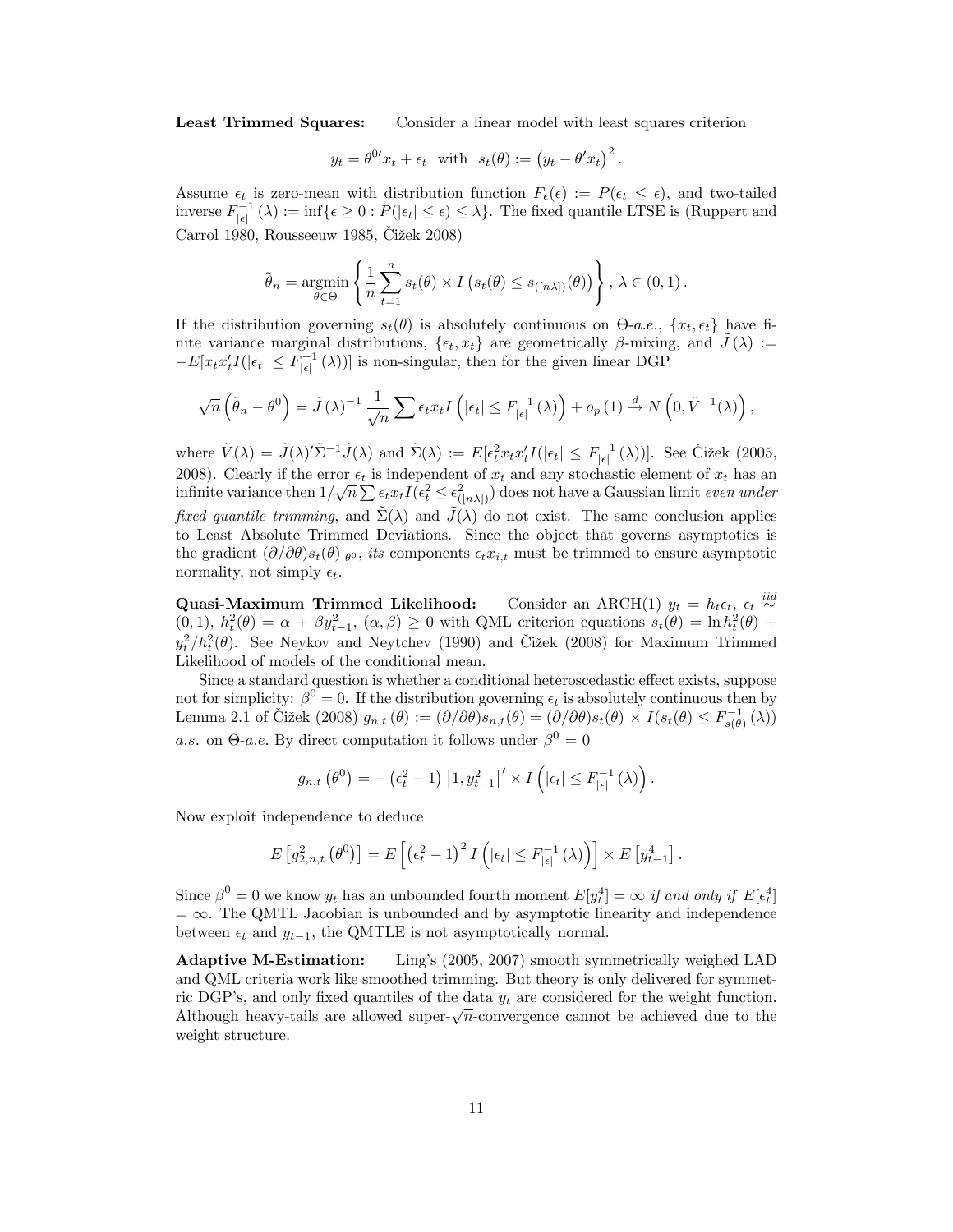3. CONVERGENCE RATE FOR HEAVY-TAILED DATA Consider the efficient weight  $\Upsilon_n = \sum_n^{-1} / ||\Sigma_n^{-1}||$  for brevity. By positive definiteness and the Cauchy-Schwartz inequality we can define diagonal matrices  $\Gamma_n \in \mathbb{R}^{q \times q}$  with

$$
\Gamma_{i,i,n} = \Sigma_{i,i,n}^{-1/2} = \left( E[(m_{i,n,t}^*(\theta^0))^2] \right)^{-1/2} : \Gamma_n^{-1} \Sigma_n \Gamma_n^{-1} \to \Sigma \text{ a positive definite matrix.}
$$

Now write

$$
V_n = n \times (\Gamma_n^{-1} J_n)' \times \Sigma^{-1} \times (\Gamma_n^{-1} J_n) \times (1 + o(1)) \quad \text{and} \quad \Sigma^{-1} = [\sigma^{i,j}]_{i,j=1}^q.
$$

Assume  $\sigma^{i,j} \neq 0 \ \forall i,j$ , to simplify exposition. The component-wise rates  $n_{\theta_i}$  are

$$
n_{\theta_i} = V_{i,i,n}^{1/2} = K n^{1/2} \times \left[ \sum_{l_1,l_2=1}^q \sigma^{l_1,l_2} \Gamma_{l_1,l_1,n}^{-1} \Gamma_{l_2,l_2,n}^{-1} J_{l_1,i,n} J_{l_2,i,n} \right]^{1/2}.
$$
 (6)

Textbook intuition explains  $n_{\theta_i}$ . Holding everything else constant, if  $\Gamma_{i,i,n} = (E[(m_{i,n,t}^*(\theta^0))^2])^{1/2}$  $\rightarrow \infty$  due to heavy-tailed errors then  $n_{\theta_i} \rightarrow \infty$  slowly: sharp estimates are more difficult to obtain from models with disproportionately dispersive errors. If  $|J_{l,i,n}| = |E[(\partial/\partial \theta_i)m_{l,t}(\theta)|_{\theta} I_{l,n,t}(\theta^0)]|$  $\rightarrow \infty$  due to heavy tailed regressors then  $n_{\theta_i} \rightarrow \infty$  quickly: sharpness improves with regressor dispersion and association. If both error and regressor are heavy-tailed and exhibit feedback then  $J_n$  may be overwhelmed by  $\Gamma_n$ . In this section we inspect the gamut of such cases.

In order to characterize  $\Gamma_n$  and  $J_n$  we consider dynamic linear regression and ARCH models where all equations are symmetrically trimmed with the same fractiles  $k_{i,i,n} = k_n$ for simplicity. Throughout  $\{\epsilon_t\}$  is iid  $L_p$ -bounded,  $p > 0$ , with an absolutely continuous distribution on  $\mathbb{R}$ -*a.e.*, symmetric about 0.

#### 3.1 DYNAMIC REGRESSION WITH IID ERRORS

Consider a stationary dynamic linear regression with an intercept

$$
y_t = \theta^{0t} x_t + \epsilon_t, x_{1,t} = 1, x_t \in \mathbb{R}^r
$$
 with  $m_t(\theta) = (y_t - \theta x'_t) x_t$ ,

where  $\epsilon_t$  and  $x_t$  are mutually independent. Assume stochastic  $x_{i,t}$  are measurable with R-a:e: continuous, stationary, symmetric distributions. Independence rules out random volatility errors: see Sections 3.2-3.3 for this case.

Define the moment suprema of  $z_t \in \{\epsilon_t, x_{i,t}\},\$ 

$$
\kappa_z := \sup \left\{ \alpha > 0 : E \left| z_t \right|^{\alpha} < \infty \right\} > 1,
$$

where  $\kappa_z = \infty$  is possible (e.g. uniform, normal, or bounded support). Identification requires integrability of  $\epsilon_t x_{i,t}$  so we assume each  $\kappa_z > 1$ . If any  $z_t \in {\epsilon_t, x_{i,t}}$  has an infinite variance  $\kappa_z \in (1, 2]$  then assume the distribution tail is Paretian (e.g. Resnick 1987):

$$
P(|z_t| > z) = d_z z^{-\kappa_z} (1 + o(1)) \text{ with indices } \kappa_z \in {\kappa_{\epsilon}, \kappa_i} \in (1, 2].
$$
 (7)

Such  $z_t$  satisfy the Feller (1971: Theorem 1 in IX.8) property:

$$
E[z_t^2 I(|z_t| \le c)] \sim Kc^2 P(|z_t| > c) \text{ as } c \to \infty.
$$
 (FE)

Heavy-tailed convolutions  $m_{i,t}(\theta^0) = \epsilon_t x_{i,t}$  also satisfy (7) with index  $\kappa_{\epsilon,i} := \min\{\kappa_{\epsilon}, \kappa_i\}$ (Cline 1986), so the thresholds  $c_{i,n} = K(n/k_n)^{1/\kappa_{\epsilon,i}}$  by the construction of  $c_{i,n}$  and  $k_n$ .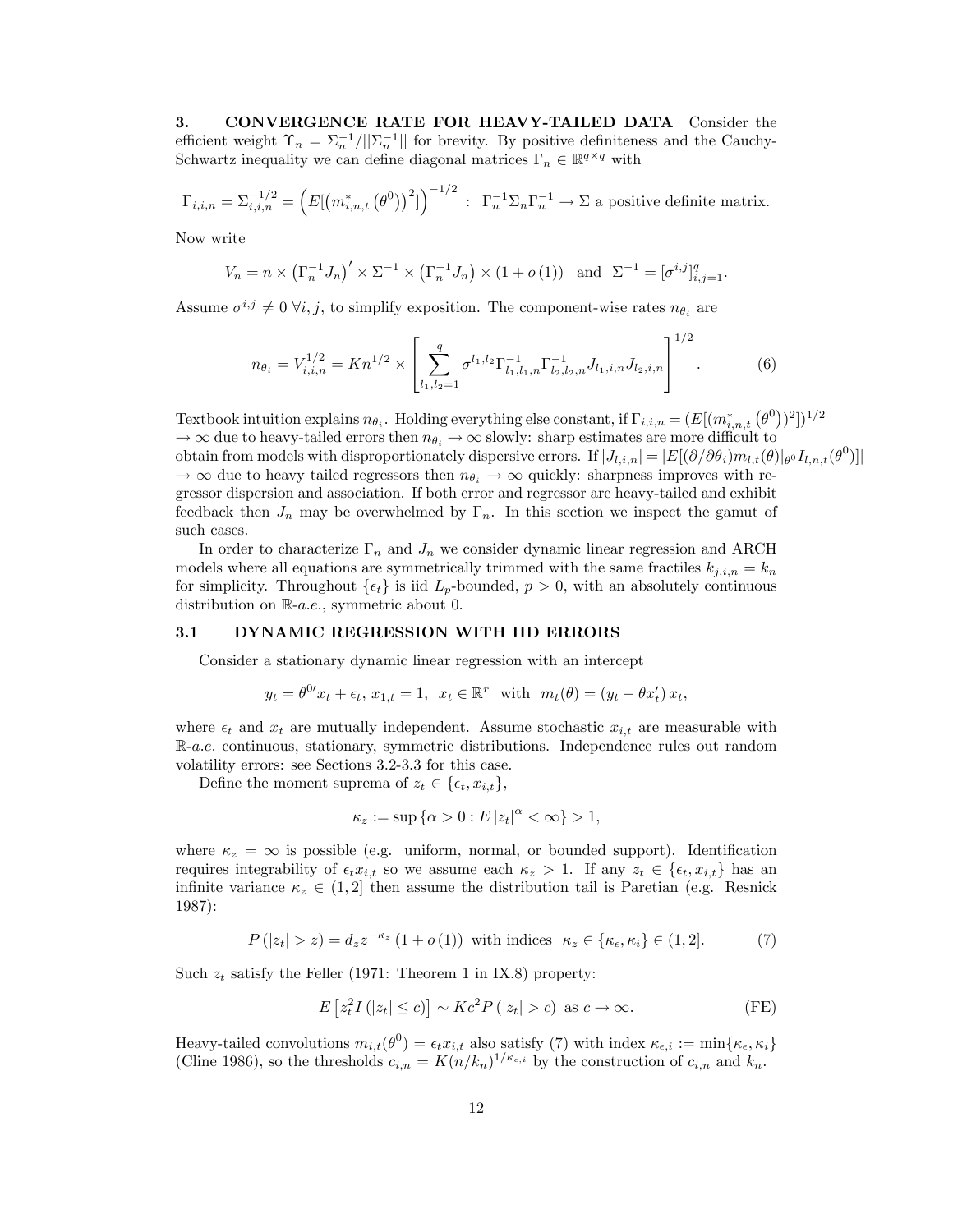DeÖne

$$
a_{\epsilon,(i)}^* := \min_{j \notin \{1, i\}} \{1/\kappa_{\epsilon,j} + (1 - 1/\kappa_j) \kappa_i / \kappa_{\epsilon,i}\}
$$
  
\n
$$
A_n = (n/k_n)^{1/2 + 1/\kappa_{\epsilon,i} + \kappa_i / \kappa_{\epsilon,i} - 2a_{\epsilon,(i)}^*}
$$
  
\n
$$
B_n = \max_{j \neq i: \kappa_j \le 2} \left\{ (n/k_n)^{2/\kappa_j - 1} \right\}
$$
  
\n
$$
C_n = \max_{j \neq i: \kappa_j \le 2} \left\{ (n/k_n)^{2 - 2/\kappa_j - 2/\kappa_i + 2\kappa_{\epsilon,i}^{-1}(\kappa_i / \kappa_j + 1 - \kappa_i)} \right\}
$$

Note  $\kappa_{\epsilon,1} = \kappa_{\epsilon}$  since  $x_{1,t} = 1$ ,  $a^*_{\epsilon,(i)} = \kappa_i/\kappa_{\epsilon,i}$  if there is only one stochastic regressor and  $a_{\epsilon,(i)}^*$  is not defined if there is only an intercept.

#### LEMMA 3.1 (ARX with IID Error)

a. Let  $\max\{\kappa_{\epsilon}, \kappa_2, ..., \kappa_r\} \leq 2$ . Each  $\Gamma_{i,i,n} = (n/k_n)^{1/\kappa_{\epsilon,i}-1/2}$  and  $J_{i,j,n} \sim -E[x_{i,t}x_{j,t}]/(|\epsilon_t x_{j,t}|)$  $\leq c_{j,n}$ ]. For stochastic  $\{x_{i,t}, x_{j,t}\}$  in general  $J_{i,i,n} \sim K(n/k_n)^{\kappa_{\epsilon,i}^{-1}(2-\kappa_i)}$ ,  $J_{i,j,n} =$  $O((n/k_n)^{\kappa_{\epsilon,j}^{-1}(\kappa_j/\kappa_i+1-\kappa_j)})$   $\forall i \neq j$ , and  $J_{i,j,n} \sim K$  if  $x_{i,t}$  is independent of  $x_{j,t}$ . Hence the slope rates are

:

$$
n_{\theta_i} \sim Kn^{1/2} (n/k_n)^{1/2 - \kappa_i/\kappa_{\epsilon,i} + 1/\kappa_{\epsilon,i}} \left[ K + O(A_n) \right]^{1/2}, i = 2, ..., r.
$$

Further  $J_{1,1,n} = -1+o(1)$  and  $J_{i,1,n}, J_{1,i,n} = O(1) \times (1+o(1))$ , hence the intercept rate is

$$
n_{\theta_1} = Kn^{1/2} \times K(k_n/n)^{1/\kappa_{\epsilon} - 1/2} (1 + O(1)).
$$

b. Let  $\kappa_{\epsilon} > 2$ . If  $\kappa_i > 2$  then  $n_{\theta_i} \sim n^{1/2} \times [K + O(B_n)]^{1/2}$ , and if  $\kappa_i \leq 2$  then  $n_{\theta_i} \sim Kn^{1/2} (n/k_n)^{1/\kappa_i - 1/2} \times [K + O(C_n)]^{1/2}.$ 

Remark 1: Notice  $n_{\theta_1} = o(n^{1/2})$  when  $\kappa_{\epsilon} < 2$ . Irrespective of the other regressors, as long as the error  $\epsilon_t$  is heavy tailed the intercept rate is sub- $\sqrt{n}$ -consistent due to  $k_n/n$  $\rightarrow$  0 under tail trimming.<br>Remark 2: If the

Remark 2: If the error has a finite variance then  $n_{\theta_i}$  is governed entirely by the regressor tails, hence  $\hat{\theta}_{i,n}$  is super- $\sqrt{n}$ -consistent when  $x_{i,t}$  has an infinite variance. If  $\epsilon_t$ and  $x_{i,t}$  have finite variances but some other regressor  $x_{j,t}$  is heavy-tailed, then all we can say is  $\hat{\theta}_{i,n}$  is at least  $\sqrt{n}$ -consistent since cross-Jacobia complexity precludes sharper results.

In the following assume all random variables are heavy tailed  $\max\{\kappa_{\epsilon}, \kappa_2, ..., \kappa_r\} \leq 2$ . General examples are similar.

**EXAMPLE** 1 (Slope Rate Lower Bound): Note  $\liminf_{n\to\infty} n_{\theta_i}/[n^{1/2}]$  $(n/k_n)^{1/2-\kappa_i/\kappa_{\epsilon,i}+1/\kappa_{\epsilon,i}} \geq K$  depends solely on the dispersion of  $\epsilon_t$  and  $x_{i,t}$ . As long as  $1/2 - \kappa_i / \kappa_{\epsilon,i} + 1/\kappa_{\epsilon,i} > 0$  then  $\hat{\theta}_{i,n}$  is super- $\sqrt{n}$ -consistent. There are two cases.

**Case 1**  $(\kappa_i \leq \kappa_{\epsilon})$ : Here  $n_{\theta_i} \geq Kn^{1/2} (n/k_n)^{1/\kappa_i-1/2}$  only reflects the tails of  $x_{i,t}$ . Simply choose a light fractile  $k_n = [\lambda \ln n]$  for  $\lambda > 0$  to obtain

$$
n_{\theta_i} \ge Kn^{1/\kappa_i}/\ln(n).
$$

The GMTTME rate is therefore arbitrarily close to the highest achievable rate  $n^{1/\kappa_i}$  for stationary data with Paretian tails by any estimation method, including untrimmed OLS,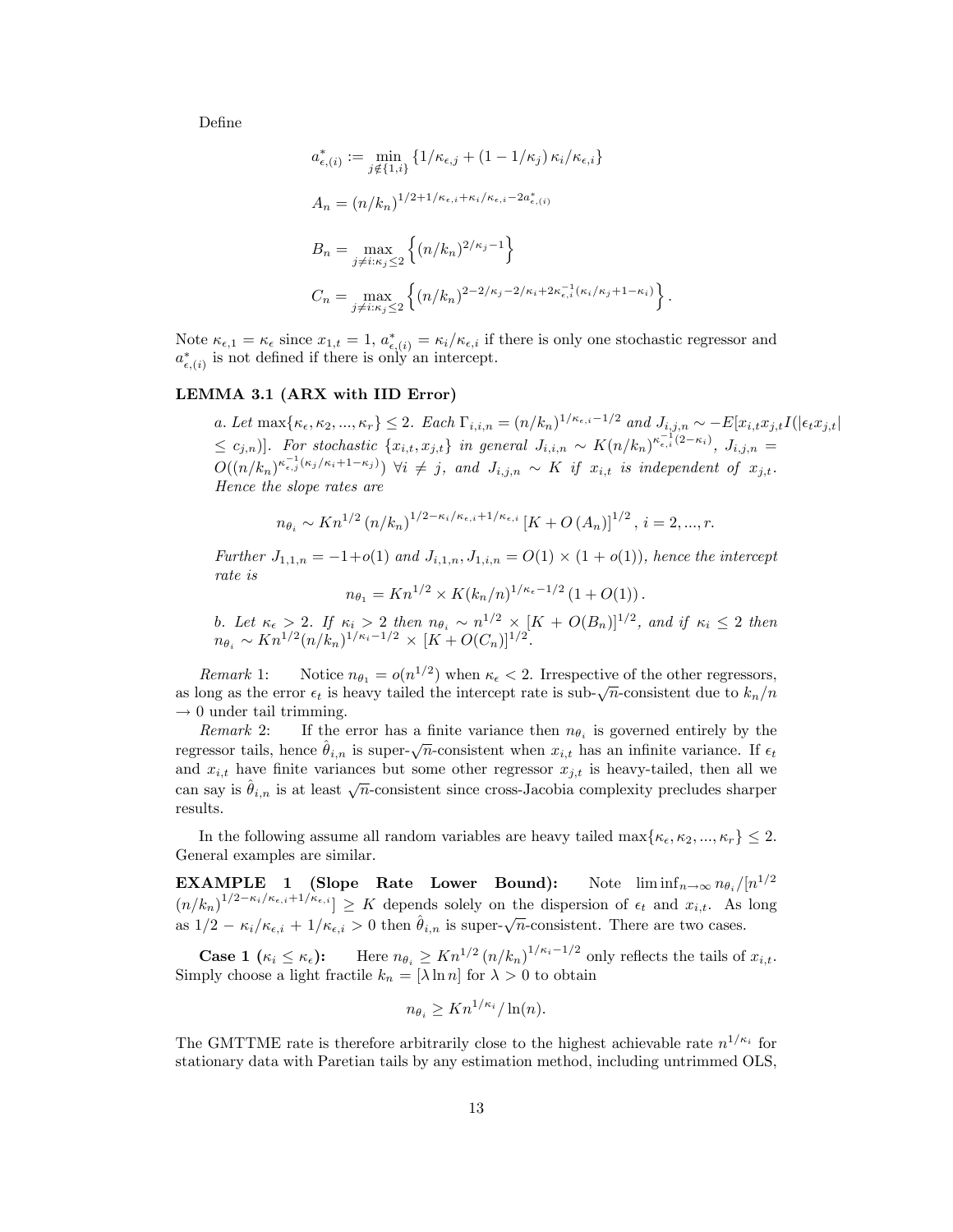LAD, QML, smooth M-estimators, and Whittle and Yule-Walker estimation (e.g. Hannan and Kanter 1977, An and Chen 1982, Cline 1989, Davis et al 1992, Hall and Yao 2003). The latter estimators, however, have non-Gaussian limits, so the GMTTME offers a twofold advantage: it obtains (nearly) the highest possible rate and is asymptotically normal. This case covers conventional time series models like ARMA: see Example 5, below.

**Case 2** ( $\kappa_i > \kappa_{\epsilon}$ ): If  $\epsilon_t$  is more heavy-tailed than  $x_{i,t}$  then super- $\sqrt{n}$ -convergence still arises as long as  $x_{i,t}$  has an infinite variance  $\kappa_i < 2$  and the dispersion of  $\epsilon_t$  is not too great,  $\kappa_{\epsilon} > 2(\kappa_i - 1)$ . If  $\kappa_i = 1.5$ , for example, then any  $\kappa_{\epsilon} \geq 1$  applies.

**EXAMPLE 2** (Independent Regressors): If stochastic  $x_{i,t}$  are independent random variables then  $J_{i,j,n} \sim K \ \forall i \neq j$ . In this case it can be shown  $A_n = o(1)$  hence  $n_{\theta_i}$  $\sim Kn^{1/2} (n/k_n)^{1/2-\kappa_i/\kappa_{\epsilon,i}+1/\kappa_{\epsilon,i}}.$ 

**EXAMPLE 3 (Tail Homogeneity):** If  $\kappa_{\epsilon} = \kappa_i = \kappa$  for all i then  $\kappa_{\epsilon,i} = \kappa$  and  $a^*_{\epsilon,(i)}$  $= 1$  hence

$$
n_{\theta_i} \sim Kn^{1/2} \left( n/k_n \right)^{1/\kappa - 1/2}.
$$

Super- $\sqrt{n}$ -convergence arises if and only if variance is infinite  $\kappa < 2$ . In the hairline infinite variance case  $\kappa = 2$  exact  $\sqrt{n}$ -convergence applies.

The following provide intuition as to why super- $\sqrt{n}$ -convergence may or may not arise. EXAMPLE 4 (Location): Consider estimating location

$$
y_t = \theta^0 + \epsilon_t, \, \epsilon_t \stackrel{iid}{\sim} (7), \, \kappa \in (1, 2],
$$

with one equation  $m_t(\theta) = y_t - \theta$ . The Jacobian is  $J_n = -1 + o(1)$  and the covariance scale  $\Gamma_n = \Sigma_n^{1/2} = n^{1/2} (n/k_n)^{1/\kappa - 1/2}$ . Therefore  $n_\theta = K n^{1/2} (k_n/n)^{1/\kappa - 1/2} = o(n^{1/2})$ under tail trimming, so the GMTTME is sub- $\sqrt{n}$ -consistent when  $\kappa < 2$ .

Remark 1: The reason for the sluggish rate is given above: a model without stochastic regressors cannot provide explanatory leverage against a heavy tailed shock. In the hairline infinite variance case  $\kappa = 2$ , however,  $n_{\theta} = Kn^{1/2}$ .

Remark 2: It is straightforward to show over identifying restrictions involving lags of  $y_t$  have no impact on the sub- $\sqrt{n}$  rate since the added regressors  $y_{t-i}$  are independent.

**EXAMPLE 5 (AR with iid error):** Consider a stationary infinite variance autoregression

$$
y_t = \sum_{i=1}^r \theta_i^0 y_{t-i} + \epsilon_t, \ \epsilon_t \stackrel{iid}{\sim} (7), \ \kappa \in (1, 2].
$$

The AR process  $\{y_t\}$  satisfies (7) with the same index  $\kappa$  (Cline 1989, Brockwell and Cline 1985). Since  $\kappa_{\epsilon} = \kappa_i = \kappa_{\epsilon,i} = \kappa$ , apply Example 3 to get  $n_{\theta_i}/n^{1/2} \sim K (n/k_n)^{1/\kappa - 1/2} \to$  $\infty.$ 

Remark 1: Stochastic regressors always leverage toward increasing the rate, so minimal trimming is optimal (slow  $k_n \to \infty$ ). If  $k_n$  is regularly varying  $k_n = [n^{\lambda}]$  then  $n_{\theta_i} \sim Kn^{1/\kappa-\lambda(1/\kappa-1/2)} > Kn^{1/\kappa-\iota}$  for any tiny  $\lambda, \iota > 0$ . Conversely if a slowly varying  $k_n = [\lambda \ln(n)]$  then  $n_{\theta_i} > Kn^{1/\kappa - \iota}$ .

*Remark* 2: The  $AR(1)$  case is particularly revealing:

$$
n_{\theta} = Kn^{1/2} \frac{|J_n|}{\Gamma_n} \sim Kn^{1/2} \frac{E\left[y_{t-1}^2 I\left(|\epsilon_t y_{t-1}| \le c_{1,n}\right)\right]}{\left(E\left[\epsilon_t^2 y_{t-1}^2 I\left(|\epsilon_t y_{t-1}| \le c_{1,n}\right)\right]\right)^{1/2}} \sim Kn^{1/2} \frac{\left(n/k_n\right)^{2/\kappa - 1}}{\left[\left(n/k_n\right)^{2/\kappa - 1}\right]^{1/2}}.
$$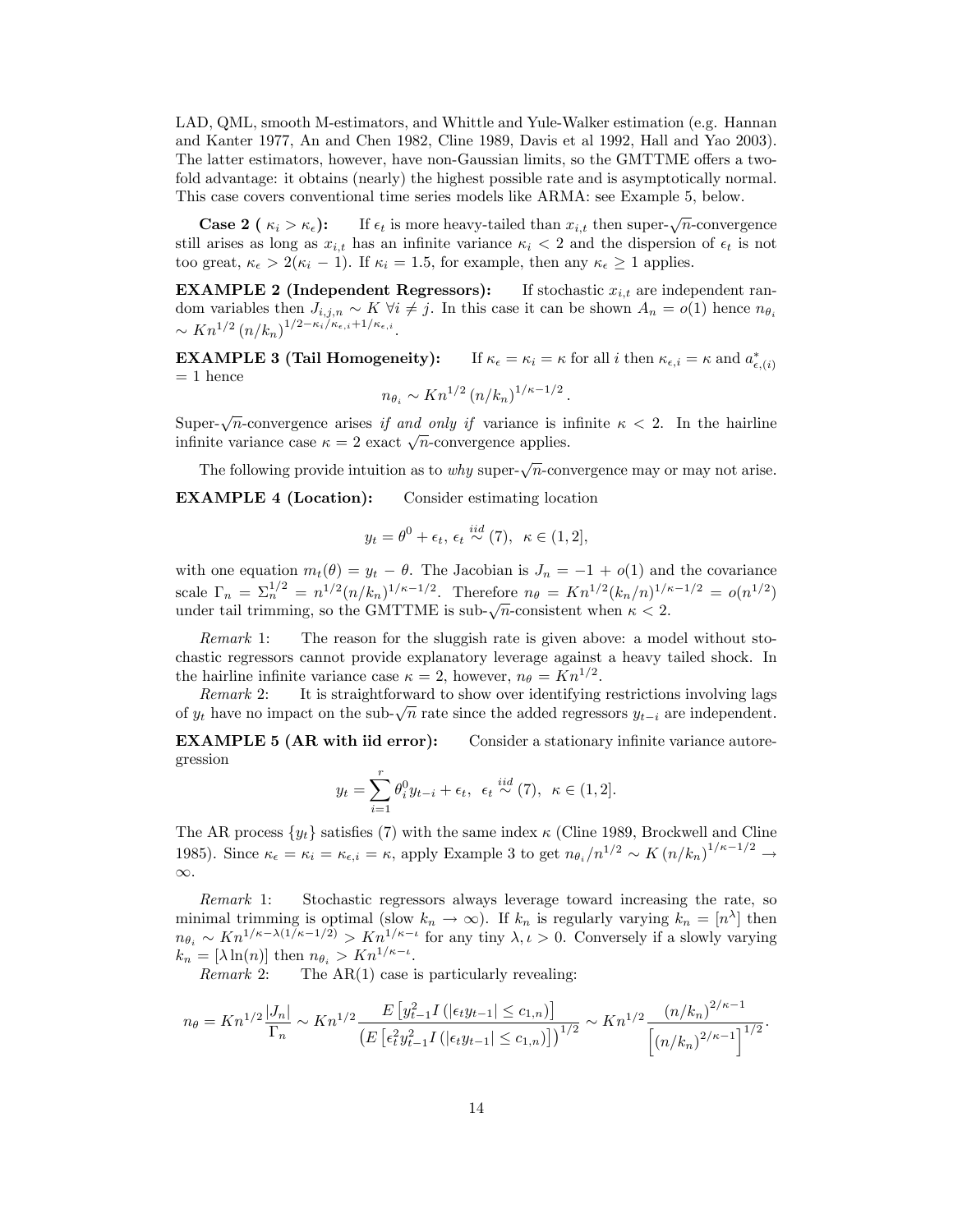The numerator Jacobian  $E[y_{t-1}^2] \leq c_{1,n}$   $\sim K (n/k_n)^{2/\kappa-1}$  works like a tailtrimmed variance. If sequences  $\{c_{y,n}, k_n\}$  satisfy  $(n/k_n)P(|y_t| > c_{y,n}) \to \infty$  then arguments in the proof of Lemma 3.1 reveal  $E[y_{t-1}^2 I(|y_{t-1}| \le c_{y,n})] \sim c_{y,n}^2 P(|y_{t-1}| > c_{y,n})$  $= K(n/k_n)^{2/\kappa-1}$ . Trimming by  $\epsilon_t y_{t-1}$  delivers the same rate because  $\epsilon_t$  is independent of  $y_{t-1}$  and each have tail index  $\kappa \leq 2$ , hence  $\epsilon_t y_{t-1}$  has index  $\kappa$  (Cline 1986). By comparison the denominator  $(E[\epsilon_t^2 y_{t-1}^2]I(|\epsilon_t y_{t-1}| \le c_{1,n})]^{1/2} = (n/k_n)^{1/\kappa - 1/2}$  is a tailtrimmed standard deviation of an object with the same tail index  $\kappa$ . Therefore  $n_{\theta} \sim$  $Kn^{1/2}(n/k_n)^{1/\kappa-1/2}$  dominates  $\sqrt{n}$  when  $\epsilon_t$  has an infinite variance. If  $\epsilon_t$  is not independent of  $y_{t-1}$  then the above arguments fails, and feedback can cause  $\Gamma_n \to \infty$  so fast that super- $\sqrt{n}$ -convergence cannot arise. See Sections 3.2 and 3.3.

EXAMPLE 6 (Instrumental Variables): It is tempting to use heavy-tailed instruments  $z_t$  to induce super- $\sqrt{n}$ -convergence. Consider a simple scalar model for reference

$$
y_t = \theta^0 x_t + \epsilon_t
$$
, where  $\{x_t, \epsilon_t\} \stackrel{iid}{\sim} (0, 1)$  and  $m_t(\theta) = (y_t - \theta x_t) z_t \in \mathbb{R}$ .

Assume the instrument  $z_t \in \mathbb{R}$  has tail (7) and index  $\kappa_z < 2$ , and is valid: it is independent of  $\epsilon_t$  and  $\inf_{n\geq N} |E[x_t z_t I(|\epsilon_t z_t| \leq c_n)]| > 0$  for large N. For example, we might use  $z_t$  $= x_t^2$  if  $x_t$  has a finite variance and infinite kurtosis. Since  $\epsilon_t z_t$  has tail index  $\kappa_z$  (Cline 1986), the Cauchy-Schwartz inequality and arguments in the proof of Lemma 3.1 reveal

$$
n_{\theta_i} = Kn^{1/2} \frac{E\left[x_t z_t I\left(|\epsilon_t z_t| \leq c_{1,n}\right)\right]}{\left(E\left[\epsilon_t^2 z_t^2 I\left(|\epsilon_t z_t| \leq c_{1,n}\right)\right]\right)^{1/2}} \leq Kn^{1/2} \left(\frac{E\left[z_t^2 I\left(|\epsilon_t z_t| \leq c_{1,n}\right)\right]}{E\left[\epsilon_t^2 z_t^2 I\left(|\epsilon_t z_t| \leq c_{1,n}\right)\right]}\right)^{1/2} = Kn^{1/2}.
$$

A thin-tailed regressor  $x_t$  handicaps the Jacobian rate irrespective of the instrument  $z_t$ .

# 3.2 ARCH

Consider a Strong-ARCH $(p)$  model

$$
y_{t} = h_{t}\epsilon_{t}, \ \epsilon_{t} \stackrel{iid}{\sim} (0,1), \ h_{t}^{2} = \alpha^{0} + \sum_{i=1}^{p} \beta_{i}^{0} y_{t-i}^{2} = \theta^{0} x_{t}, \ \alpha^{0} > 0, \ \beta^{0} \geq 0, \ \theta = [\alpha, \beta']'
$$
\n
$$
m_{t}(\theta) = (y_{t}^{2} - \theta' x_{t}) \times x_{t}, \ x_{t} = [1, y_{t-1}^{2}, \dots, y_{t-p}^{2}]',
$$

where the Lyapunov exponent associated with the stochastic recurrence equation form is negative. Then  $\{y_t, h_t\}$  are stationary with tail (7) and index  $\kappa_y > 0$  as long at least one as one  $\beta_i^0 > 0$  (Basrak et al 2002: Theorem 3.1). If  $\beta_i^0 > 0$  then  $m_t(\theta^0) = (\epsilon_t^2 - 1)h_t^2 x_t$ have tails (7) with indices  $\{\kappa_y/2, \kappa_y/4, ..., \kappa_y/4\}.$ 

Integrability of  $m_t(\theta^0)$  requires  $E[\epsilon_t^2] < \infty$  and  $E|h_t^2 y_{i,t}^2| < \infty$ , so assume

$$
E\left[y_t^4\right] < \infty \text{ hence } \kappa_y > 4.
$$

The moment requirement above is relaxed in a QML environment. See Section 3.4. If  $\beta^0$ = 0 then each  $m_{i,t}(\theta^0)$  has a finite variance and therefore all rates  $n_{\alpha}, n_{\beta_i} \sim Kn^{1/2}$ .

Since  $(\partial/\partial\theta)m_t(\theta) = -x_tx'_t$  have indices in  $\{\kappa_y/4,\kappa_y/2,\infty\}$  and  $\kappa_y>4$  each component is integrable, thus  $J_n \sim J$ . The standard deviations  $\Gamma_{i,i,n}$  are almost as simple to compute since  $\kappa_y > 4$  implies the intercept term  $\Gamma_{1,1,n} \leq (E[(\epsilon_t^2-1)^2 h_t^4])^{1/2} = K$ , and the remaining  $\Gamma_{i,i,n} = (E[m_{i,t}^2(\theta^0)I_{i,n,t}(\theta^0)])^{1/2} \sim Kc_{i,n}(k_n/n)^{1/2} = K(n/k_n)^{4/\kappa_y - 1/2}$  by Feller property (FE) and  $c_{i,n} = K(n/k_n)^{1/(\kappa_y/4)}$  for tail (7). Therefore  $J_{1,1,n}/\Gamma_{1,1,n} \sim K$ and all other  $J_{i,i,n}/\Gamma_{i,i,n} \sim K(n/k_n)^{-(4/\kappa_y-1/2)} = o(1)$ . Now use (6) to deduce  $n_\alpha, n_{\beta_i} \sim$  $Kn^{1/2}$ . This proves the next claim.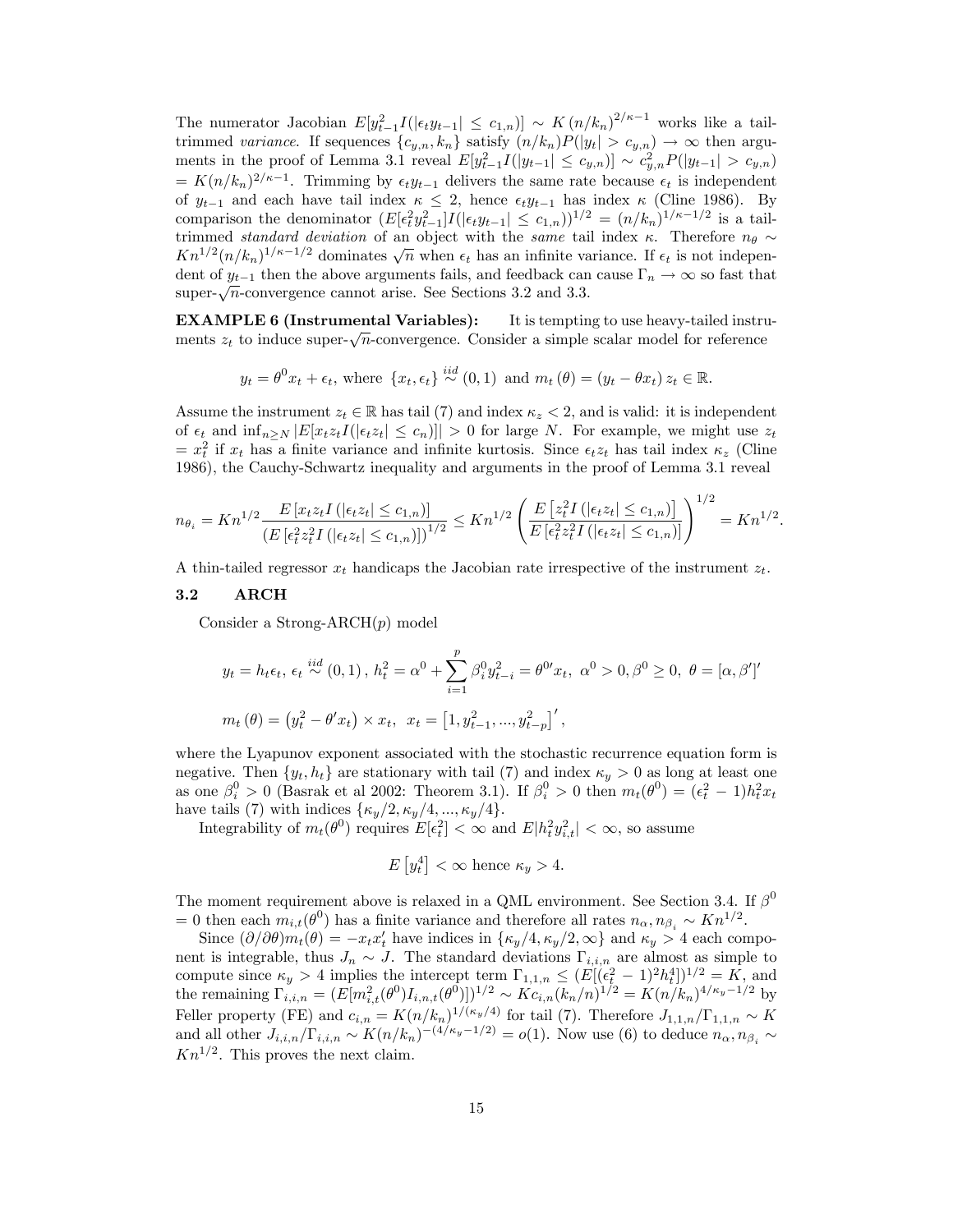# LEMMA 3.2 (Strong-ARCH) Any stationary strong-ARCH process with negative Lyapunov exponent and  $\kappa_y > 4$  has GMTTME rates  $n_\alpha$ ,  $n_{\beta_i} \sim Kn^{1/2}$ .

Remark 1: The tails of  $\epsilon_t$  do not play any role per se. Thicker tailed  $\epsilon_t$  and/or larger slopes  $\beta^0$  imply  $y_t$  is heavier tailed: why  $y_t$  is heavy tailed is irrelevant.

Remark 2: Strong-ARCH are AR in squares  $y_t^2 = \theta' x_t + v_t$ , where  $E[v_t|\Im_{t-1}] =$ 0. But stationary AR equations all have the same tail index  $\kappa$  when  $\epsilon_t$  is iid with tail (7). In the ARCH case the "error"  $y_t^2 - h_t^2 = (\epsilon_t^2 - 1)\theta^0 x_t$  depends on  $x_t$ , thus  $m_{1,t}(\theta^0) =$  $(\epsilon_t^2 - 1)h_t^2$  has tail index  $\kappa/2$  and all other  $m_{i,t}(\theta^0) = (\epsilon_t^2 - 1)h_t^2 y_{t-i+1}^2$  for  $i \geq 2$  have index  $\kappa/4$  due to feedback. The intuition from Section 3.1 suffices to explain the rate: models with disproportionately heavy-tailed "errors" render less sharp estimates (in this case, less than super- $\sqrt{n}$ -consistent).

#### 3.3 AUTOREGRESSIONS WITH ARCH-ERRORS

Consider an AR(1) with ARCH(1) error

$$
y_t = \rho^0 y_{t-1} + u_t, \quad |\rho^0| < 1, \ u_t = h_t \epsilon_t, \ \epsilon_t \stackrel{iid}{\sim} N(0, 1)
$$
\n
$$
h_t^2 = \alpha^0 + \beta^0 u_{t-1}^2, \ \alpha^0 > 0, \ \beta^0 > 0, \ \theta = [\rho, \alpha, \beta]'
$$
\n
$$
E\left[\ln\left|\rho^0 + \left(\beta^0\right)^{1/2} \epsilon_t\right|\right] < 0
$$

and three equations used to estimate each  $\theta = [\rho^0, \alpha^0, \beta^0]'$ ,

$$
m_t(\theta) = \begin{bmatrix} (y_t - \rho y_{t-1}) y_{t-1} \\ (y_t - \rho y_{t-1})^2 - \alpha - \beta (y_{t-1} - \rho y_{t-2})^2 \\ ((y_t - \rho y_{t-1})^2 - \alpha - \beta (y_{t-1} - \rho y_{t-2})^2) \times (y_{t-1} - \rho y_{t-2})^2 \end{bmatrix}.
$$

Thus  $\{y_t\}$  is stationary, geometrically  $\beta$ -mixing with regular varying tail (7) and index  $\kappa_y > 0$  (Borkovec and Klüppelberg 2001: Theorems 1 and 3). Further, the equations  $m_{i,t}(\theta^0)$  satisfy (7) with indices  $\{\kappa_y, \kappa_y/2, \kappa_y/4\}.$ 

Integrability again requires  $\kappa_y > 4$ , hence  $J_n \sim J$ . If  $\kappa_y > 8$  then  $\Gamma_n = n^{1/2} I_3$ , otherwise use  $E[y_t^4] < \infty$  to deduce  $E[u_t^4] < \infty$ ,  $E[h_t^4] < \infty$  and  $E[\epsilon_t^4] < \infty$  so  $\Sigma_{1,1,n} \sim K$ ,  $\Sigma_{2,2,n} \sim K$ , and  $\Sigma_{3,3,n} = E[(\epsilon_t^2 - 1)^2 h_t^4 y_{t-1}^4 I(|\epsilon_t^2 - 1|h_t^2 y_{t-1}^2 \le c_{3,n})] \sim K(n/k_n)^{8/\kappa_y - 1}$ This gives trimmed standard deviations  $\Gamma_{1,1,n} = \Gamma_{2,2,n} = 1$  and  $\Gamma_{3,3,n} = (n/k_n)^{4/\kappa_y - 1/2}$ . The same conclusion as the Strong-ARCH case is therefore reached by working through formula (6): all rates are  $\sqrt{n}$  since feedback between  $u_t$  and  $y_{t-1}$  dulls the rate below super- $\sqrt{n}$ -convergence

**LEMMA 3.3 (AR-ARCH)** Any stationary 
$$
AR(1)
$$
- $ARCH(1)$  with  $\epsilon_t \stackrel{iid}{\sim} N(0,1)$ ,  $E[\ln|\rho^0 + (\beta^0)^{1/2} \epsilon_t]] < 0$  and  $\kappa_y > 4$  has GMTTME rates  $n_\rho = n_\alpha = n_\beta \sim Kn^{1/2}$ .

EXAMPLE 7 (AR with ARCH Error):  $\rm^0$  in the above AR-ARCH:

$$
m_t(\rho) = (y_t - \rho y_{t-1}) y_{t-1}.
$$

Notice  $m_t(\rho^0) = \epsilon_t h_t y_{t-1}$  has a tail index  $\kappa_y/2$  due to feedback, half that in the iid case Example 5. But this implies  $m_t(\rho^0)$  is integrable only if  $\kappa_y > 2$ . Arguments in the proof of Lemmas 3.1 can be used to deduce  $n_{\rho} \sim Kn^{1/2}$  if  $\kappa_y \ge 4$ , and  $n_{\rho} \sim$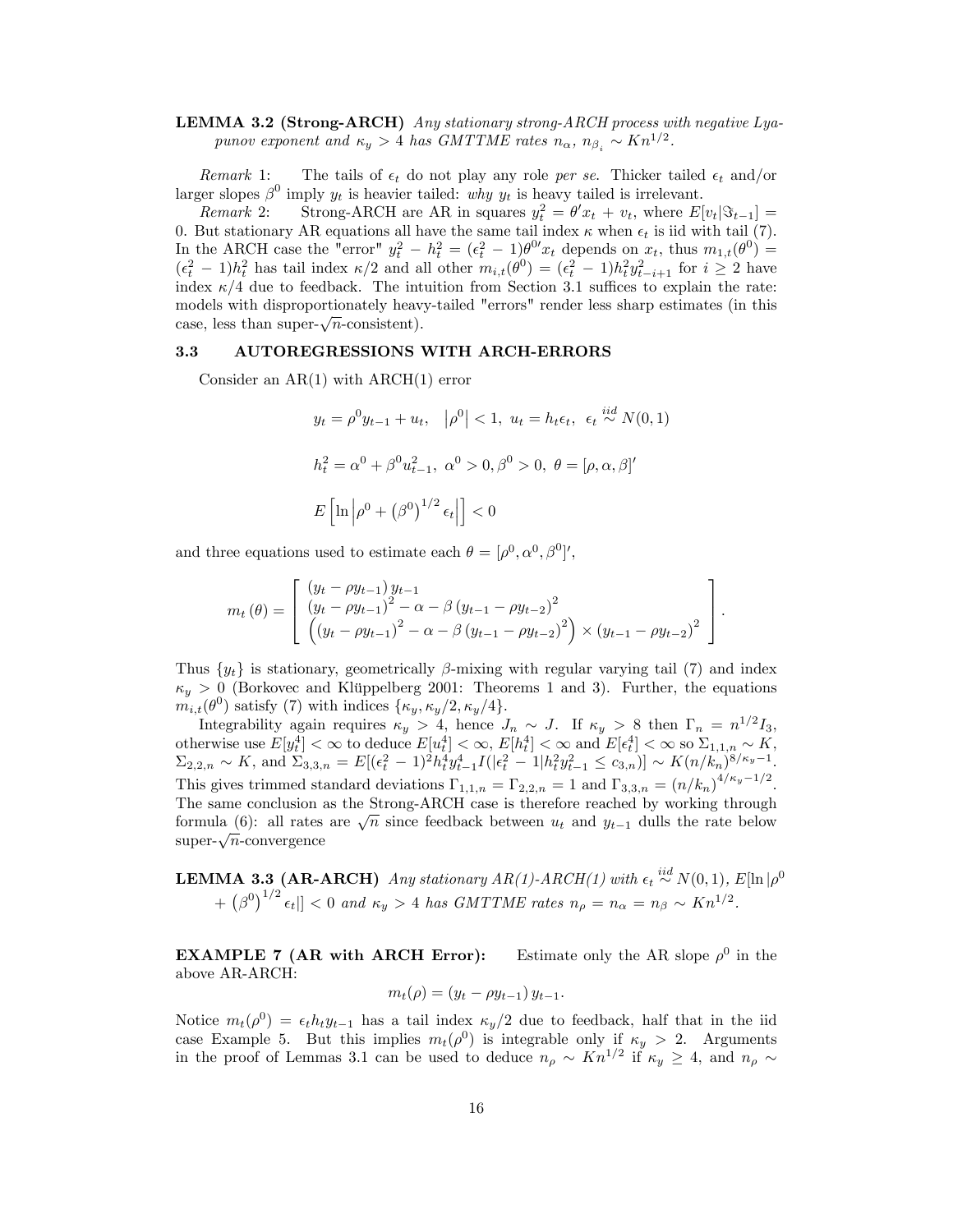$Kn^{1/2}(n/k_n)^{-(2/\kappa_y-1/2)} = o(n^{1/2})$  if  $\kappa_y \in (2, 4)$ . Feedback between error  $u_t$  and regressor  $y_{t-1}$  substantially elevates estimating equation tail thickness relative to the Jacobian, hence the convergence rate  $n_{\rho}$  falls below  $n^{1/2}$ .

COROLLARY 3.4 (AR with ARCH Error) Under the conditions of Lemma 3.3 if only  $\rho^0$  is estimated with one equation  $m_t(\rho) = (y_t - \rho y_{t-1})y_{t-1}$  then  $n_\rho \sim Kn^{1/2}$ if  $\kappa_y \ge 4$ , and if  $\kappa_y \in (2, 4)$  then  $n_\rho \sim Kn^{1/2} (n/k_n)^{-(2/\kappa_y - 1/2)}$ .

## 3.4 TAIL-TRIMMED QML FOR GARCH

Consider an ARCH(1) with QML equations

$$
y_t = h_t \epsilon_t, \ \epsilon_t \stackrel{iid}{\sim} (0,1), \ \ h_t^2 = \alpha^0 + \beta^0 y_{t-1}^2 = \theta^{0t} x_t, \ \ \alpha^0 > 0, \beta^0 \ge 0
$$
\n
$$
m_t(\theta) = (y_t^2 - \theta' x_t) \{ \theta' x_t \}^{-2} x_t,
$$

where  $E[m_t(\theta)] = 0$  if and only if  $\theta = \theta^0$ . Assume at least one  $\beta_i^0 > 0$  to highlight the impact of scaling.

If  $E[\epsilon_t^4] = \infty$  assume  $\epsilon_t$  has tail (7) with index  $\kappa_{\epsilon} \in (2, 4]$ . Scaling  $m_t(\theta^0) = (\epsilon_t^2 - \epsilon_t^2)$  $1)h_t^{-2}x_t$  with  $\beta^0 > 0$  implies only the tails of  $\epsilon_t$  matter, and ensures  $J_n \sim J$ . This will imply a diminished rate of convergence when  $E[\epsilon_t^4] = \infty$  for the reasons given in Section 3.1.

**LEMMA 3.5** Assume  $E|y_t|^p < \infty$  for some  $p > 0$ ,  $\beta^0 > 0$  and  $E[\epsilon_t^2] < \infty$ . If  $\kappa_{\epsilon} \geq 4$ then  $n_{\alpha} = n_{\beta} = Kn^{1/2}$ . If  $\kappa_{\epsilon} \in (2, 4]$  then  $n_{\alpha}, n_{\beta} \sim Kn^{1/2} (n/k_n)^{-(2/\kappa_{\epsilon}-1/2)}$ .

Remark 1: In lieu of scaling only trivial restrictions on the tails of  $y_t$  are required, per se, as long as  $E[\epsilon_t^2] < \infty$ .

Remark 2: Although QML equations permit far heavier tails, the rate of convergence suffers when  $\epsilon_t$  has an infinite kurtosis since scaling eliminates any beneficial impact the Jacobian might have. As in all ARCH cases, above, maximal trimming augments the rate:  $n_{\alpha}, n_{\beta} \nearrow K n^{1/2}$  as  $k_n \nearrow n$ .

Remark 3: Suppose  $\kappa_{\epsilon} \in (2, 4]$ . If  $k_n = [n^{\lambda}]$  then  $n_{\alpha}, n_{\beta} \sim Kn^{1/2-(1-\lambda)(2/\kappa_{\epsilon}-1/2)}$ and if  $k_n = [n/\ln(n)]$  then  $n_\alpha, n_\beta \geq Kn^{1/2-\iota}$  for all tiny  $\iota > 0$ .

Remark 4: The same basic conclusion is met for (nonlinear) GARCH  $y_t = h_t(\theta^0) \epsilon_t$ ,  $\epsilon_t \stackrel{iid}{\sim} (0,1)$ , with QML equations  $m_t(\theta) = (y_t^2 - h_t^2(\theta))h_t^{-4}(\theta) \times (\partial/\partial\theta)h_t(\theta)$  as long as  $h_t^{-2}(\theta^0) \times (\partial/\partial \theta) h_t(\theta)|_{\theta^0}$  is integrable.

4. AUTOREGRESSIONS AND GARCH We now verify the major assumptions for heavy-tailed stationary AR and GARCH under symmetric trimming  $m^*_{i,n,t}(\theta) =$  $m_{i,t}(\theta)I(|m_{i,t}(\theta)| \leq c_{i,n}(\theta))$  where  $(n/k_n)P(|m_{i,t}(\theta)| > c_{i,n}(\theta)) \to 1$ , the same fractile  $k_n$ for each equation, and weight  $\Upsilon_n = \sum_n^{-1} / ||\Sigma_n^{-1}||.$ 

# 4.1 Autoregression

Consider a stationary  $AR(r)$  process with iid, heavy-tailed errors

$$
y_t = \theta^{0t} x_t + \epsilon_t, \ \ x_t = [y_{t-1}, ..., y_{t-r}]', \ \ \epsilon_t \stackrel{iid}{\sim} (7)
$$
 with  $\kappa \in (1, 2), E[\epsilon_t] = 0$  (8)

$$
m_t(\theta) = (y_t - \theta' x_t) x_t.
$$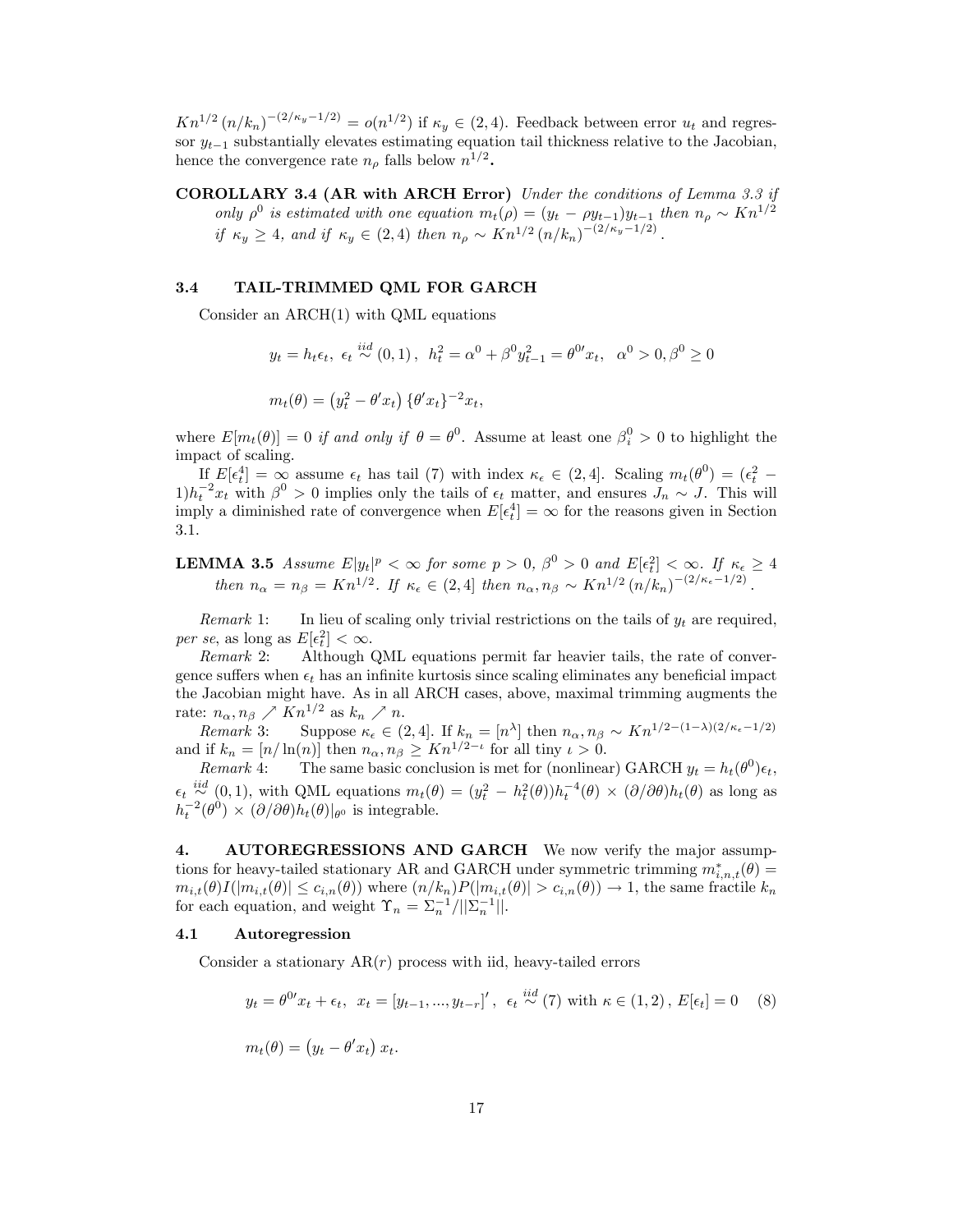Assume  $\epsilon_t$  has an absolutely continuous marginal distribution symmetric at zero and positive  $\mathbb{R}$ -*a.e.* Then  $y_t$  is uniformly  $L_{1+t}$ -bounded geometrically  $\beta$ -mixing (An and Huang 1996: Theorem 3.1), and  $y_t$  and  $m_{i,t}(\theta^0) = \epsilon_t y_{t-i}$  have tail (7) with the same index  $\kappa$ (Cline 1986, 1989).

Stationarity, linearity, distribution continuity, mixing and the efficient weight ensure D1, D2, D3, I1 and M2 are satisfied. The envelope bounds  $D4$  are trivial given the linear form of  $m_t(\theta)$ , compactness of  $\Theta$ , and  $L_p$ -boundedness.

Further I2 and I4 are trivial since  $E[m_{n,t}^*(\theta^0)] = 0$  and  $E[m_{n,s}^*(\theta^0)m_{n,t}^*(\theta^0)'] = 0$ under symmetry, integrability and orthogonality; M1 holds under I1 and D1-D7 given  $\Upsilon_n = \sum_n^{-1} / ||\Sigma_n^{-1}||$  and Lemma 2.4. Finally, D5.i merely defines the threshold sequence. What remains is envelope moment bounds D4, threshold bound D5.ii, Jacobia property D6, indicator property D7, smoothness I3, and covariance bound M3.

**D5.ii (threshold bound).** Since linearity and power-law tails imply  $c_{i,n}(\theta) = c_{i,n}g(\theta)$  for a finite dimensional function g (see D7, below) consider  $c_{i,n} = c_{i,n}(\theta^0)$ . Since  $m_{i,t}(\theta^0)$  has tail (7) and  $\kappa < 2$  it follows  $c_{i,n} = K(n/k_n)^{1/\kappa}$  and from property (FE)  $E[(m_{i,n,t}^*(\theta^0))^2] \sim$  $Kc_{i,n}^2(k_n/n) = K(n/k_n)^{2/\kappa - 1}$ . Therefore  $c_{i,n} = o(n^{1/2}||\Sigma_n^{-1/2}||^{-1}) = o(n^{1/2}||\Sigma_n^{1/2}||)$  $o(n^{1/2}c_n(k_n/n)^{1/2}) = o(c_n k_n^{1/2})$ , so D5.ii is trivial for any thresholds  $c_{i,n}$  and fractiles  $k_n$  $\rightarrow \infty$ .

## D6 (*Jacobia*).

D6.i. Each part is trivial given the linear data generating process and iid innovations with absolutely continuous marginal distribution.

**D6.ii.** The lower bound is trivial. Consider the upper bound and note  $\kappa \in (1, 2)$ implies  $||J_n|| \to \infty$  by Lemma 3.1. Then stationarity,  $L_p$ -boundedness of  $y_t$  and the construction  $J^*_{n,i,j,t}(\theta) = -y_{t-i}y_{t-j}I_{n,j,t}(\theta)$  imply  $E[(\sup_{\theta \in U^0(\delta_n)} \{||J^*_{n}(\theta) - J^*_{n}||]\})^s] \leq K$ for any  $s \in (0, p/2)$ . Therefore  $\sup_{\theta \in U^0(\delta_n)} \{||J_n^*(\theta) - J_n^*||\} = o_p(||J_n||)$  follows by Markov's inequality and  $||J_n|| \to \infty$ .

**D7** (*indicator class*). Since  $m_{i,t}(\theta) = \epsilon_t x_t - (\theta - \theta^0) x_t y_{t-i}$  is a linear function of  $\theta$ and  $(\theta - \theta^0)x_ty_{t-i}$  dominates the tail structure for any  $\theta \neq \theta^0$ , we can without loss of generality assume  $c_{i,n}(\theta) = c_{i,n}g(\theta)$  for some finite dimensional function  $g : \Theta \to \mathbb{R}_+$ . Therefore  $\{m_{i,t}(\theta): \theta \in \Theta\}$  and  $\{c_{i,n}(\theta): \theta \in \Theta\}$  form VC classes (Pakes and Pollard 1989: Lemma 2.4), hence  $\{I(|m_{i,t}(\theta)| \leq c_{i,n}(\theta)) : \theta \in \Theta\}$  forms a VC class (van der Vaart and Wellner 1994: Lemma 2.6.18).

**13** (*smoothness*). Define  $Q_n(\theta) := E[m_{n,t}^*(\theta)]' \times \Upsilon_n \times E[m_{n,t}^*(\theta)]$ . Identification and the definition of a derivative imply  $E[m_{n,t}^*(\theta)] = J_n(\theta - \theta^0) + o(||J_n|| \times ||\theta - \theta^0||)$ , hence  $\mathfrak{m}_n := \sup_{\theta} ||E[m_{n,t}^*(\theta)]|| \leq K||J_n|| \times (1 + o(1))$  given compactness of  $\Theta$ . Therefore since  $\Upsilon_n$  is bounded

$$
\inf_{||\theta-\theta^0||>\delta}\left\{\mathfrak{m}_n^{-2}Q_n(\theta)\right\} \geq \inf_{||\theta-\theta^0||>\delta}\left\{\left(\theta-\theta^0\right)'\frac{J_n'}{||J_n||}\Upsilon_n\frac{J_n}{||J_n||}\left(\theta-\theta^0\right)\right\}\times\left(1+o\left(1\right)\right)+o\left(1\right).
$$

But boundedness and positive definiteness of  $\Upsilon_n$  imply  $J'_n\Upsilon_nJ_n/||J_n||^2$  is positive definite for sufficiently large  $n$ , so I3 follows.

**M3** (covariance). Similar to D5.ii, consider the simpler case  $\Sigma_n^{1/2} = \Sigma_n^{1/2}(\theta^0)$ . Use Feller property (FE) to deduce  $||\Sigma_n^{1/2}|| \leq Kc_n(k_n/n)^{1/2} = K(n/k_n)^{1/\kappa - 1/2}$  which is  $o(n^{1/2})$  given  $\kappa \in (1, 2].$ 

Asymptotic normality is therefore a primitive property of the GMTTME for stationary AR data. The above verification, Theorems 2.2 and 2.6 and Lemma 3.1 suffice to prove the following claim.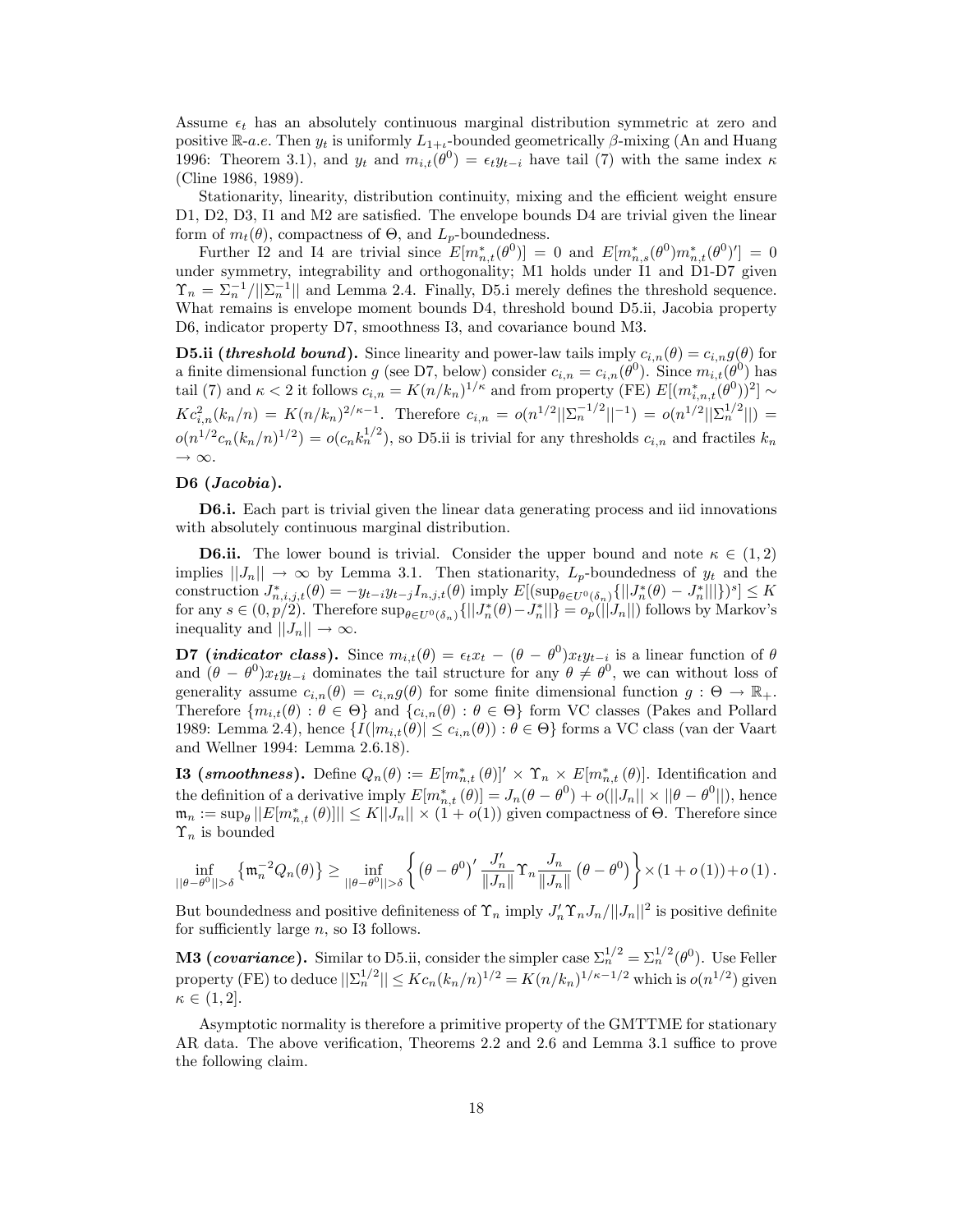**COROLLARY** 4.1 Let  $y_t$  satisfy (8), let  $\Upsilon_n = \sum_n^{-1} / ||\Sigma_n^{-1}||$ , and assume the thresholds satisfy D5.i. Then  $V_n^{1/2}(\hat{\theta}_n - \theta^0) \stackrel{d}{\rightarrow} N(0, I_r)$  and  $\hat{V}_n = V_n(1 + o_p(1))$ . In particular,  $n^{1/2}(n/k_n)^{1/\kappa-1/2}(\hat{\theta}_{i,n}-\theta_i^0) \stackrel{d}{\rightarrow} N(0,V_i)$  for any  $k_n \to \infty$  and  $k_n = o(n)$  each i and some  $V_i < \infty$ , and  $(n^{1/\kappa}/\ln(n))(\hat{\theta}_{i,n} - \theta_i^0) \stackrel{d}{\rightarrow} N(0, V_i)$ .

Remark: The result generalizes to autoregressive distributed lags, and AR-ARCH with adjustments to the rate.

## 4.2 Nonlinear AR-Nonlinear GARCH

Recall the ARCH model of Sections 3.2 and 3.5, assume at least one slope  $\beta_i > 0$  and the distribution of  $\epsilon_t \stackrel{iid}{\sim} (0,1)$  does not have an atom at zero. Then  $\{y_t\}$  is stationary,  $L_p$ -bounded, geometrically  $\beta$ -mixing (Meitz and Saikkonen 2008) with tail (7) (Basrak et al 2002: Theorem 3.1). Least squares and QML type equations  $m_t(\theta)$  are differentiable in  $\theta$  with absolutely continuous marginal distributions, and integrable at  $\theta^0$  for all  $\kappa_y > 2$ . Similar to the AR model all conditions are either trivial (e.g. I2), regulatory (e.g. D5.i), or can be verified using arguments from Section 4.1 (e.g. M3).

The same basic arguments apply to a wide variety of smooth nonlinear AR-GARCH models, including Quadratic ARCH, smooth transition AR and GARCH, Asymmetric GARCH, and so on (An and Huang 1996, Borkovec and Klüppelberg 2001, Carrasco and Chen 2002, Cline 2007, Meitz and Saikkonen 2008).

5. SIMULATION STUDY In this section we compare one-step and two-step GMTTME's, denoted  $\hat{\theta}_n^{(1)}$  and  $\hat{\theta}_n^{(2)}$  $_n^{(2)}$ , to conventional GMM and QML estimators  $\hat{\theta}_g$  and  $\hat{\theta}_q$ . Write  $\hat{\theta}$  to denote any estimator. The models are LOCATION, AR(1), ARCH(1), GARCH(1,1), Threshold ARCH(1) and Quadratic ARCH(1), covering symmetric and asymmetric DGP's.

Let  $N_{0,1}$  denote a standard normal law and  $P_{\gamma}$  a symmetric Pareto law with index  $\gamma$  $> 0$ : if  $\epsilon_t$  is governed by  $P_\gamma$  then  $P(\epsilon_t > \epsilon) = P(\epsilon_t < -\epsilon) = (1/2) \times (1+\epsilon)^{-\gamma}$ . Define  $\kappa_y = \sup\{\alpha > 0 : E|y_t|^{\kappa} < \infty\}$ . See Table 1 for each DGP  $y_t = f(\theta^0, \epsilon_t, x_t)$  where  $x_t$  may contain a constant, lags of  $y_t$  and so on, and for  $\kappa_y$ . We simulate 1000 samples of size n  $= 1000$  for each model.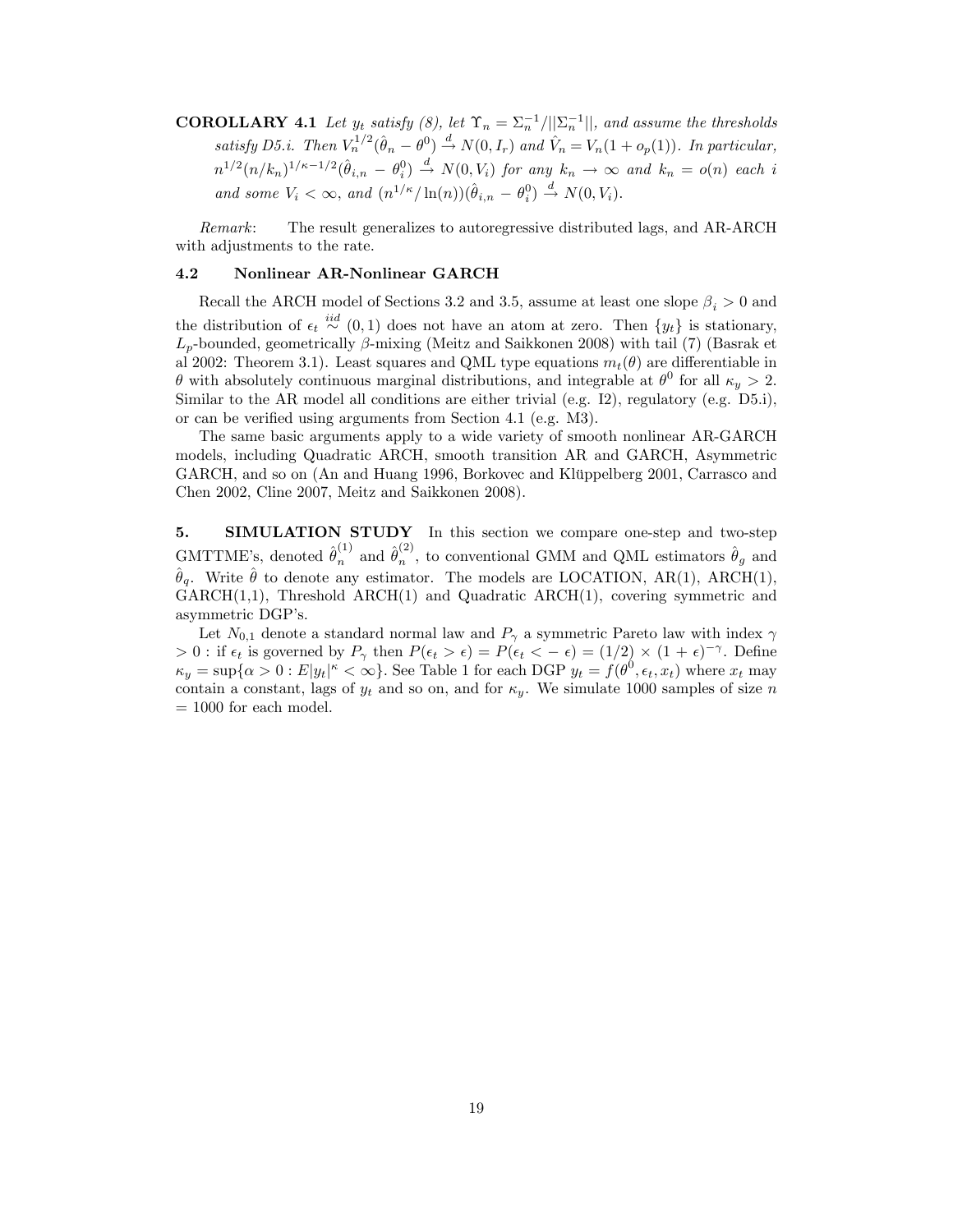| Model Type      | Functional Form: $f(\theta^0, \epsilon_t, x_t)$                                      | $\theta_r^0$ | iid errors $\epsilon_t$ | $\kappa_{y}$            |
|-----------------|--------------------------------------------------------------------------------------|--------------|-------------------------|-------------------------|
| <b>LOCATION</b> | $1+\epsilon_t$                                                                       | 1            | $P_{1.5}, P_{2.5}$      | 1.50, 2.50              |
| AR(1)           | $.9 \times y_{t-1} + \epsilon_t,$                                                    | .9           | $P_{1.5}, P_{2.5}$      | $1.50, 2.\overline{50}$ |
| ARCH(1)         | $\{.\overline{3+.5y_{t-1}^2\}^{1/2}\epsilon_t}$                                      | .5           | $N_{0,1}$               | $4.65^{4}$              |
| ARCH(1)         | $\{.\overline{3+.6y_{t-1}^2\}^{1/2}\epsilon_t}$                                      | $.6\,$       | $N_{0,1}$               | 3.80                    |
| ARCH(1)         | $\{ .3 + .6y_{t-1}^2 \}^{1/2} \epsilon_t$                                            | $.6\,$       | $P_{2.5}$               | 1.80                    |
| ARCH(1)         | $\{ .3 + .6y_{t-1}^2 \}^{1/2} \epsilon_t$                                            | $.6\,$       | $P_{2.1}$               | 1.40                    |
| GARCH(1,1)      | $\{ .3 + .3y_{t-1}^2 + .6h_{t-1}^2 \}^{1/2} \epsilon_t$                              | $.6\,$       | $N_{0,1}$               | 4.10                    |
| IGARCH(1,1)     | $\sqrt{4 \cdot 3 + \cdot 4y_{t-1}^2 + \cdot 6h_{t-1}^2}$ <sup>1/2</sup> $\epsilon_t$ | $.6\,$       | $N_{0,1}$               | 2.00                    |
| GARCH(1,1)      | $\{.\overline{3+3y_{t-1}^2+.6h_{t-1}^2\}^{1/2}\epsilon_t$                            | $.6\,$       | $P_{2.5}$               | 1.50                    |
| TARCH(1)        | $\{ .3 + .6y_{t-1}^2 \times I(y_{t-1} < 0) \}^{1/2} \epsilon_t$                      | $.6\,$       | $N_{0,1}$               | $5.25^{5}$              |
| TIARCH(1)       | $\{.\overline{3+y_{t-1}^2} \times I(y_{t-1} < 0)\}^{1/2} \epsilon_t$                 | 1            | $N_{0,1}$               | 3.40                    |
| TARCH(1)        | ${3+.6y_{t-1}^2 \times I(y_{t-1} < 0)}^{1/2} \epsilon_t$                             | $.6\,$       | $P_{2.5}$               | 2.60                    |
| QARCH(1)        | $.3 + .8y_{t-1}$ $\epsilon_t$                                                        | .8           | $N_{0,1}$               | $3.50^{6}$              |
| QIARCH(1)       | $.3 + y_{t-1}$ $\epsilon_t$                                                          | $\mathbf 1$  | $N_{0,1}$               | 2.00                    |

TABLE 1 - Data Generating Processes

The GMM estimating equations are  $m_t(\theta) = u_t(\theta) \times z_t$  for some  $u_t(\theta) \in \mathbb{R}$  and  $z_t$  $\in \mathbb{R}^q$  described in Table 2. In each location and AR model least squares  $u_t(\theta) = y_t$  $\theta' x_t$  are used. Recall QML equations in GARCH cases allows for the minimal moment condition  $E[\epsilon_t^2] < \infty$ . We therefore use QML-type forms  $u_t(\theta) = (y_t^2 - h_t^2(\theta))h_t^{-2}(\theta)$  for GARCH models with index  $\kappa_y \leq 4$  and least squares-type  $u_t(\theta) = y_t^2 - h_t^2(\theta)$  if  $\kappa_y > 4$ .

| Model      | iid errors $\epsilon_t$     | $\kappa_{y}$     | $u_t(\theta) \in \mathbb{R}$ | $z_t \in \mathbb{R}^q$                                      |
|------------|-----------------------------|------------------|------------------------------|-------------------------------------------------------------|
| Location   | $P_{1.5}, P_{2.5}$          | 1.5, 2.5         | LS                           | $[1, y_{t-1}]$                                              |
| AR(1)      | $P_{1.5}, P_{2.5}$          | 1.5, 2.5         | LS                           | $[y_{t-i}]_{i=1}^2$                                         |
| ARCH(1)    | $N_{0,1}$                   | 4.65             | LS                           | $\left 1,\left\{y_{t-i}^2\right\}_{i=1}^2\right $           |
| ARCH(1)    | $N_{0,1}, P_{2.5}, P_{2.1}$ | 3.80, 1.80, 1.40 | QML                          | $\left[1,\left\{y_{t-i}^2\right\}_{i=1}^2\right]$           |
| GARCH(1,1) | $N_{0,1}$                   | 4.10             | LS                           | $\left[1,\left\{y_{t-i}^2,h_{t-i}^2\right\}_{i=1}^2\right]$ |
| GARCH(1,1) | $N_{0,1}, P_{2.5}$          | 2.00, 1.50       | QML                          | $\left[1,\left\{y_{t-i}^2,h_{t-i}^2\right\}_{i=1}^2\right]$ |
| TARCH(1)   | $N_{0,1}$                   | 5.25             | LS                           | $\left[1, y_{t-1}^2, y_{t-2}^2\right]$                      |
| TARCH(1)   | $N_{0,1}, P_{2.5}$          | 3.40, 2.60       | QML                          | $\left[1, y_{t-1}^2, y_{t-2}^2\right]$                      |
| QARCH(1)   | $N_{0,1}, N_{0,1}$          | 3.50, 2.00       | QML                          | $\left[1,\left\{y_{t-i},y_{t-i}^2\right\}_{i=1}^2\right]$   |

**TABLE 2** - Estimating Equations  $m_t(\theta) = u_t(\theta) \times z_t$ 

All processes in this study have regularly varying distribution tails (7) with index  $\kappa_y$  $> 0$  (Hannan and Kanter 1977, Cline 1986, 1989, Borkovec and Klüppelberg 2001, Cline 2007). In the iid and AR cases tail thickness is gauged by the Pareto innovations.

<sup>&</sup>lt;sup>4</sup>Basrak et al (2002: eq. 2.10) show  $E[(\beta \epsilon_t^2 + \gamma)^{\kappa/2}] = 1$  for GARCH(1,1)  $y_t = h_t \epsilon_t$  with iid  $\epsilon_t$  and  $h_t^2 = \alpha + \beta y_{t-1}^2 + \gamma h_{t-1}^2$ , provided the Lyapunov index is negative. The index  $\kappa$  is computed as  $\hat{\kappa} =$  $\arg \min_{\kappa \in K} \{|1/N \sum_{t=1}^{N} (\beta \epsilon_t^2 + \gamma)^{\kappa/2} - 1|\}$  over  $K \in \{.01, .02, ..., 10\}$  based on  $N = 100,000$  iid random draws  $\epsilon_t$  from  $N_{0,1}$  or  $P_{2.5}$ . The 1% bands are less than .001 in all cases.

<sup>&</sup>lt;sup>5</sup>An ARCH affect exists only for the left-tail, so  $\kappa$  solves  $\beta^{\kappa/2}E[|\epsilon_t|^{\kappa}I(\epsilon_t<0)] = 1$  (Cline 2007: Lemma 2.1 and Example 3). But  $\epsilon_t$  is symmetrically distributed about 0, hence  $\beta^{\kappa/2}E[|\epsilon_t|^{\kappa}] = 2$ . The monte carlo experiment described above allows for computation of  $\kappa$ .

<sup>&</sup>lt;sup>6</sup>Since  $y_t = |\alpha + \beta y_{t-1}| \epsilon_t$  use Lemma 2.1 of Cline (2007) to deduce  $\beta^{\kappa} E[|\epsilon_t|^{\kappa}] = 1$ .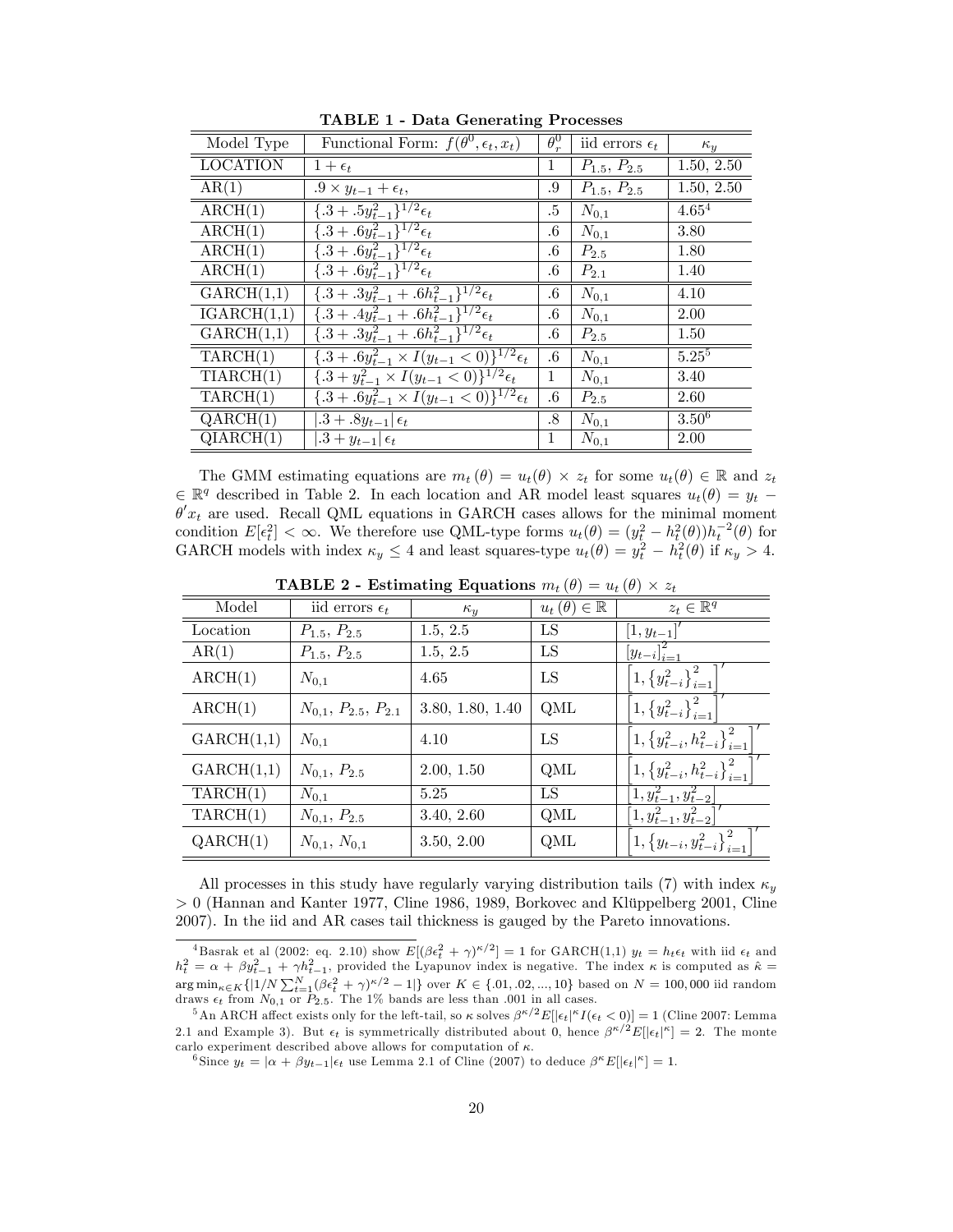The collective GARCH group have heavy tails due to the innovations  $\epsilon_t \stackrel{iid}{\sim} P_{2.5}$  and/or the parametric structure. The kurtosis of  $y_t$  is infinite in most cases, and variance is infinite for IGARCH, ARCH and GARCH with Pareto errors and QIARCH. Thus, in all random volatility models the GMME is not asymptotically normal, and the QMLE has not been shown to be asymptotically normal when  $E[\epsilon_t^4] = \infty$ . Nevertheless, the QMLE is consistent in all cases<sup>7</sup>.

### 5.1 Tail Fractile

Linear models (location, AR, ARCH, GARCH) are estimated with symmetric trimming and the same fractile for all equations:

$$
k_n = [n^{\lambda}]
$$
 where  $\lambda \in \{.01, .02, ..., .99\}.$ 

Nonlinear models (TARCH, QARCH) demand asymmetric trimming with left- and righttailed  $k_{1,n}$  and  $k_{2,n}$ , where  $k_{j,n} = [n^{\lambda_j}]$  for each  $\lambda_j \in \{.01, .02, ..., .99\}$ .

#### 5.2 Evaluation

We analyze  $r^{th}$  parameter estimates  $\hat{\theta}_r$  for brevity. Consult the third column of Table 1 for the true  $\theta_r^0$ . Estimator performance is gauged by simulation means, mean-squarederrors, and Kolmogorov-Smirnov tests of standard normality. Let  $\{\hat{\theta}_{j,r}\}_{j=1}^{1000}$  be the independently drawn sequence of estimates of  $\theta_r^0$ . In a first experiment we fix the sample size  $n = 1000$  and use the simulation mse  $\hat{s}^2_{n,r} = (1/1000) \sum_{j=1}^{1000} (\hat{\theta}_{j,r} - \theta_r^0)^2$  to generate an iid sequence of ratios  $\{\hat{T}_{j,r}\}_{j=1}^{1000}$ ,  $\hat{T}_{j,r} = \{\hat{\theta}_{j,r} - \theta_r^0\}/\hat{s}_{n,r}^2$ . We report  $(1/1000) \sum_{j=1}^{1000} \hat{\theta}_{j,r}, \hat{s}_{n,r}$ , and the KS test based on  $\{\hat{T}_{j,r}\}_{j=1}^{1000}$ . In the case of GMTTM only the KS minimizing  $\lambda$ or pair  $(\lambda_1, \lambda_2)$  is used. See Tables 3 and 4.

# 5.3 GMTTM Weight

Let  $\hat{\theta}_n^{(1)}$  be the one-step GMTTME based on the naïve weight  $\hat{\Upsilon}_n = I_q$ , and  $\hat{\theta}_n^{(2)}$  $\binom{2}{n}(\widetilde{\theta}_n)$ the two-step estimator with efficient weight  $\hat{\Upsilon}_n = \hat{\Sigma}_{n}^{-1} (\hat{\theta}_n)/||\hat{\Sigma}_n^{-1}||$  and plug-in  $\hat{\theta}_n$ . In simulations not reported here we found  $\hat{\theta}^{(1)}_n$  dominated  $\hat{\theta}^{(2)}_n$  $_{n}^{(2)}(\hat{\theta}_{n}^{(1)}% )_{n}^{(2)}(\hat{\theta}_{n}^{(2)}))_{n}^{(3)}(\hat{\theta}_{n}^{(3)}))_{n}^{(3)}(\hat{\theta}_{n}^{(3)}))_{n}^{(3)}$  $\binom{n}{n}$  across models and evaluation criteria due to the computational complexity of a multi-step algorithm under nonlinearity associated with trimming. Further, the two-step  $\hat{\theta}_n^{(2)}$  $_{n}^{(2)}(\hat{\theta}_q)$  with a QML plug-in dominated  $\hat{\theta}_n^{(1)}$  and  $\hat{\theta}_n^{(2)}$  $\hat{\theta}_n^{(2)}(\hat{\theta}_g)$  with a GMM plug-in:  $\hat{\theta}_n^{(2)}$  $n^{(2)}(\tilde{\theta}_n)$  is efficient for any consistent  $\tilde{\theta}_n$ , the QMLE  $\hat{\theta}_q$  is more stable than the GMME  $\hat{\theta}_g$  and one-step GMTTME  $\hat{\theta}_n^{(1)}$  due to scaling and non-trimming, and  $\hat{\theta}_q$  is consistent for each DGP in this study. The GMTTME is therefore computed as  $\hat{\theta}_n = \hat{\theta}_n^{(2)}$  $\stackrel{(2)}{n}(\hat{\theta}_q).$ 

In all cases the GMME is computed in two steps using the QMLE  $\hat{\theta}_q$  as a plug-in.

# 5.4 Rate of Convergence

In a second experiment we analyze the rate of convergence for location  $y_t = \theta^0 + \epsilon_t$ , AR(1)  $y_t = \theta^0 y_{t-1} + \epsilon_t$  and ARCH(1)  $y_t = (\alpha^0 + \beta^0 y_{t-1}^2)^{1/2} \epsilon_t$ . We estimate each model

<sup>&</sup>lt;sup>7</sup>Let  $\hat{Q}_q(\theta)$  denote the QML criterion. It can be easily verified for all models above  $(\partial/\partial \theta) \hat{Q}_q(\theta) = \sum_{t=1}^n g_t(\theta)$  for some  $L_{1+t}$ -bounded martingale difference sequence  $\{g_t(\theta^0), \Im_t\}$ . Since an  $L_{1+t}$ -boun mds trivially forms a uniformly integrable  $L_1$ -mixingale (McLeish 1975), Andrews' (1988: Theorem 1) law of large numbers applies:  $1/n \sum_{t=1}^{n} g_t(\theta_0) \stackrel{p}{\rightarrow} 0$ . Further, each  $g_t(\theta)$  satisfies Andrew's (1992: W-LIP) Lipschitz condition given differentiability and the QML criterion form, so  $\sup_{\theta} |1/n \sum_{t=1}^n \{g_t(\theta) E[g_t(\theta)]\big| \stackrel{p}{\to} 0$  by Theorem 3 of Andrews (1992). Consistency of the QMLE is now a standard exercise (e.g. Pakes and Pollard 1989: Corollary 3.4). See also Hall and Yao (2003) for the GARCH case with infinite kurtosis errors.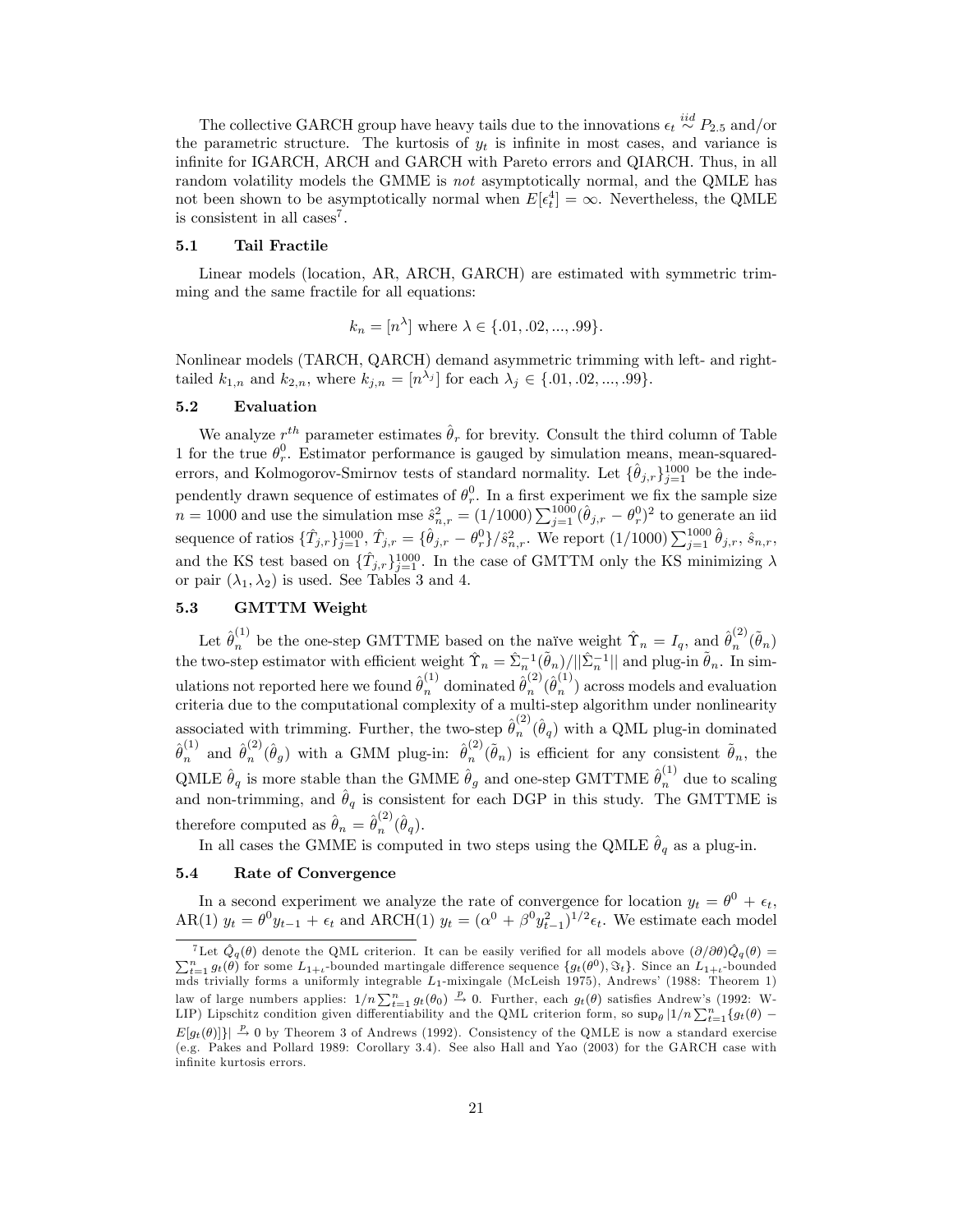by exactly identified GMTTM based on the Table 2 equation forms over sample sizes  $n \in \mathbb{Z}$  $N = \{1000...10000\}$  with increments of 20. In the ARCH case we focus on the slope  $\beta^0$ . This produces 450 estimates of the simulation mse's  $\{\hat{s}^2_{n,r}\}_{n\in\mathbb{N}}$ .

Since the rate satisfies  $n_{\theta_r} \sim K \hat{s}_{n,r}^{-1}$ , according to location and AR Examples 4 and 5 if  $y_t$  has an infinite variance  $\kappa_y < 2$  then

Location : 
$$
\hat{s}_{n,r}^{-1}/n^{1/2} \sim Kn^{-(1-\lambda)(1/\kappa_y - 1/2)}
$$
  
AR :  $\hat{s}_{n,r}^{-1}/n^{1/2} \sim Kn^{(1-\lambda)(1/\kappa_y - 1/2)}$ .

By Lemma 3.5 if the ARCH error has index  $\kappa_{\epsilon} \in (2, 4]$  then

$$
ARCH: \hat{s}_{n,r}^{-1}/n^{1/2} \sim Kn^{-(1-\lambda)(2/\kappa_{\epsilon}-1/2)}
$$

In all cases we may write  $\ln(\hat{s}_{n,r}^{-1}/n^{1/2})$  as a log-linear trend in n:

$$
\ln(\hat{s}_{n,r}^{-1}/n^{1/2}) = a + b \ln(n) + v_n
$$
 for some  $v_n$ .

In the infinite variance AR model, for example,  $b = (1 - \lambda)(1/\kappa_y - 1/2)$ .

The trend slope  $b < 0$ , = 0 and > 0 imply sub-, exact-, and super- $\sqrt{n}$ -convergence. We can in principle select a KS minimizing  $\lambda$  for each sample size n, but this adds complexity since then b depends on n. We therefore use the KS minimizing  $\lambda$  based on the Section 5.2 experiment with  $n = 1000$  and estimate b by least squares.

#### 5.5 Summary of Results

Refer to Tables 3-6 for all results. Tail-trimming always delivers an approximately normal estimator. The GMTTME is roughly normal even for the profoundly heavy-tailed linear and nonlinear GARCH models. By comparison the standard GMME fails tests of normality in every heavy tailed case as expected, and the QMLE is non-normal in all cases where it is not asymptotically normal (infinite variance location and AR, GARCH with infinite kurtosis error), and in most cases where it has not been shown to be (GARCH) with infinite skew errors; heavy-tailed QARCH). The most notable findings are summarized below.

i. In the presence of heavy-tails the GMME and QMLE strongly fail KS tests of normality, while the GMTTME passes roughly as well as in any other case. Models include infinite variance location and AR, and infinite kurtosis or infinite variance ARCH, GARCH, TARCH and QARCH.

ii. Asymmetric trimming for asymmetrically distributed equations is always optimal, where more observations are trimmed from the heavier tail. Consider the TIARCH model (see Table 6): left-tailed  $y_t$  have an infinite variance and right-tailed  $y_t$  are Gaussian. The optimal trimming pair  $\{\lambda_1, \lambda_2\} = \{.40, .25\}$  translates to trimming  $k_{1,n} = 16$  left-tailed and  $k_{2,n} = 6$  right-tailed observations when  $n = 1000$ .

iii. Typically only a few tail observations need to be trimmed to ensure approximate normality. Examples include symmetric GARCH with Pareto errors:  $k_n = [1000^{35}] = 11;$ and TIARCH with a heavier left-tail:  $k_{1,n} + k_{2,n} = 16 + 6 = 22$ .

 $iv.$  The QMLE fails normality tests in all GARCH cases where the errors have an infinite fourth moment. Further, even though the QMLE for IGARCH with Gaussian innovations is asymptotically normal (e.g. Lumsdaine 1996), for small samples it is demonstrably nonnormal as shown elsewhere (e.g. Lumsdaine 1995).

## 5.6 Rate of Convergence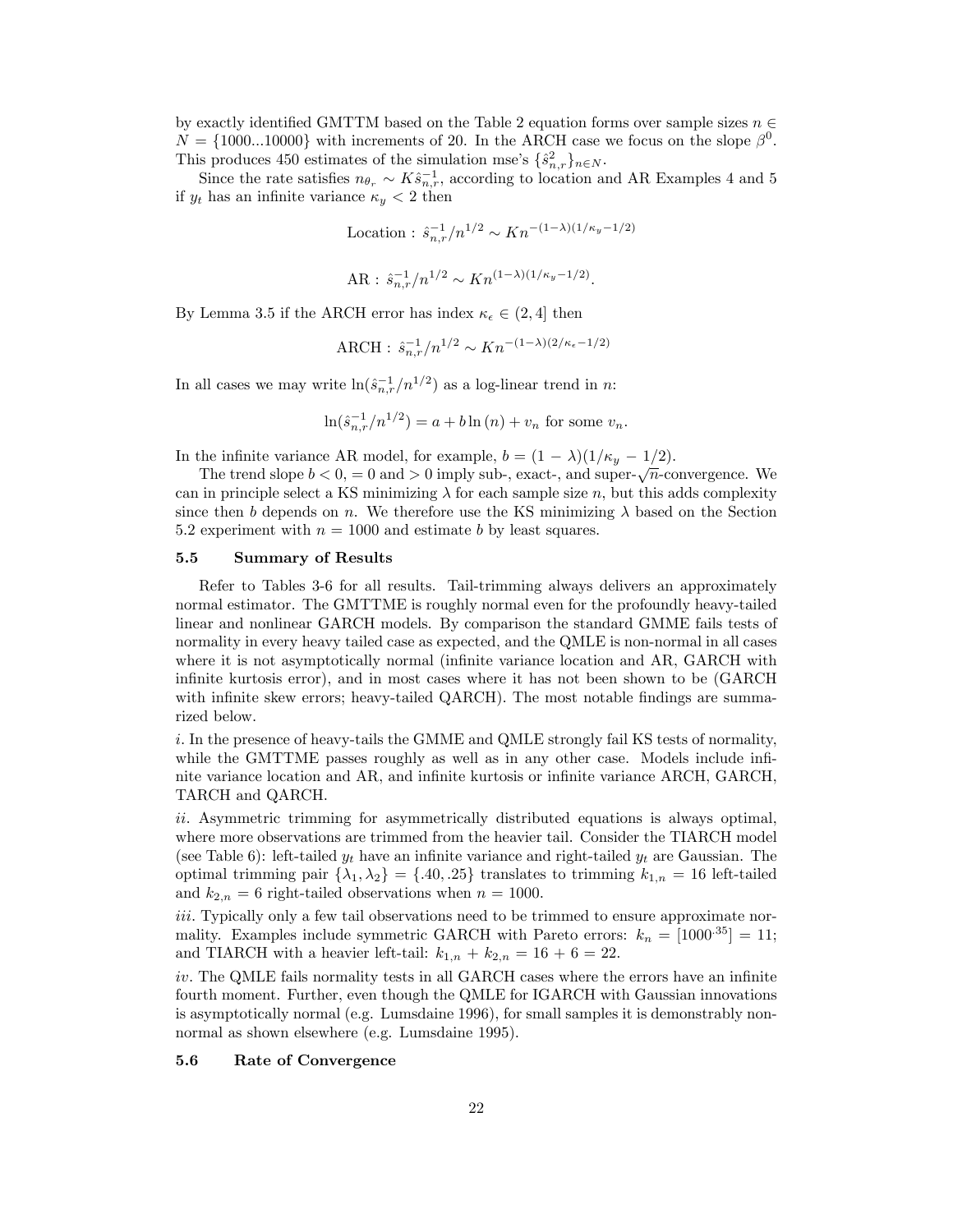See Table 4 for the simulation  $95\%$  confidence bands of the rate log-trend slope b. In most cases simulation results closely match theory, and in all cases the correct sign is deduced. The finite variance location and AR the slope is  $b = 0$  and the respective bands are  $.031 \pm .051$  and  $.027 \pm .039$ .

Examples 4 and 5 reveal  $b$  for infinite variance location and AR are

location: 
$$
b = -(1 - \lambda)(1/\kappa_y - 1/2) = -(1 - .22)(1/1.5 - 1/2) = -0.112
$$

$$
AR : b = (1 - \lambda)(1/\kappa_y - 1/2) = (1 - .32)(1/1.5 - 1/2) = .113.
$$

The 95% band for location is  $-.130 \pm .024$ , and for AR is :116  $\pm .012$ , both quite sharp and containing the true b. In the AR case the maximum rate of convergence amongst M-estimators is  $n^{1/\kappa} = n^{.67} > n^{.5}$  while the GMTTME achieved on average  $n^{1/2+b} =$  $n^{.5+.116} = n^{.616} \in (n^{.5}, n^{.67})$ , exactly as theory dictates.

In the ARCH case  $b = 0$  if the kurtosis of  $y_t$  is finite with least squares equations, or the error kurtosis is finite with QML equations (Lemmas 3.2 and 3.5). Only the ARCH model with Pareto errors deviates since  $\kappa_{\epsilon} = 2.5$  and  $\kappa_{y} = 1.8$  or  $\kappa_{\epsilon} = 2.1$  and  $\kappa_{y} = 1.4$ . Use Lemma 3.5 and Table 4 to deduce

ARCH  $(\kappa_{\epsilon} = 2.5): b = -(1 - \lambda)(2/\kappa_{\epsilon} - 1/2) = -(1 - .4)(2/2.5 - 1/2) = -.18$ 

$$
\text{ARCH } (\kappa_{\epsilon} = 2.1): b = -(1 - \lambda)(2/\kappa_{\epsilon} - 1/2) = -(1 - .38)(2/2.1 - 1/2) = -.28.
$$

The 95% simulation bands are  $-.387 \pm .306$  and respectively  $-.412 \pm .393$ . Feedback erodes efficiency substantially.

Finally, the KS minimizing  $\lambda = .40$  or  $.38$  are far smaller than the optimal setting  $\lambda$  $\approx 1$  for optimizing the rate  $n_{\theta_r} \nearrow n^{1/2}$ . This suggests a sharp trade-off exists between using the asymptotic Gaussian distribution for small sample inference and for improving efficiency. The analyst interested in efficiency may want to set  $\lambda$  near 1 and bootstrap standard errors, while the analyst interested in Gaussian inference may want to forego efficiency. All of these matters, however, are left for future consideration.

6. CONCLUSION This paper develops a robust GMM estimator for possibly very heavy tailed data commonly encountered in financial and macroeconomic applications. This is accomplished by trimming an asymptotically vanishing portion of the sample estimating equations. Our approach applies equally to asymmetric or symmetric data generating processes with thin or thick tails.

We prove trimming estimating equations themselves ensures asymptotic normality, while tail-trimming can promote super- $\sqrt{n}$ -convergence for stationary data. Indeed, tail trimming provides a potentially massive lift in the convergence rate for heavy tailed linear models with more regressors than simply a constant term and without error-regressor feedback.

Simulation work demonstrates the new estimator is approximately normal for a variety of linear and nonlinear data generating processes with heavy tails; symmetric trimming leads to profoundly poor estimates for asymmetric data; and GMTTM dominates GMM and QML in heavy tailed cases where the latter estimators are not, or have not been shown to be, asymptotically normal. Perhaps the most important lessons to be drawn are very few observations need to be trimmed to induce consistency for  $\theta^0$  and approximate normality; and very slight trimming can lead to massive efficiency gains.

Future work should involve details on the convergence rate for broader classes of linear and nonlinear processes, the trade-off between small sample distribution and efficiency,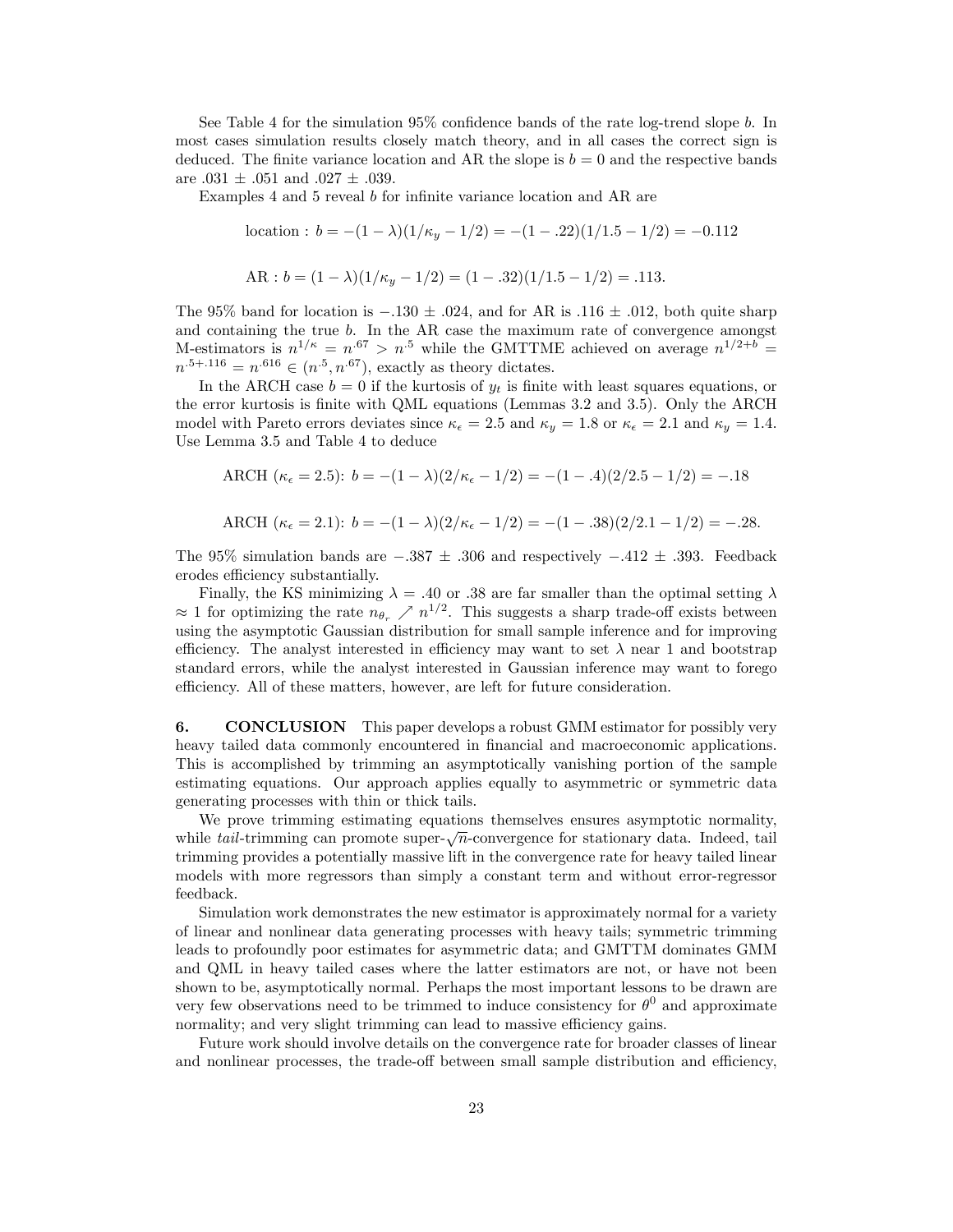adaptive methods for selecting the trimming fractiles  ${k_{1,i,n}, k_{2,i,n}}$ , and other criteria and methods for trimming (e.g. smooth trimming functions; trimming by errors and regressors separately).

# APPENDIX A: Proofs of Main Results

We repeatedly use the following properties under M3:

1. 
$$
\sup_{\theta} {\{\|\Sigma_n(\theta)\|\}} = o(n)
$$
 and 2.  $\sup_{\theta} {\{\|\Sigma_n^{-1/2}\|}^{-1}\} / n^{1/2} = o(1).$  (9)

Property (9.1) follows from M3 since  $\sup_{\theta} \{||\Sigma_n(\theta)||\} \leq \sup_{\theta} \{||\Sigma_n^{1/2}(\theta)||^2\} = o(n)$ ; and  $(9.2)$  follows from  $(9.1)$ :  $||\sum_{n} 1/2}(\theta)||^{-1}/n^{1/2} \le ||\sum_{n} 1/2}(\theta)||/n^{1/2} = o(1)$  uniformly on  $\Theta$ .

The following proofs exploit criterion properties Lemmas B1-B2 and limit theory Lemmas C.1-C.8. See Appendices B and C respectively. It is understood n is sufficiently large to avoid covariance and Jacobian degeneracy.

**Proof of Theorem 2.1.** Define  $\hat{m}_n^*(\theta) := 1/n \sum_{t=1}^n \hat{m}_{n,t}^*(\theta), m_n^*(\theta) := 1/n \sum_{t=1}^n m_{n,t}^*(\theta),$ and  $Q_n(\theta) := E[m_{n,t}^*(\theta)]' \times \Upsilon_n \times E[m_{n,t}^*(\theta)].$  The following is similar to Pakes and Pollard's (1989: p. 1039) argument. Use smoothness I3 and weight boundedness M1 to define  $\epsilon(\delta) := \inf_{n \ge N} \inf_{\|\theta - \theta^0\| > \delta} \{\mathfrak{m}_n^{-2} \times Q_n(\theta)\} > 0$  for arbitrarily large N and tiny  $\delta > 0$ . Since  $P(||\hat{\theta}_n - \theta^0|| > \delta) \le P(\mathfrak{m}_n^{-2}Q_n(\hat{\theta}_n) > \epsilon(\delta))$  it suffices to show  $Q_n(\hat{\theta}_n) = o_p(\mathfrak{m}_n^2)$  to prove  $\|\hat{\theta}_n - \theta^0\| \overset{p}{\to} 0.$ 

Use the Lemma B.1 uniform criterion probability bound to deduce

$$
Q_n(\hat{\theta}_n) \leq \hat{Q}_n(\hat{\theta}_n) + \left| \hat{Q}_n(\hat{\theta}_n) - Q_n(\hat{\theta}_n) \right| \leq \hat{Q}_n(\hat{\theta}_n) + \left( \mathfrak{m}_n^2 + Q_n(\hat{\theta}_n) \right) \times o_p(1),
$$

hence  $Q_n(\hat{\theta}_n)(1 - o_p(1)) \leq \hat{Q}_n(\hat{\theta}_n) + o_p(\mathfrak{m}_n^2)$ . By construction  $\hat{Q}_n(\hat{\theta}_n) \leq \hat{Q}_n(\theta^0)$ , and nence  $Q_n(\sigma_n)(1 - \sigma_p(1)) \leq Q_n(\sigma_n) + \sigma_p(\mathfrak{m}_n)$ . By construction  $Q_n(\sigma_n) \leq Q_n(\sigma_n)$ , and<br>  $\hat{Q}_n(\theta^0) \leq K ||\hat{m}_n^*(\theta^0)||^2 \leq K ||m_n^*(\theta^0)||^2 + o_p(||\Sigma_n^{-1/2}||^{-1}/n^{1/2}) = K ||m_n^*(\theta^0)||^2 + o_p(1)$ in lieu of weight bound M1, the Lemma C.2 asymptotic approximation and covariance bound (9.2). Finally  $||m_n^*(\theta^0)|| \le K||m_n^*(\theta^0) - E[m_{n,t}^*(\theta^0)]|| + o(||\Sigma_n^{-1/2}||^{-1}/n^{1/2}) =$  $o_p(1)$  by the triangular equality, identification I2, the Lemma C.3 law of large numbers, and  $(9.2)$ .

Proof of Theorem 2.2. Asymptotic linearity Lemma C.5 states

$$
V_n^{1/2}(\hat{\theta}_n - \theta^0) = -V_n^{1/2} \left( H_n^{-1} J_n' \Upsilon_n \right) \frac{1}{n} \sum_{t=1}^n \hat{m}_{n,t}^*(\theta^0) \times (1 + o_p(1)).
$$

Invoke asymptotic approximation Lemma C.2 coupled with the construction of  $V_n$  to deduce

$$
V_n^{1/2}(\hat{\theta}_n - \theta^0) = -V_n^{1/2} (H_n^{-1} J_n' \Upsilon_n) \frac{1}{n} \sum_{t=1}^n m_{n,t}^*(\theta^0) \times (1 + o_p(1)) + o_p(1).
$$

Now invoke identification I2, central limit theorem Lemma C.6 and  $V_n^{1/2} (n^{-1/2} H_n^{-1} J_n' \Upsilon_n \Sigma_n^{1/2})$  $\rightarrow I_r$  to conclude

$$
V_n^{1/2}(\hat{\theta}_n - \theta^0) = -\Sigma_n^{-1/2} n^{-1/2} \sum_{t=1}^n \{m_{n,t}^*(\theta^0) - E\left[m_{n,t}^*(\theta^0)\right] \} \times (1 + o_p(1)) + o_p(1)
$$
  

$$
\stackrel{d}{\to} N(0, I_r).
$$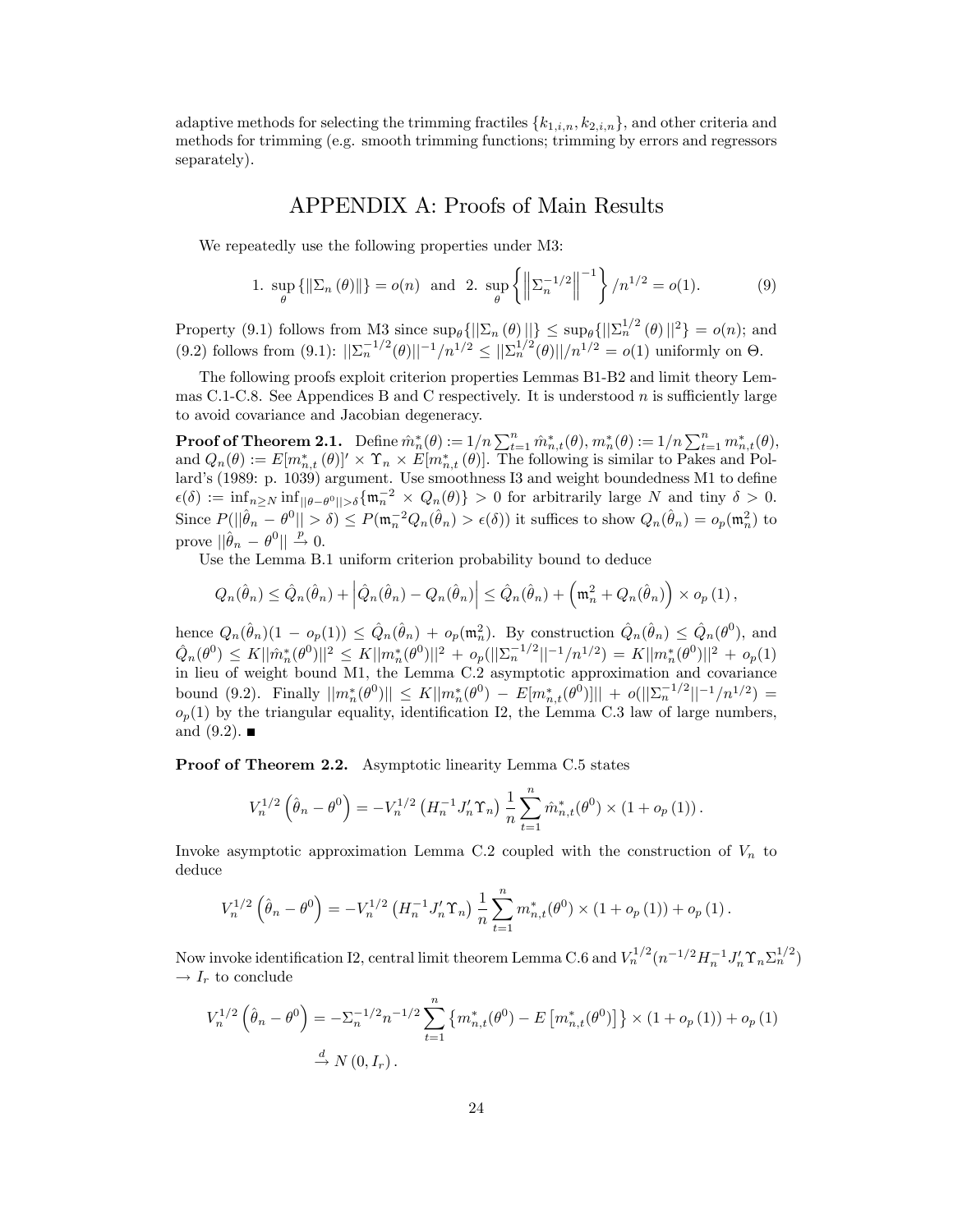**Proof of Lemma 2.4.** The triangular inequality and the definitions of  $\hat{\Sigma}_n(\tilde{\theta}_n)$  and  $\Sigma_n$ imply  $||\sum_{n}^{-1}\hat{\Sigma}_{n}(\tilde{\theta}_{n}) - I_{q}|| \leq ||\sum_{n}^{-1}|| \times ||\hat{\Sigma}_{n}(\tilde{\theta}_{n}) - \Sigma_{n}||$  is bounded by

$$
\begin{split} \left\| \Sigma_n^{-1} \right\| &\times \left\| \frac{1}{n} \sum_{t=1}^n \left\{ \hat{m}_{n,t}^*(\tilde{\theta}_n) \hat{m}_{n,t}^*(\tilde{\theta}_n)' - m_{n,t}^*(\tilde{\theta}_n) m_{n,t}^*(\tilde{\theta}_n)' \right\} \right\| \\ &+ \left\| \Sigma_n^{-1} \right\| \times \left\| \frac{1}{n} \sum_{t=1}^n \left\{ m_{n,t}^*(\tilde{\theta}_n) m_{n,t}^*(\tilde{\theta}_n)' - m_{n,t}^*(\theta^0) m_{n,t}^*(\theta^0)' \right\} \right\| \\ &+ \left\| \Sigma_n^{-1} \right\| \times \left\| \frac{1}{n} \sum_{t=1}^n m_{n,t}^*(\theta^0) m_{n,t}^*(\theta^0)' - \Sigma_n \right\|. \end{split}
$$

The first term is  $o_p(1)$  by an argument identical to the proof of uniform asymptotic approximation Lemma C.2, and the third term is  $o_p(1)$  by Lemma C.8.

Consider the second term, and use expansion Lemma C.1.b to deduce for some  $\|\theta_{n,*}\|$  $- \theta^0 \|\leq \|\tilde{\theta}_n - \theta^0\|$  and  $r_n \to 0$  arbitrarily fast

$$
\frac{1}{n} \sum_{t=1}^{n} m_{n,t}^{*}(\tilde{\theta}_{n}) m_{n,t}^{*}(\tilde{\theta}_{n})' = \frac{1}{n} \sum_{t=1}^{n} m_{n,t}^{*}(\theta^{0}) m_{n,t}^{*}(\theta^{0})'
$$
  
+  $\phi_{p} \left( \left\| \frac{1}{n} \sum_{t=1}^{n} J_{n,t}^{*}(\tilde{\theta}_{n,*}) \right\| \times \left\| \sum_{t=1}^{n} m_{n,t}^{*}(\theta^{0}) \right\| \right) \times \left\| \tilde{\theta}_{n} - \theta^{0} \right\|$   
+  $\phi \left( n \left\| \frac{1}{n} \sum_{t=1}^{n} J_{n,t}^{*}(\tilde{\theta}_{n,*}) \right\|^{2} \times \left\| \tilde{\theta}_{n} - \theta^{0} \right\|^{2} \right) + r_{n}^{2} \times \phi_{p}(1)$   
=  $\frac{1}{n} \sum_{t=1}^{n} m_{n,t}^{*}(\theta^{0}) m_{n,t}^{*}(\theta^{0})' + \phi_{p}(1) + \phi \left( \left\| \sum_{n=1}^{n} \right\|^{-1} \right) + r_{n} \times \phi_{p}(1)$ 

The second equality follows from the supposition  $\tilde{\theta}_n = \theta^0 + O_p(||V_n^{1/2}||^{-1})$ , central limit theorem Lemma C.6, and Jacobian consistency Lemma 2.5. Therefore  $||\Sigma_n^{-1}|| \times ||1/n \sum_{t=1}^n \{m_{n,t}^*(\tilde{\theta}_n)m_{n,t}^*(\tilde{\theta}_n)' - m_{n,t}^*(\theta^0)m_{n,t}^*(\theta^0)'\}|| = o_p(1)$  since  $r_n \to 0$  is arbitrary.

**Proof of Lemma 2.5.** Recall  $J_n = J_n(\theta^0) = (\partial/\partial\theta)E[m_{n,t}^*(\theta)]|_{\theta^0}$  and write  $\hat{m}_n^*(\theta) =$  $1/n \sum_{i=1}^n \hat{m}^*_{n,t}(\theta)$ . We only prove  $\hat{J}^*_{n}(\tilde{\theta}_n) = J_n \times (1 + o_p(1))$  since  $J^*_{n}(\tilde{\theta}_n) = J_n \times (1 + o_p(1))$  $o_p(1)$  is similar.

Denote by  $e_i \in \mathbb{R}^r$  the unit vector (e.g.  $e_2 = [0, 1, 0, ..., 0]^{\prime}$ ), define a sequence of positive numbers  $\{\varepsilon_n\}$  that satisfies  $\varepsilon_n \to 0$ ,  $\varepsilon_n ||V_n^{1/2}|| \to \infty$  and  $||\tilde{\theta}_n - \theta^0||/\varepsilon_n \stackrel{p}{\to} 0$ , and define

$$
\check{J}_{i,j,n}^*(\theta,\varepsilon_n) := \frac{1}{2\varepsilon_n} \times \frac{1}{n} \sum_{t=1}^n \left\{ \hat{m}_{j,n,t}^*(\theta + e_i \varepsilon_n) - \hat{m}_{j,n,t}^*(\theta - e_i \varepsilon_n) \right\}.
$$

Minkowski's inequality implies for arbitrary  $\theta$ 

$$
\left\|\hat{J}_n^*(\tilde{\theta}_n) - J_n\right\| \le \left\|\hat{J}_n^*(\tilde{\theta}_n) - \check{J}_n^*(\theta, \varepsilon_n)\right\| + \left\|\check{J}_n^*(\theta, \varepsilon_n) - J_n\right\|
$$

Apply asymptotic expansion Lemma C.1.a to deduce for some  $\tilde{\theta}_{n,*} \in {\{\tilde{\theta}_n - e_i \varepsilon_n, \tilde{\theta}_n + \tilde{\theta}_n\}}$  $e_i \varepsilon_n$ 

$$
\hat{J}_n^*(\tilde{\theta}_n) = \check{J}_{i,j,n}^*(\tilde{\theta}_{n,*}, \varepsilon_n) + o_p(n^{-1/2}) + o_p(||J_n||) = \check{J}_{i,j,n}^*(\tilde{\theta}_{n,*}, \varepsilon_n) + o_p(||J_n||),
$$

 $\blacksquare$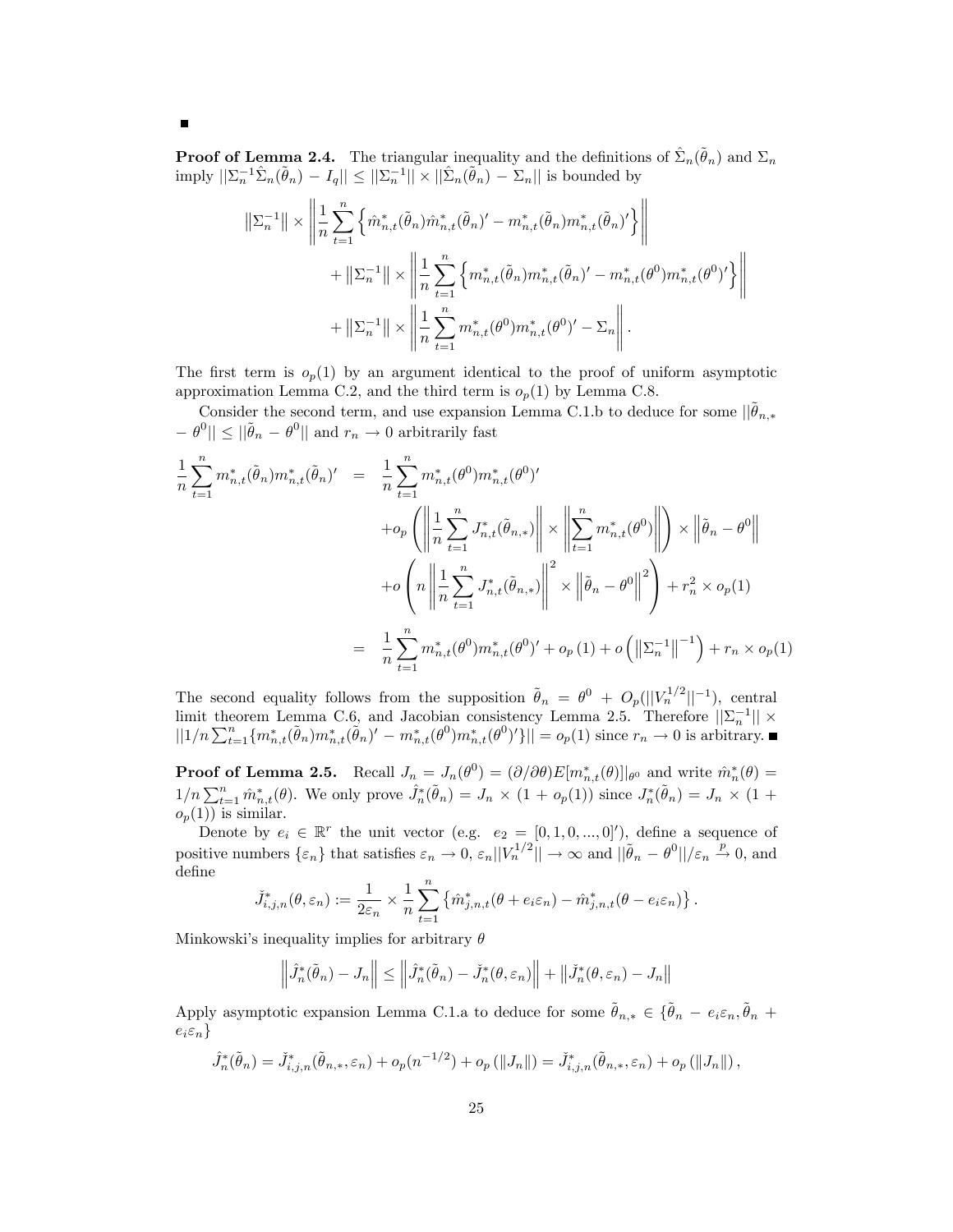where  $n^{-1/2} = o(||J_n||)$  under Jacobian non-degeneracy D6.i.

It remains to show  $||\check{J}_n^*(\tilde{\theta}_n, \varepsilon_n) - J_n|| = o_p(||J_n||)$  for any  $||\tilde{\theta}_n - \theta^0|| \overset{p}{\to} 0$ . Stochastic differentiability Lemma C.7 and the properties of  $\varepsilon_n$  imply for any constant  $a \in \mathbb{R}^r$ 

$$
\left\| \left\{ \hat{m}_n(\tilde{\theta}_n + a\varepsilon_n) - \hat{m}_n(\theta^0) \right\} - \left\{ E\left[ m_{n,t}^* \left( \tilde{\theta}_n + a\varepsilon_n \right) \right] - E\left[ m_{n,t}^* \left( \theta^0 \right) \right] \right\} \right\|
$$
  

$$
\leq \left( 1 + \left\| V_n^{1/2} \right\| \times \left\| \tilde{\theta}_n + a\varepsilon_n - \theta^0 \right\| \right) \times o_p \left( \left\| J_n \right\| \times \left\| V_n^{1/2} \right\|^{-1} \right)
$$
  

$$
\leq \left( \left\| V_n^{1/2} \right\|^{-1} + \left\| \tilde{\theta}_n - \theta^0 \right\| + \left\| a \right\| \varepsilon_n \right) \times o_p \left( \left\| J_n \right\| \right) = o_p \left( \left\| J_n \right\| \varepsilon_n \right).
$$

Similarly, by differentiability of  $E[m_{n,t}^*(\theta)],$ 

$$
\left\| \frac{E\left[m_{n,t}^{*}(\tilde{\theta}_{n} + a\varepsilon_{n})\right] - E\left[m_{n,t}^{*}(\theta^{0})\right]}{\varepsilon_{n}} - aJ_{n} \right\|
$$
  
\n
$$
= \left\| J_{n}\varepsilon_{n}^{-1} \left( \tilde{\theta}_{n} + a\varepsilon_{n} - \theta^{0} \right) - aJ_{n} + o_{p} \left( \|J_{n}\| \varepsilon_{n}^{-1} \left( \tilde{\theta}_{n} + \varepsilon_{n} - \theta^{0} \right) \right) \right\|
$$
  
\n
$$
= \left\| J_{n}\varepsilon_{n}^{-1} \left( \tilde{\theta}_{n} - \theta^{0} \right) \right\| + o_{p} \left( \|J_{n}\| \right) = o_{p} \left( \|J_{n}\| \right).
$$

Replace  $\hat{\theta}_n + a \varepsilon_n$  with  $\hat{\theta}_n - a \varepsilon_n$  to deduce the same bounds. Therefore

$$
\left\|\tilde{J}_n^*(\tilde{\theta}_n,\varepsilon_n)-J_n\right\|=\left\|\frac{\hat{m}_n^*(\tilde{\theta}_n+\varepsilon_n)-\hat{m}_n^*(\tilde{\theta}_n-\varepsilon_n)}{2\varepsilon_n}-J_n\right\|=o_p\left(\|J_n\|\right).
$$

**Proof of Lemma 3.1.** We treat the cases  $\kappa_{\epsilon} \leq 2$  and  $\kappa_{\epsilon} > 2$  separately.

**Case 1**  $\{\max\{\kappa_{\epsilon}, \kappa_2, ..., \kappa_r\}\leq 2\}$ : We require some properties of regularly varying tails. Since  $\epsilon_t$  and stochastic  $x_{i,t}$  are mutually independent with tails (7) and indices  $\kappa_{\epsilon}$ and  $\kappa_i$ , the convolutions  $\epsilon_t x_{i,t}$  satisfy (Cline 1986)

$$
m_{i,t}(\theta^0) = \epsilon_t x_{i,t} \sim (7) \text{ with index } \kappa_{\epsilon,i} := \min\left\{\kappa_{\epsilon}, \kappa_i\right\}.
$$
 (10)

If  $x_{1,t} = 1$  then (10) holds with  $\kappa_{\epsilon,i} = \kappa_{\epsilon}$ . Therefore by the construction of  $c_{i,n}$  and  $k_n$ , and tail (7),

$$
c_{i,n} = K \left(\frac{n}{k_n}\right)^{1/\kappa_{\epsilon,i}}.\tag{11}
$$

 $1 - 22$ 

Finally, processes  $z_t$  with regularly varying tails (7) and index  $\kappa \in (0, 2]$  satisfy (see Feller 1971: Theorem 1 in IX.8):

$$
E\left[z_t^2 I\left(|z_t| \le c\right)\right] \sim K c^2 \times P\left(|z_t| > c\right) \text{ as } c \to \infty. \tag{12}
$$

Express  $n_{\theta_i}$  as

$$
n_{\theta_i} = Kn^{1/2} \frac{J_{i,i,n}}{\Gamma_{i,i,n}} \times \left[ K + K \left( \frac{\max_{j \neq i} \left\{ \Gamma_{j,j,n}^{-1} J_{j,i,n} \right\}}{\Gamma_{i,i,n}^{-1} J_{i,i,n}} \right)^2 \times (1 + O(1)) \right]^{1/2}.
$$
 (13)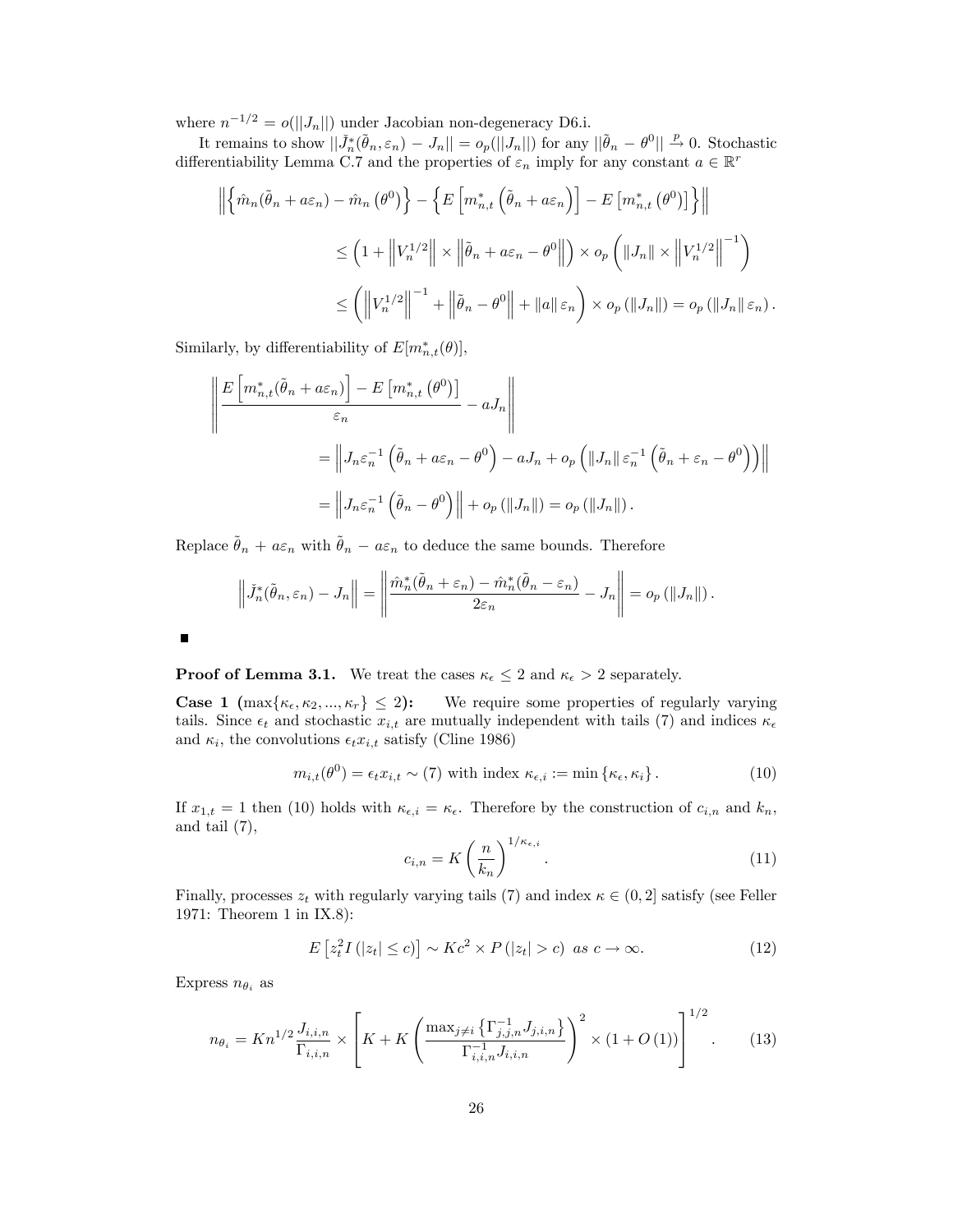**Step 1**  $(\Sigma_n, \Gamma_n)$ : Properties (10)-(12) imply

$$
\Sigma_{i,i,n} = E\left[m_{i,n,t}^2(\theta^0)\right] \sim c_{i,n}^2 P\left(\left|m_{i,t}(\theta^0)\right| > c_{i,n}\right) \sim c_{i,n}^2 \frac{k_n}{n} = K\left(\frac{n}{k_n}\right)^{2/\kappa_{\epsilon,i}-1}.
$$

Hence  $\Gamma_{i,i,n} = (n/k_n)^{1/\kappa_{\epsilon,i}-1/2}$ .

**Step 2**  $(J_n)$ : The Lemma C.1.c Jacobian approximation implies by the linear equation form  $J_{i,j,n} = -E[x_{i,t}x_{j,t}I(|\epsilon_t x_{j,t}| \leq c_{j,n})] \times (1 + o(1))$ . Assume initially all regressors are stochastic. Since  $\kappa_i, \kappa_{\epsilon} \leq 2$  it follows  $\kappa_i < \kappa_{\epsilon} + 2$ . Thus, by independence, (10) and (12)

$$
E\left[x_{i,t}^2 I\left(|\epsilon_t x_{i,t}| \leq c_{i,n}\right)\right] = K \int \left[\frac{c_{i,n}^2}{\epsilon^2} P\left(|x_{i,t}| > \frac{c_{i,n}}{|\epsilon|}\right)\right] f_{\epsilon}(d\epsilon)
$$
  

$$
\sim K \int E\left[\frac{c_{i,n}^2}{\epsilon^2} \left(\frac{c_{i,n}}{|\epsilon|}\right)^{-\kappa_i}\right] f_{\epsilon}(d\epsilon)
$$
  

$$
= K c_{i,n}^{2-\kappa_i} E\left[|\epsilon_t|^{\kappa_i-2}\right] = K c_{i,n}^{2-\kappa_i} = \left(\frac{n}{k_n}\right)^{(2-\kappa_i)/\kappa_{\epsilon,i}}
$$

:

The cross-products  $E[x_{i,t}x_{j,t}I(|\epsilon_t x_{j,t}| \leq c_{j,n})]$  are bounded by case. If  $x_{i,t}$  and  $x_{j,t}$ are independent then  $E[x_i, x_{j,t}I(|\epsilon_t x_{i,t}| \leq c_{i,n})] \sim K$  given  $\sup_{t \in \mathbb{Z}} E[x_{i,t}| < \infty \ \forall i$ . If they are perfectly positively dependent with marginal tail (7) and  $\kappa_i, \kappa_j \leq 2$  it can only be the case that  $x_{i,t} = sign(x_{j,t}) \times |x_{j,t}|^p$  where  $p = \kappa_j/\kappa_i$ . Therefore, since  $\kappa_j - p - 1 < \kappa_{\epsilon}$  is easy to verify,

$$
E\left[x_{i,t}x_{j,t}I\left(|\epsilon_{t}x_{j,t}|\leq c_{j,n}\right)\right] = \int E\left[|x_{j,t}|^{p+1}I\left(|x_{j,t}|^{(p+1)/2}\leq \left(\frac{c_{j,n}}{|\epsilon|}\right)^{(p+1)/2}\right)\right]f_{\epsilon}(d\epsilon)
$$
  
\n
$$
= K \int \left[\left(\frac{c_{j,n}}{|\epsilon|}\right)^{p+1}P\left(|x_{j,t}|>\frac{c_{j,n}}{|\epsilon|}\right)\right]f_{\epsilon}(d\epsilon)
$$
  
\n
$$
\sim K \int E\left[\left(\frac{c_{j,n}}{|\epsilon|}\right)^{p+1}\left(\frac{c_{j,n}}{|\epsilon|}\right)^{-\kappa_{j}}\right]f_{\epsilon}(d\epsilon)
$$
  
\n
$$
= K c_{j,n}^{p+1-\kappa_{j}} \int E\left[|\epsilon|^{k_{j}-p-1}\right]f_{\epsilon}(d\epsilon)
$$
  
\n
$$
= K c_{j,n}^{p+1-\kappa_{j}} = K\left(\frac{n}{k_{n}}\right)^{(\kappa_{j}/\kappa_{i}+1-\kappa_{j})/\kappa_{\epsilon,j}}.
$$

The perfect negative dependence case is similar. Hence  $J_{i,j,n} = O((n/k_n)^{\kappa_{\epsilon,j}^{-1}(\kappa_j/\kappa_i+1-\kappa_j)})$ .

Finally, if  $x_{1,t} = 1$  then  $E[x_{1,t}^2 I(|\epsilon_t x_{i,t}| \leq c_{i,n})] \sim 1 - k_n/n$ ,  $E[x_{i,t}x_{1,t}I(|\epsilon_t x_{1,t}| \leq c_{i,n})]$  $c_{i,n})] = E[x_{j,t}I(|\epsilon_t| \leq c_{i,n})] = O(1)$  and  $E[x_{1,t}x_{i,t}I(|\epsilon_t x_{i,t}| \leq c_{i,n})] = E(E[x_{i,t}I(|x_{i,t}|$  $\leq c_{i,n}/|\epsilon_t||\epsilon_t) = O(1)$  since  $\sup_{t\in\mathbb{Z}} E|x_{i,t}| < \infty$   $\forall i$ . Therefore  $J_{1,1,n} = -1 + o(1)$  and  $J_{i,1,n}, J_{1,i,n} = O(1) \times (1 + o(1)).$ 

**Step 3**  $(n_{\theta_i})$ : Consider the slope rates, the intercept rate being similar. The claim follows from (13) by noting

$$
\Gamma_{i,i,n}^{-1} J_{i,i,n} = (n/k_n)^{1/2 - 1/\kappa_{\epsilon,i}} (n/k_n)^{(2 - \kappa_i)/\kappa_{\epsilon,i}} = (n/k_n)^{1/2 + (1 - \kappa_i)/\kappa_{\epsilon,i}}
$$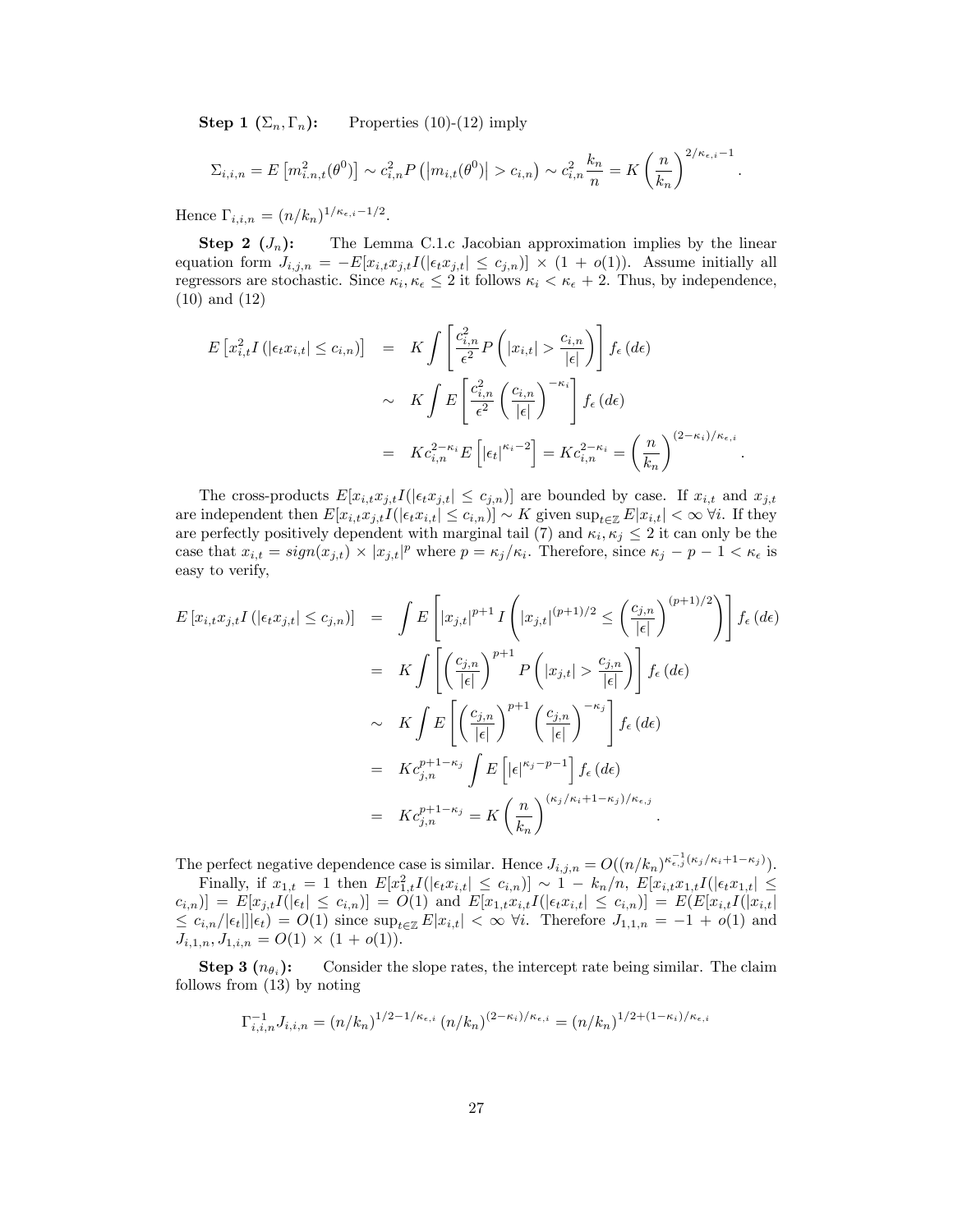and

$$
\max_{j \neq i} \left\{ \Gamma_{j,j,n}^{-1} J_{j,i,n} \right\} = O\left( \max_{j \neq i} \left\{ (n/k_n)^{1/2 - 1/\kappa_{\epsilon,j}} \times (n/k_n)^{(\kappa_i/\kappa_j + 1 - \kappa_i)/\kappa_{\epsilon,i}} \right\} \right)
$$
  
\n
$$
= O\left( (n/k_n)^{1/2 + 1/\kappa_{\epsilon,i} - \min_{j \neq i} \{ 1/\kappa_{\epsilon,j} + (1 - 1/\kappa_j)\kappa_i/\kappa_{\epsilon,i} \}} \right)
$$
  
\n
$$
= O\left( (n/k_n)^{1/2 + 1/\kappa_{\epsilon,i} - a_{\epsilon,(i)}^*} \right).
$$

Case 2  $(\kappa_{\epsilon} > 2)$ : In this case  $\Sigma_{1,1,n} = E[m_{1,n,t}^2(\theta^0)] < \infty$  hence  $\Gamma_{1,1,n} = 1$ ; if any  $\kappa_i > 2$  then  $\Gamma_{i,i,n} = 1$ ; and if  $\kappa_i \leq 2$  then arguments under Case 1 imply  $\Gamma_{i,i,n} =$  $(n/k_n)^{1/\kappa_i-1/2}$ 

The intercept Jacobia  $J_{1,i,n}$  and  $J_{i,1,n}$  are characterized by Case 1 since  $\kappa_i > 1$ . If both  $\kappa_i, \kappa_j \leq 2$  then  $J_{i,j,n}$  follow from Case 1. If  $\kappa_i, \kappa_j > 2$  then  $J_{i,j,n} = -K$ .

If  $\kappa_i > 2 \ge \kappa_j$  then by Case 1 and  $\kappa_{\epsilon,j} = \kappa_j$  it follows  $J_{j,j,n} = K(n/k_n)^{2/\kappa_j - 1}$ ,  $J_{i,j,n} =$  $O((n/k_n)^{1/\kappa_i+1/\kappa_j-1})$ , and  $J_{j,i,n} = O((n/k_n)^{\kappa_{\epsilon,i}^{-1}(\kappa_j/\kappa_i+1-\kappa_i)})$ . The rate can be deduced from (13) by noting if  $\kappa_i > 2$  then

$$
\Gamma_{i,i,n}^{-1} J_{i,i,n} = 1 \times K, \quad \left| \max_{j \neq i: \kappa_j > 2} \left\{ \Gamma_{j,j,n}^{-1} J_{j,i,n} \right\} \right| = K, \quad \max_{j \neq i: \kappa_j \le 2} \left\{ \Gamma_{j,j,n}^{-1} J_{j,i,n} \right\} = O\left( (n/k_n)^{1/\kappa_j - 1/2} \right)
$$

hence  $n_{\theta_i} \sim n^{1/2} \times [K + O(\max_{j \neq i:\kappa_j \leq 2} \{(n/k_n)^{2/\kappa_j - 1}\})]^{1/2}.$ 

The rate under  $\kappa_i \leq 2$  follows similarly since  $\Gamma_{i,i,n}^{-1} J_{i,i,n} = (n/k_n)^{1/\kappa_i - 1/2}$  and  $\max_{j \neq i:\kappa_j \leq 2} \{\Gamma_{j,j,n}^{-1} J_{j,i,n}\}$ =  $O(\max_{j\neq i:\kappa_j\leq 2}\{(n/k_n)^{1/2-1/\kappa_j+\kappa_{\epsilon,i}^{-1}(\kappa_i/\kappa_j+1-\kappa_i)}\}).$ 

**Proof of Lemma 3.5.** See Hill and Renault (2010).

# APPENDIX B : GMTTM Criterion Properties

LEMMA B.1 (uniform criterion law) Under D1-D5 and D7

$$
\sup_{\theta} \left\{ \frac{\mathfrak{m}_n^{-2} \times \left| \hat{Q}_n(\theta) - Q_n(\theta) \right|}{1 + \mathfrak{m}_n^{-2} \times Q_n(\theta)} \right\} = o_p(1) \text{ where } \mathfrak{m}_n := \sup_{\theta} E\left[ \left\| m_{n,t}^*(\theta) \right\| \right].
$$

**LEMMA B.2 (moment expansion)** Under  $D6.i E[m_{n,t}^*(\theta)] - E[m_{n,t}^*(\theta')] = J_n(\theta')(\theta)$  $(-\theta') + o(||J_n(\theta')|| \times ||\theta - \theta'||)$  for any  $\theta, \theta' \in \Theta$ .

**Proof of Lemma B.1.** Write  $\hat{m}_n^*(\theta) := 1/n \sum_{t=1}^n \hat{m}_{n,t}^*(\theta)$  and  $m_n^*(\theta) := 1/n \sum_{t=1}^n m_{n,t}^*(\theta)$ . By weight property M1 and the triangular inequality

$$
\mathfrak{m}_{n}^{-2} \left| \hat{Q}_{n}(\theta) - Q_{n}(\theta) \right| \leq \mathfrak{m}_{n}^{-2} \left\| \hat{m}_{n}^{*}(\theta) \right\|^{2} \times \left\| \hat{\Upsilon}_{n} - \Upsilon_{n} \right\| + \mathfrak{m}_{n}^{-2} \left| \hat{m}_{n}^{*}(\theta)' \Upsilon_{n} \hat{m}_{n}^{*}(\theta) - Q_{n}(\theta) \right|
$$
  

$$
\leq \left\| \hat{m}_{n}^{*}(\theta) \right\|^{2} \times o_{p} \left( \mathfrak{m}_{n}^{-2} \right) + K \left\| \hat{m}_{n}^{*}(\theta) - m_{n}^{*}(\theta) \right\|^{2}
$$
  

$$
+ K \mathfrak{m}_{n}^{-2} \left\| m_{n}^{*}(\theta) \right\| \times \left\| \hat{m}_{n}^{*}(\theta) - m_{n}^{*}(\theta) \right\| + \mathfrak{m}_{n}^{-2} \left\| m_{n}^{*}(\theta)' \Upsilon_{n} m_{n}^{*}(\theta) - Q_{n}(\theta) \right\|
$$
  

$$
= A_{1,n}(\theta) + A_{2,n}(\theta) + A_{3,n}(\theta) + A_{4,n}(\theta).
$$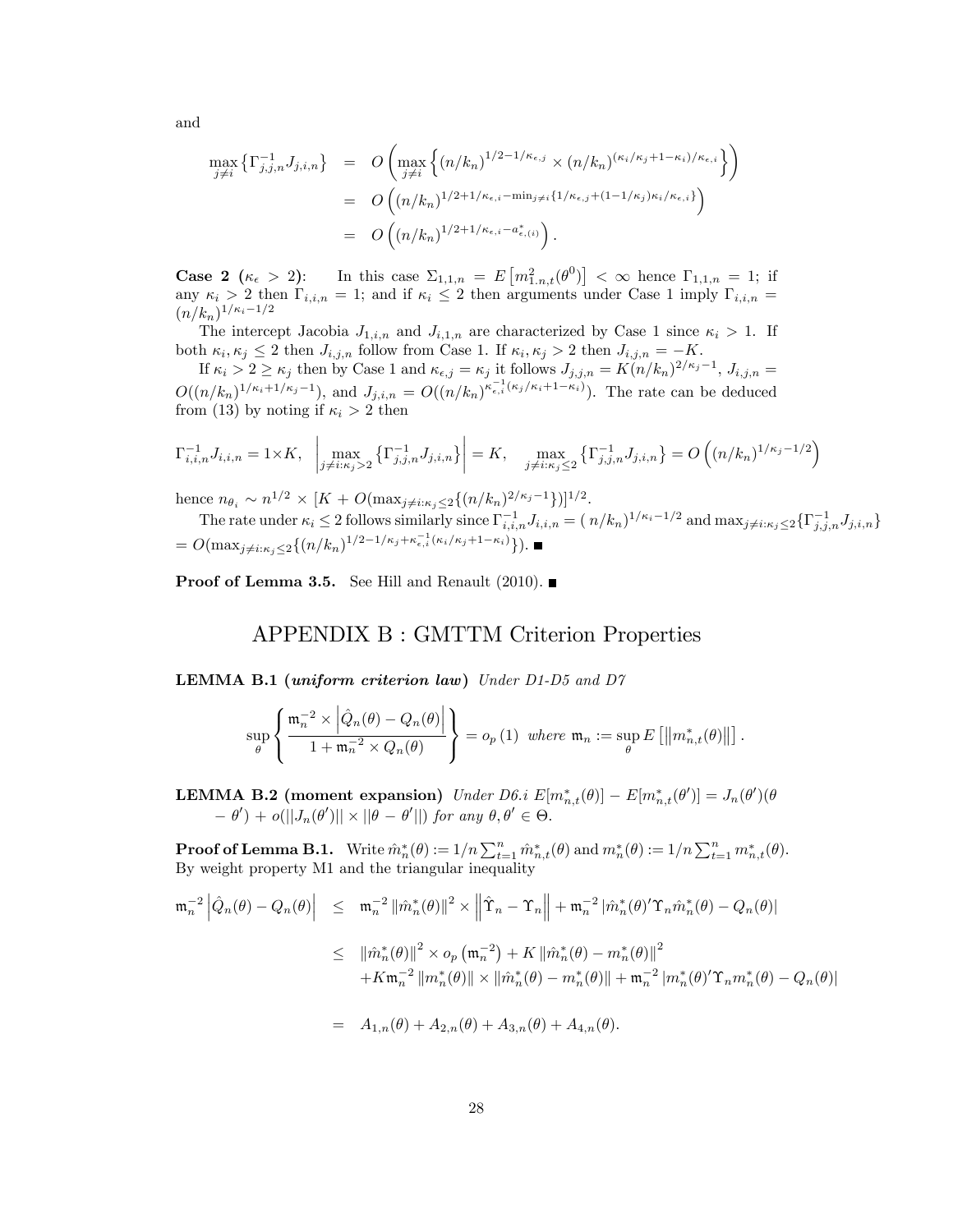Uniform approximation Lemma C.2 and  $\liminf_{n\geq N} m_n > 0$  under smoothness I3 imply

$$
\sup_{\theta} \left\{ A_{1,n}(\theta) \right\}^{1/2} = \sup_{\theta} \left\{ \frac{\|\hat{m}_n^*(\theta)\|}{\sup_{\theta} \|E[m_t^*(\theta)]\|} \right\} \times o_p(1)
$$
  

$$
\leq \frac{\sup_{\theta} \|m_n^*(\theta)\|}{\sup_{\theta} \|E[m_t^*(\theta)]\|} \times o_p(1) + o_p(1)
$$
  

$$
\leq \frac{\sup_{\theta} \|m_n^*(\theta) - E[m_t^*(\theta)]\|}{\sup_{\theta} \|E[m_t^*(\theta)]\|} \times o_p(1) + o_p(1).
$$

Now apply the uniform LLN Lemma C.3 to deduce  $\sup_{\theta} \{A_{1,n}(\theta)\} = o_p(1)$ . Similar arguments based on approximation Lemma C.2 reveal sup<sub> $\theta$ </sub>  $\{A_{2,n}(\theta)\}\$  and sup<sub> $\theta$ </sub>  $\{A_{3,n}(\theta)\}\$ are  $o_p(1)$ .

Finally, under M1

$$
A_{4,n}(\theta) = \mathfrak{m}_n^{-2} \left| m_n^*(\theta)' \Upsilon_n m_n^*(\theta) - E \left[ m_t^*(\theta) \right]' \Upsilon_n E \left[ m_t^*(\theta)' \right] \right|
$$
  

$$
\leq K \mathfrak{m}_n^{-2} \left\| m_n^*(\theta) - E \left[ m_t^*(\theta) \right] \right\|^2 + K \mathfrak{m}_n^{-2} \left\| E \left[ m_t^*(\theta) \right] \right\| \times \left\| m_n^*(\theta) - E \left[ m_t^*(\theta) \right] \right\|.
$$

Lemma C.3 implies each term is uniformly  $o_n(1)$ .

**Proof of Lemma B.2.** Apply Jacobian existence D6.i and the definition of a derivative.

П

# APPENDIX C: Limit Theory for Trimmed Sums

This appendix contains limit theory for tail and tail-trimmed arrays. Since  $m_t(\theta)$  are differentiable under D2, if some  $m_{i,t}(\theta)$  has a finite variance and is untrimmed such that  $m_{n,i,t}(\theta) = m_{i,t}(\theta)$  and  $\hat{m}_{n,i,t}(\theta) = \hat{m}_{i,t}(\theta)$ , the following claims applied to  $m_{n,i,t}(\theta)$  can be proven from well known arguments<sup>8</sup>. We therefore assume all equations are trimmed for clarity:  $q = q$ .

The first two results characterize expansions and rate of approximations for the trimmed equations.

**LEMMA C.1** (expansions) Assume D1-D7 and M2-M3 hold. Choose  $\theta, \tilde{\theta} \in \Theta$  where  $||\theta - \tilde{\theta}|| \leq \delta$  for tiny  $\delta > 0$ . Let  $\{r_n\}$  be a sequence of positive numbers  $r_n \to 0$ arbitrarily fast. In the following  $o_p(1)$  is not a function of  $t \in \mathbb{Z}$  or  $\theta \in \Theta$ . For some sequence  $\{\theta_{n,*}, \tilde{\theta}_{n,*}\}$  satisfying  $||\theta_{n,*} - \tilde{\theta}|| \le ||\theta - \tilde{\theta}||$  and  $||\tilde{\theta}_{n,*} - \tilde{\theta}|| \le ||\theta - \tilde{\theta}||$ :

*a.* (equation expansions): i.  $m_n^*(\theta) = m_n^*(\tilde{\theta}) + J_n^*(\theta_{n,*})(\theta - \tilde{\theta}) + r_n \times o_p(1)$ ; and ii.  $\hat{m}_n^*(\theta) = \hat{m}_n^*(\tilde{\theta}) + \hat{J}_n^*(\tilde{\theta}_{n,*})(\theta - \tilde{\theta}) + r_n \times o_p(1);$ 

b. (cross-product expansion):  $\sum_{t=1}^{n} m_{n,t}^*(\theta) m_{n,t}^*(\theta)' = \sum_{t=1}^{n} m_{n,t}^*(\tilde{\theta}) m_{n,t}^*(\tilde{\theta}')'$  $+ \left \| o_p \right (\left \| \sum_{t=1}^n J^*_{n,t}(\theta_{n,*}) \right \| \times \left \| \sum_{t=1}^n m^*_{n,t}(\tilde{\theta}) \right \| )\times \left \| \theta-\tilde{\theta} \right \| + \left \| o \right (\left \| \sum_{t=1}^n J^*_{n,t}(\theta_{n,*}) \right \|^2 \times$  $||\theta - \tilde{\theta}||^2$  +  $r_n \times o_p(1);$ 

c. (*Jacobian*):  $J_n = E[J_{n,t}^*] \times (1 + o(1)).$ 

<sup>8</sup> In this expansions, approximation and indicator bounds Lemmas C.1, C.2 and C.4 are trivial; the Lemma C.3 uniform law follows from Andrews (1992) in lieu of mixing D3; differentiability implies asymptotic linearity Lemma C.5; McLeish's (1974) central limit theory for martingale differences suffices for Lemma C.6; and so on.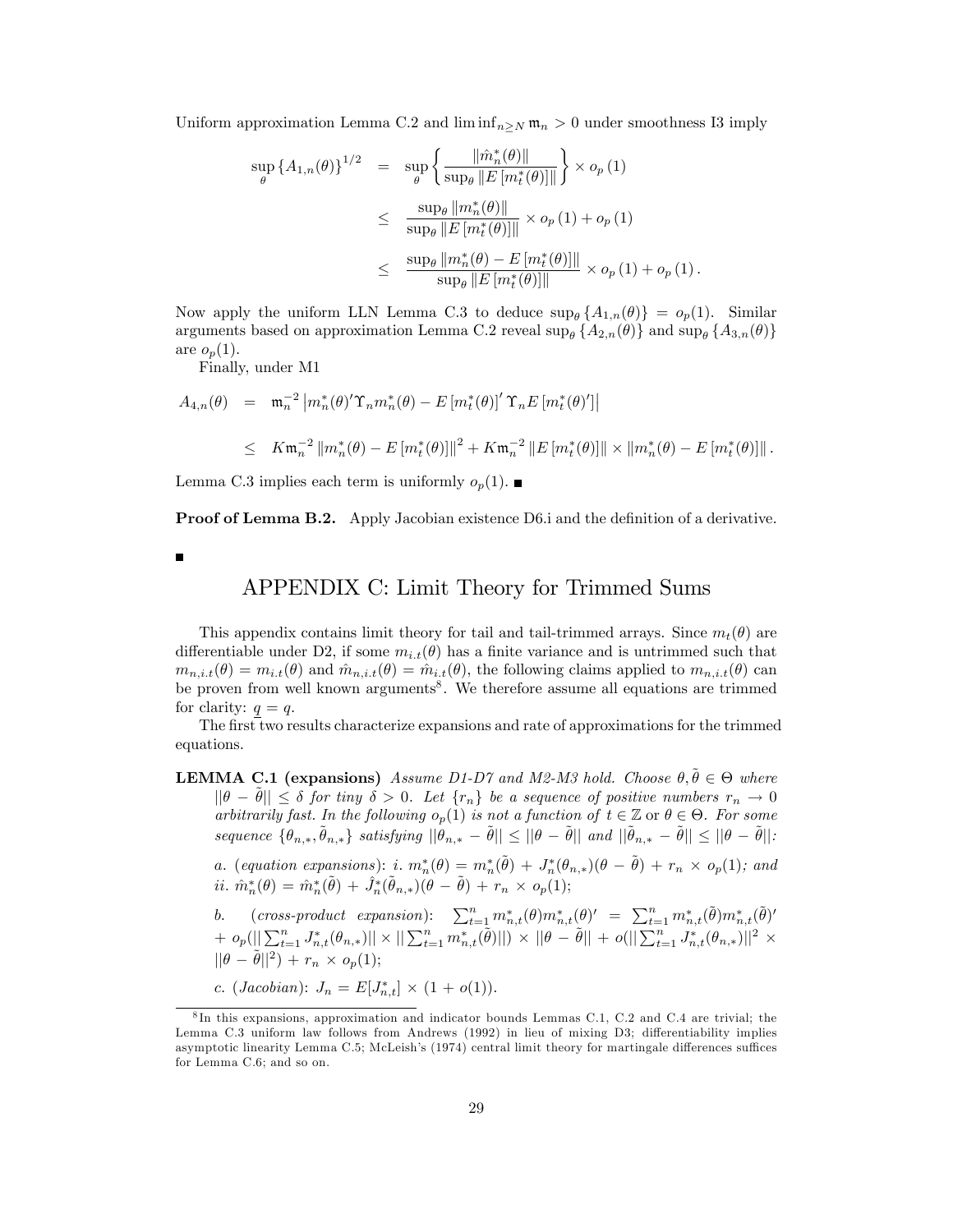**LEMMA C.2 (approximation)** Under D1-D5 and D7  $\|\sum_{t=1}^{n} {\{\hat{m}^*_{n,t}(\theta) - m^*_{n,t}(\theta)\}\|}$  $o_p(n^{1/2}||\Sigma_n^{-1/2}(\theta)||^{-1})$  for any  $\theta \in \Theta$ , and  $\sup_{\theta} \{||1/n \sum_{t=1}^n {\hat{m}^*_{n,t}(\theta) - m^*_{n,t}(\theta)}\}||\}$  $= o_p(1)$ .

Next, uniform laws and bounds for  $m_{n,t}^*(\theta)$  and  $I_{i,n,t}(\theta)$ .

- **LEMMA C.3 (uniform LLN)** Under D1-D5  $1/n \sum_{t=1}^{n} (m_{n,t}^*(\theta) E[m_{n,t}^*(\theta)]) = o_p(1)$ for each  $\theta \in \Theta$ , and if additionally I3 holds  $\sup_{\theta} \{||1/n \sum_{t=1}^{n} (m_{n,t}^*(\theta) - E\left[m_{n,t}^*(\theta)\right])||\}$  $= o_p(\mathfrak{m}_n).$
- **LEMMA C.4 (uniform indicator laws)** Let D1-D5 hold and let  $i \in \{1, ..., q\}$  be arbitrary.
	- a.  $P(\sup_{\theta} \sup_{\tilde{\theta} : ||\theta \tilde{\theta}|| \leq \delta} |I_{i,n,t}(\theta) I_{i,n,t}(\tilde{\theta})| = 1) \to 0 \text{ as } n \to \infty \text{ and/or } \delta \to 0.$

Let D7 additionally hold. Define  $X_{n,t}^*(\theta) := ((n/k_n)^{1/2-\iota})\{I_{i,n,t}(\theta) - E[I_{i,n,t}(\theta)]\}$ for tiny  $\iota > 0$  and let  $\{X(\theta) : \theta \in \Theta\}$  be a Gaussian process with uniformly bounded and uniformly continuous sample paths with respect to  $L_2$ -norm.

b.  $\{n^{-1/2} \sum_{t=1}^{n} X_{n,t}^*(\theta) : \theta \in \Theta\} \Longrightarrow \{X(\theta) : \theta \in \Theta\} \text{ and } E[(\sup_{\theta} \{|n^{-1/2} \sum_{t=1}^{n} X_{n,t}^*(\theta)|\})^2]$  $= O(1)$  where  $O(1)$  is not a function of  $\theta$ , and  $\Longrightarrow$  denotes weak convergence on a Polish space.

Asymptotic linearity of the GMTTME and asymptotic normality of the tail-trimmed equations follow.

LEMMA C.5 (asymptotic linearity) Under D1-D7, I1-I3 and M1-M3

$$
V_n^{1/2}(\hat{\theta}_n - \theta^0) = A_n \sum_{t=1}^n \hat{m}_{n,t}^*(\theta^0) \times (1 + o_p(1)) + o_p(1) \ a.s.
$$

where  $A_n = -V_n^{1/2} (H_n^{-1} J_n' \Upsilon_n)^{n-1} \in \mathbb{R}^{r \times q}$ .

**LEMMA C.6 (CLT)** Under D3-D5 and  $I_4 \sum_{n=1}^{\infty} \binom{n}{n} \sum_{t=1}^n \{m_{n,t}^*(\theta^0) - E[m_{n,t}^*(\theta^0)]\}$  $\stackrel{d}{\rightarrow} N(0, 1).$ 

Stochastic differentiability aids proving Jacobian estimator consistency.

**LEMMA C.7** (stochastic differentiability) Under D1-D7, and M2-M3, for all  $\{\delta_n\}$ ,  $\delta_n \to 0$ , and all  $\theta \in \Theta$ ,

$$
\sup_{\theta \in U^0(\delta_n)} \left\{ \frac{\left( \left\|V_n^{1/2}\right\| / \left\|J_n\right\|\right) \left\| \left\{\hat{m}_n^*(\theta) - \hat{m}_n^*(\theta^0)\right\} - \left\{E\left[m_{n,t}^*(\theta)\right] - E\left[m_{n,t}^*(\theta^0)\right] \right\}\right\|}{1 + \left\|V_n^{1/2}\right\| \times \left\|\theta - \theta^0\right\|} \right\} \xrightarrow{p} 0.
$$

**LEMMA C.8 (covariance)** Under D3-D5  $||1/n \sum_{t=1}^{n} m_{n,t}^{*}(\theta^{0})m_{n,t}^{*}(\theta^{0})' - \sum_{n}|| = o(||\sum_{n}^{-1}||^{-1}).$ 

# Proof of Lemma C.1.

**Claim** (a): We prove (i) since (ii) is similar. Assume  $\theta$  and  $m_t(\theta)$  are scalars and  $m_t(\theta)$  is symmetrically trimmed to simplify notation. Write  $m_{n,t}^*(\theta) = m_t(\theta) \times I_{n,t}(\theta)$ where  $I_{n,t}(\theta) = I(|m_t(\theta)| \leq c_n(\theta))$ , and choose  $||\theta - \tilde{\theta}|| \leq \delta$ . Use D2 to deduce by Taylor's theorem

$$
m_{n,t}^*(\theta) = \left\{ m_t(\tilde{\theta}) + J_t(\theta_{n,\delta})(\theta - \tilde{\theta}) \right\} \times I_{n,t}(\theta)
$$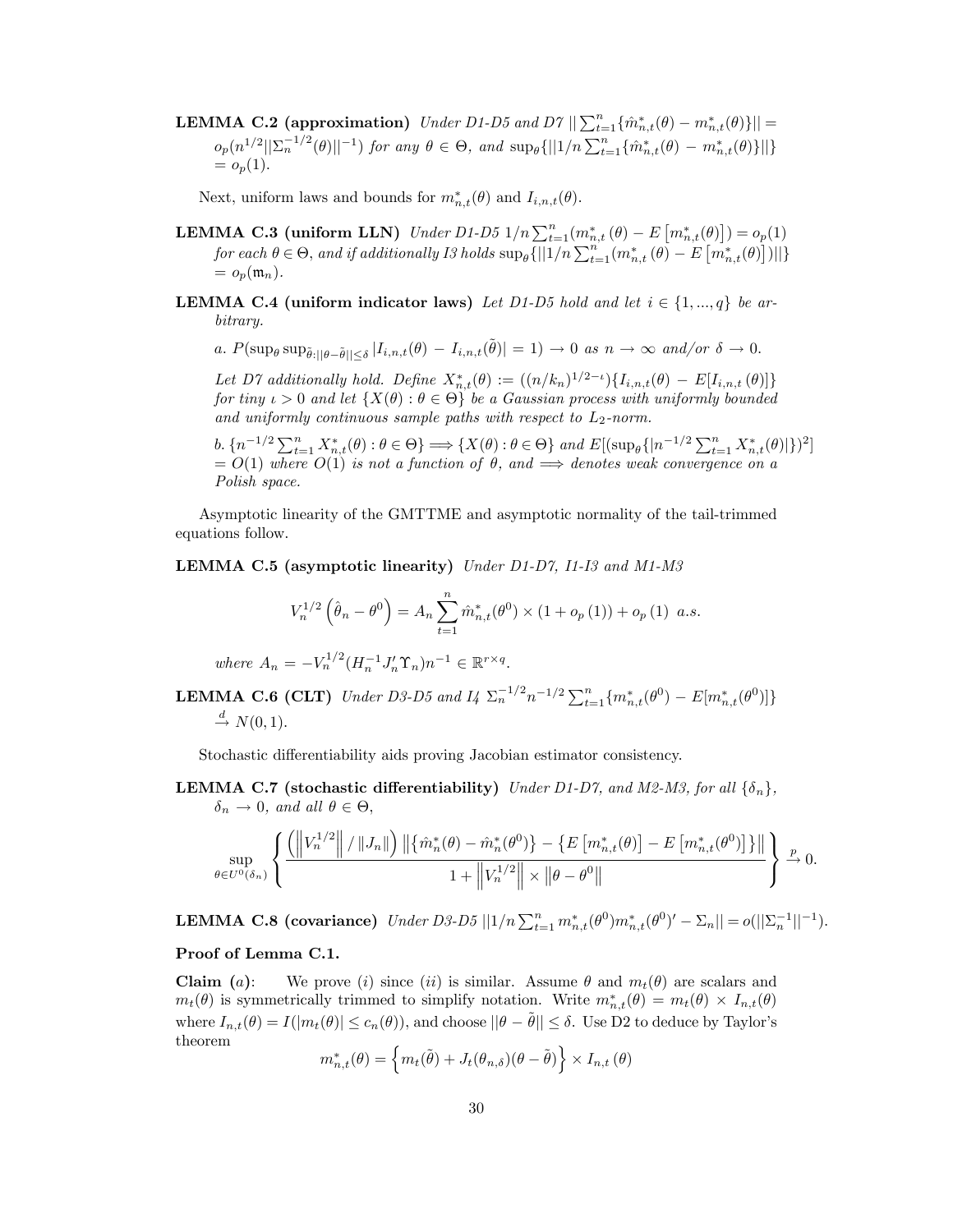where  $||\theta_{n,\delta} - \tilde{\theta}|| \le ||\theta - \tilde{\theta}||$ , and  $J_t(\theta) := (\partial/\partial \theta)m_t(\theta)$ . Therefore

$$
m_n^*(\theta) - m_n^*(\tilde{\theta}) = J_n^*(\theta_{n,\delta}) \times (\theta - \tilde{\theta}) + \frac{1}{n} \sum_{t=1}^n m_t(\theta) \times \left\{ I_{n,t}(\theta) - I_{n,t}(\tilde{\theta}) \right\} \tag{14}
$$

$$
+ \frac{1}{n} \sum_{t=1}^n J_t(\theta_{n,\delta}) \times \left\{ I_{n,t}(\theta) - I_{n,t}(\theta_{n,\delta}) \right\} \times (\theta - \tilde{\theta}).
$$

Consider the second term in (14) and use  $I_{n,t}(\theta) - I_{n,t}(\tilde{\theta}) \in \{-1,0,1\}$  to bound

$$
\left| \frac{1}{n} \sum_{t=1}^{n} m_t(\theta) \left\{ I_{n,t}(\theta) - I_{n,t}(\tilde{\theta}) \right\} \right| \leq \frac{1}{n^{1/2}} \sum_{t=1}^{n} \left| m_t(\theta) \left\{ I_{n,t}(\theta) - I_{n,t}(\tilde{\theta}) \right\} \right|
$$
  

$$
\times \frac{1}{n^{1/2}} \sum_{t=1}^{n} \left| I_{n,t}(\theta) - I_{n,t}(\tilde{\theta}) \right| = A_n(\theta, \tilde{\theta}) \times B_n(\theta, \tilde{\theta}).
$$

Consider  $A_n(\theta, \tilde{\theta})$ . The D5 probability orders and triangular inequality imply  $E|I_{n,t}(\theta)$  $I_{n,t}(\tilde{\theta}) = O(k_n/n)$  where  $O(\cdot)$  is not a function of  $\theta$ . Now use stationarity D3, envelope bound D4 and the Cauchy-Schwartz inequality to deduce for tiny  $\iota > 0$ 

$$
\left(E\left[A_n(\theta,\tilde{\theta})^{\iota}\right]\right)^{1/\iota} \leq n^{1/2} \left[E\left|m_t(\theta)\left\{I_{n,t}(\theta) - I_{n,t}(\tilde{\theta})\right\}\right|^{2}\right]^{1/\iota} = O\left(n^{1/2} \left(k_n/n\right)^{1/\iota}\right).
$$

Since  $\iota > 0$  can be chosen arbitrarily small and  $k_n/n \to 0$ , invoke Markov's inequality to conclude for some  $r_n \to 0$  arbitrarily fast and  $o_p(\cdot)$  not a function of  $\theta$ 

$$
A_n(\theta, \tilde{\theta}) = o_p\left(n^{1/2} \left(k_n^{1/2}/n\right)^{1/\iota}\right) = r_n \times o_p\left(1\right).
$$

Since  $E|B_n(\theta, \tilde{\theta})| \leq n^{1/2}$  follows trivially from  $|I_{n,t}(\theta) - I_{n,t}(\tilde{\theta})| \in \{0,1\}$  we have shown  $A_n(\theta, \tilde{\theta}) \times B_n(\theta, \tilde{\theta}) = r_n \times o_p(1)$  for some  $r_n \to 0$  arbitrarily fast. Repeat the argument for the third term in (14) by invoking envelope bound D4 for  $J_t(\theta)$ .

**Claim** (b): The proof imitates Claim (a): expand  $m_{n,t}(\theta)$  using D2 differentiability of  $m_t(\theta)$ , then exploit D4  $L_p$ -boundedness of  $m_t(\theta)$  and  $(\partial/\partial m_t(\theta))$  and the D5 probability orders to deduce the claim by Marvok's inequality.

**Claim** (c): Claim (a) and bounded convergence imply for  $r_n \to 0$  arbitrarily fast

$$
\frac{E\left[m_{n,t}^{*}\left(\theta\right)\right] - E\left[m_{n,t}^{*}\left(\theta^{0}\right)\right]}{\left\|\theta - \theta^{0}\right\|} = E\left[J_{n,t}^{*}\left(\theta_{n,\delta}\right)\right] \times \left(1 + o\left(\left\|\theta - \theta^{0}\right\|\right)\right) + o\left(r_{n}\right).
$$

Further, moment expansion Lemma B.2 asserts

$$
\frac{E\left[m_{n,t}^*\left(\theta\right)\right] - E\left[m_{n,t}^*\left(\theta^0\right)\right]}{\left\|\theta - \theta^0\right\|} = J_n \times \left(1 + o\left(\left\|\theta - \theta^0\right\|\right)\right) + o\left(\left\|J_n\right\|\right).
$$

Invoke covariance bound (9.2) and take  $||\theta - \theta^0|| \le \delta \to 0$  to complete the proof.

The proof of approximation Lemma C.2 requires consistency of the intermediate order statistics  $m_{i,(k_{1,i,n})}^{(-)}(\theta)$  and  $m_{i,(k)}^{(+)}$  $\sum_{i,(k_{2,i,n})}^{(+)}(\theta)$ . Simplify notation by considering the two-tailed  $m^{(a)}_{i~\mu}$  $\chi_{i,(k_{i,n})}^{(a)}(\theta)$  which estimates  $c_{i,n}(\theta)$ .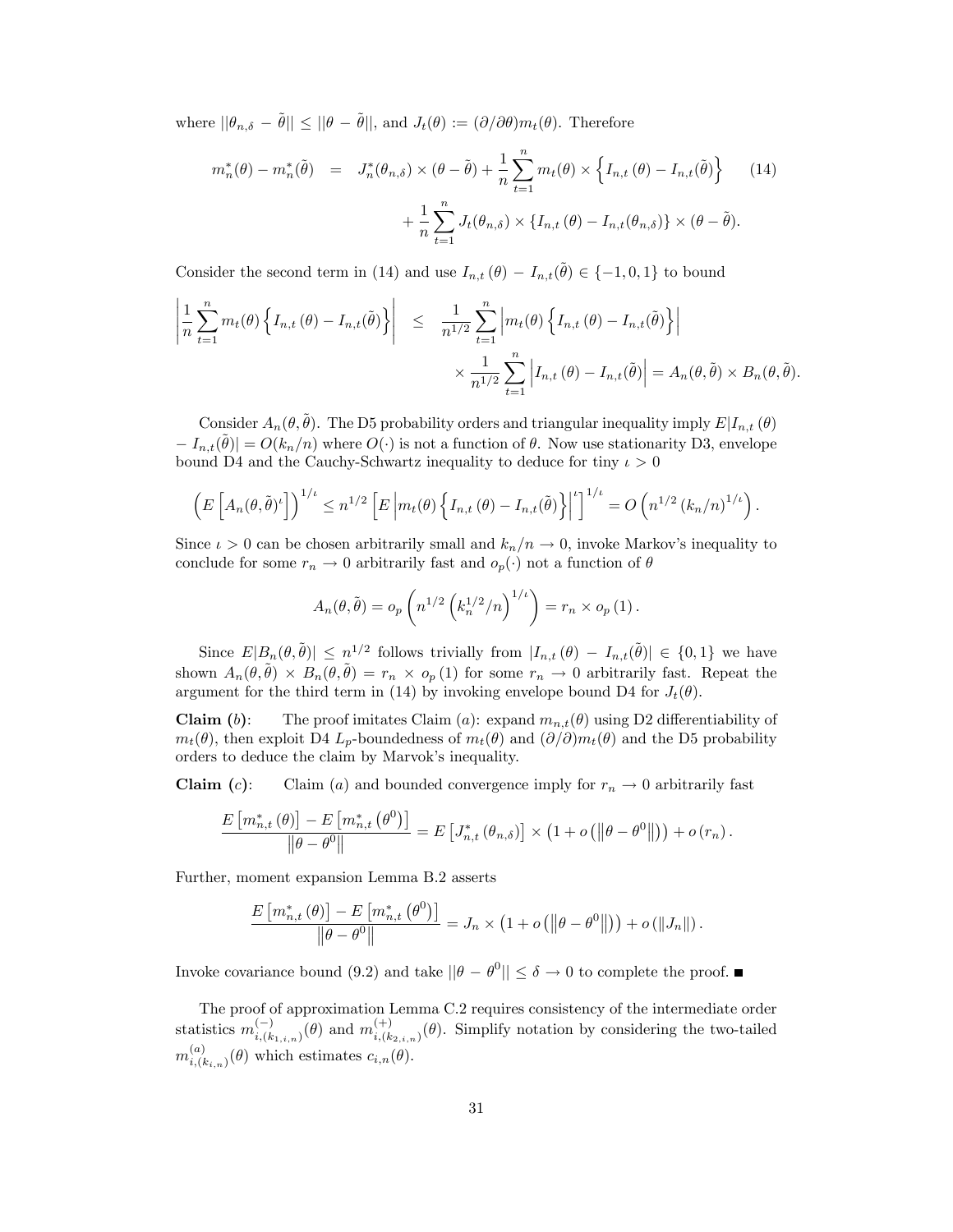**LEMMA C.2.1** Under D1-D5 and D7  $m_{i}^{(a)}$  $\sum_{i,(k_n)}^{(a)}(\theta)/c_{i,n}(\theta) = 1 + O_p(k_{i,n}^{-1/2})$  for each  $\theta$  $\in \Theta$ , and  $\sup_{\theta} | m_{i, (\theta)}^{(a)} |$  $\sum_{i,(k_n)}^{(a)}(\theta)/c_{i,n}(\theta) - 1 = O_p(k_{i,n}^{-1/2}n^{\iota})$  for infinitessimal  $\iota > 0$ .

Proof. The claim follows from the weak law Lemma C.4.b and an argument linking tail indicator limit behavior to order statistics (e.g. Hsing 1991: p. 1553). See Hill and Renault (2010: Lemma C.2.1).

**Proof of Lemma C.2.** Assume  $\theta$  and  $m_t(\theta)$  are scalars and  $m_t(\theta)$  is symmetrically trimmed for notational convenience, and write  $\bar{I}_{n,t}(\theta) := 1 - I_{n,t}(\theta)$ .

**Claim 1:** Let  $\theta \in \Theta$  be arbitrary, and write  $m_t = m_t(\theta)$ ,  $c_n = c_n(\theta)$ ,  $\hat{m}^*_{n,t} = \hat{m}^*_{n,t}(\theta)$ ,  $m_{n,t}^* = m_{n,t}^*(\theta), \bar{I}_{n,t} = 1 - I_{n,t}(\theta), \hat{I}_{n,t} = \hat{I}_{n,t}(\theta)$ , and  $\tilde{\sigma}_n := ||\Sigma_n^{-1/2}(\theta)||^{-1}$ . First bound

$$
\left\| \sum_{t=1}^{n} \left\{ \hat{m}_{n,t}^{*} - m_{n,t}^{*} \right\} \right\| \leq \max_{1 \leq t \leq n} \left\{ \left\| m_t \left\{ \hat{I}_{n,t} - I_{n,t} \right\} \right\| \right\} \times \sum_{t=1}^{n} \left\| \hat{I}_{n,t} - I_{n,t} \right\|.
$$

By construction  $||m_t\{\hat{I}_{n,t} - I_{n,t}\}|| \leq 2||m_{(k_n)}^{(a)} - c_n||$ . The intermediate order statistic is consistent  $m_{\ell k}^{(a)}$  $\binom{(a)}{(k_n)}$   $\binom{(c_n)}{n}$  = 1 +  $O_p(k_n^{-1/2})$  by Lemma C.2.1. Now use threshold bound D5.ii to deduce

$$
\max_{1 \le t \le n} \left\{ \left\| m_t \left\{ \hat{I}_{n,t} - I_{n,t} \right\} \right\| \right\} \le 2 \left\| m_{(k_n)}^{(a)} - c_n \right\| = 2c_n \left\| m_{(k_n)}^{(a)} / c_n - 1 \right\| = o_p \left( \tilde{\sigma}_n \left( n / k_n \right)^{1/2} \right).
$$

Next, by construction and the triangular inequality

$$
\sum_{t=1}^{n} \left\| \hat{I}_{n,t} - I_{n,t} \right\| \leq k_n^{1/2} \left\| \frac{1}{k_n^{1/2}} \sum_{t=1}^{n} \left\{ \bar{I}_{n,t} - E\left[ \bar{I}_{n,t} \right] \right\} \right\| + k_n^{1/2} \left\| k_n^{1/2} \left( \frac{n}{k_n} E\left[ \bar{I}_{n,t} \right] - 1 \right) \right\|
$$

which is  $O_p(k_n^{1/2})$  by D5 and an application of Lemma C.4.b. Therefore  $\sum_{t=1}^n \{\hat{m}^*_{n,t}$  $m_{n,t}^* = o_p(\tilde{\sigma}_n(n/k_n)^{1/2} k_n^{1/2}) = o_p(\tilde{\sigma}_n n^{1/2}).$ 

**Claim 2:** Define  $M_n^* := \max_{1 \leq t \leq n} \{ \sup_{\theta} ||m_t(\theta) \{ \hat{I}_{n,t}(\theta) - I_{n,t}(\theta) \} || \}$  and  $\tilde{\sigma}_n :=$  $\sup_{\theta} \{||\Sigma_n^{-1/2}(\theta)||^{-1}\}\$ and repeat the above argument to reach

$$
\sup_{\theta} \left\| \frac{1}{n} \sum_{t=1}^{n} \left\{ \hat{m}_{n,t}^{*}(\theta) - m_{n,t}^{*}(\theta) \right\} \right\| \leq M_n^{*} \times \frac{k_n^{1/2}}{n} \sup_{\theta} \left\| \frac{1}{k_n^{1/2}} \sum_{t=1}^{n} \left\{ \bar{I}_{n,t}(\theta) - E\left[\bar{I}_{n,t}(\theta)\right]\right\} \right\| + M_n^{*} \times \frac{k_n^{1/2}}{n} \sup_{\theta} \left\| k_n^{1/2} \left( \frac{n}{k_n} E\left[\bar{I}_{n,t}(\theta)\right] - 1 \right) \right\|.
$$

Uniform indicator law Lemma C.4.b and uniform probability orders D5 imply the righthand-side is  $O_p(M_n^* k_n^{1/2}/n)$ .

Finally, since  $|m_t(\theta) \{\hat{I}_{n,t}(\theta) - I_{n,t}(\theta)\}] \leq 2c_n(\theta) ||m_{(k_n)}^{(a)}(\theta)/c_n(\theta) - 1||$  it follows  $\left( k_{n}\right)$  $M_n^* = O_p(n^{1/2 + \iota} \tilde{\sigma}_n / k_n^{1/2}) = o_p(n / k_n^{1/2})$  from Lemma C.2.1, D5, and covariance bound (9.2) coupled with a continuity argument for infinitessimal  $\iota > 0$ . This proves sup<sub> $\theta$ </sub>  $||1/n \sum_{t=1}^{n} {\hat{m}^*_{n,t}(\theta)}$  $-m_{n,t}^*(\theta)$ || =  $O_p(M_n^* k_n^{1/2}/n) = o_p(1)$  as claimed.

The uniform law in Lemma C.3 requires two supporting results concerning stochastic equicontinuity and term-wise stochastic equicontinuity [TSE]. See Andrews (1988) for definitions.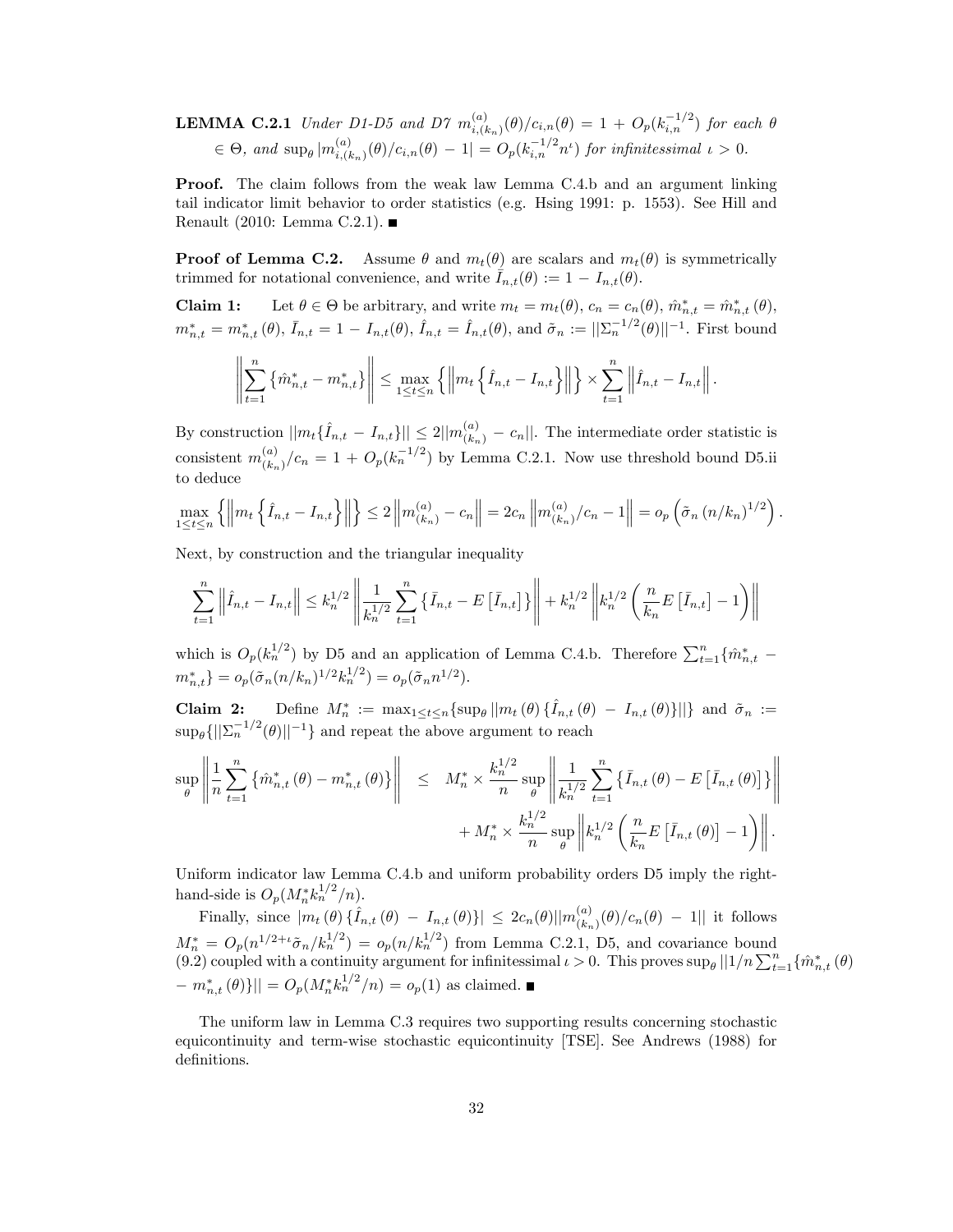# **LEMMA C.3.1** Under D1-D5 if  $\lim_{n\to\infty} E[\sup_{\theta} || m_{n,t}^*(\theta) ||] < \infty$  then Andrews' (1988) Assumption TSE holds.

**Proof.** An argument similar to Čižek's  $(2008:$  eq.  $(20))$  proof of TSE suffices: we need only prove for arbitrary  $\epsilon > 0$  and  $\delta_1 > 0$  it follows  $\forall \delta < \delta_1$  and some  $\kappa > 0$ 

$$
P\left(\sup_{\theta} \sup_{\tilde{\theta}:||\theta-\tilde{\theta}||\leq \delta} \left| m_{i,t}(\theta) \times \left\{ I_{i,n,t}(\theta) - I_{i,n,t}(\tilde{\theta}) \right\} \right| > \kappa \right) \leq \epsilon, \tag{15}
$$

$$
P\left(\sup_{\theta} \sup_{\tilde{\theta}:||\theta-\tilde{\theta}||\leq \delta} \left| m_{i,t}(\theta) - m_{i,t}(\tilde{\theta}) \right| \times I_{i,n,t}(\tilde{\theta}) > \kappa \right) \leq \epsilon.
$$
 (16)

Since

$$
\sup_{\theta} \sup_{\tilde{\theta}:||\theta-\tilde{\theta}||\leq \delta} \left| m_{i,t}(\theta) \left\{ I_{i,n,t}(\theta) - I_{i,n,t}(\tilde{\theta}) \right\} \right|
$$
  

$$
\leq \sup_{\theta} |m_{i,t}(\theta)I_{i,n,t}(\theta)| \times \sup_{\theta} \sup_{\tilde{\theta}:||\theta-\tilde{\theta}||\leq \delta} \left| I_{i,n,t}(\theta) - I_{i,n,t}(\tilde{\theta}) \right|
$$

use  $\lim_{n\to\infty} E[\sup_{\theta} ||m_{n,t}^*(\theta)||] < \infty$  and indicator probability limit Lemma C.4.a to deduce (15). Next, differentiability D2 and moment bounds D4 imply for given  $\kappa > 0$  and sufficiently tiny  $\iota > 0$ 

$$
P\left(\sup_{\theta} \sup_{\tilde{\theta}:||\theta-\tilde{\theta}||\leq \delta} \left| m_{i,t}(\theta) - m_{i,t}(\tilde{\theta}) \right| \times \left| I_{i,n,t}(\tilde{\theta}) \right| > \kappa \right) \leq \frac{1}{\kappa^{\iota}} E\left[ \sup_{\theta} \left\| \frac{\partial}{\partial \theta} m_{i,t}(\theta) \right\|^{2} \right] \times \left\| \theta - \tilde{\theta} \right\|^{2}
$$

$$
\leq K \times \delta^{\iota} \to 0
$$

as  $\delta \to 0$ , hence (16) holds.

**LEMMA C.3.2** If for arbitrary  $\epsilon > 0$  and some sequence of positive real numbers  $\{\zeta_n\}$ ,  $\zeta_n \to \infty$ ,

$$
\lim_{n \to \infty} E\left[\sup_{\theta} |M_{n,t}^*(\theta)| \times I\left(\sup_{\theta} |M_{n,t}^*(\theta)| > \zeta_n\right)\right] = 0 \tag{17}
$$

and

$$
\lim_{\delta \to 0} \lim_{n \to \infty} \left\{ \zeta_n \times P \left( \sup_{\theta} \sup_{\tilde{\theta} : ||\theta - \tilde{\theta}|| \le \delta} \left| M_{n,t}^*(\theta) - M_{n,t}^*(\tilde{\theta}) \right| > \epsilon \right) \right\} = 0 \tag{18}
$$

then  $\forall \epsilon > 0$  there exists  $\delta > 0$  such that  $X_n(\theta)$  is stochastically equicontinuous.

**Proof.** The proof is similar to Andrews (1992: Lemma 3) except we bypass uniform integrability with the weaker (17). Define  $s_{n,t}^* := \sup_{\theta} |M_{n,t}^*(\theta)|$  and  $\check{M}_{n,t}^*(\delta) := \sup_{\tilde{\theta} : ||\theta - \tilde{\theta}|| \leq \delta} |M_{n,t}^*(\theta)|$  $-M_{n,t}^{*}(\tilde{\theta})$ . For given  $\epsilon > 0$  by supposition there exists  $\delta > 0$  such that, uniformly in n,  $E[2s_{n,t}^* I(2s_{n,t}^* > \zeta_n)] \leq \epsilon^2/6$  and  $P(\check{M}_{n,t}^*(\delta) > \epsilon^2/6) \leq \epsilon^2/[6\zeta_n]$ . Then by stationarity, Marvok's inequality and term-wise stochastic equicontinuity (18), for sufficiently large  $n$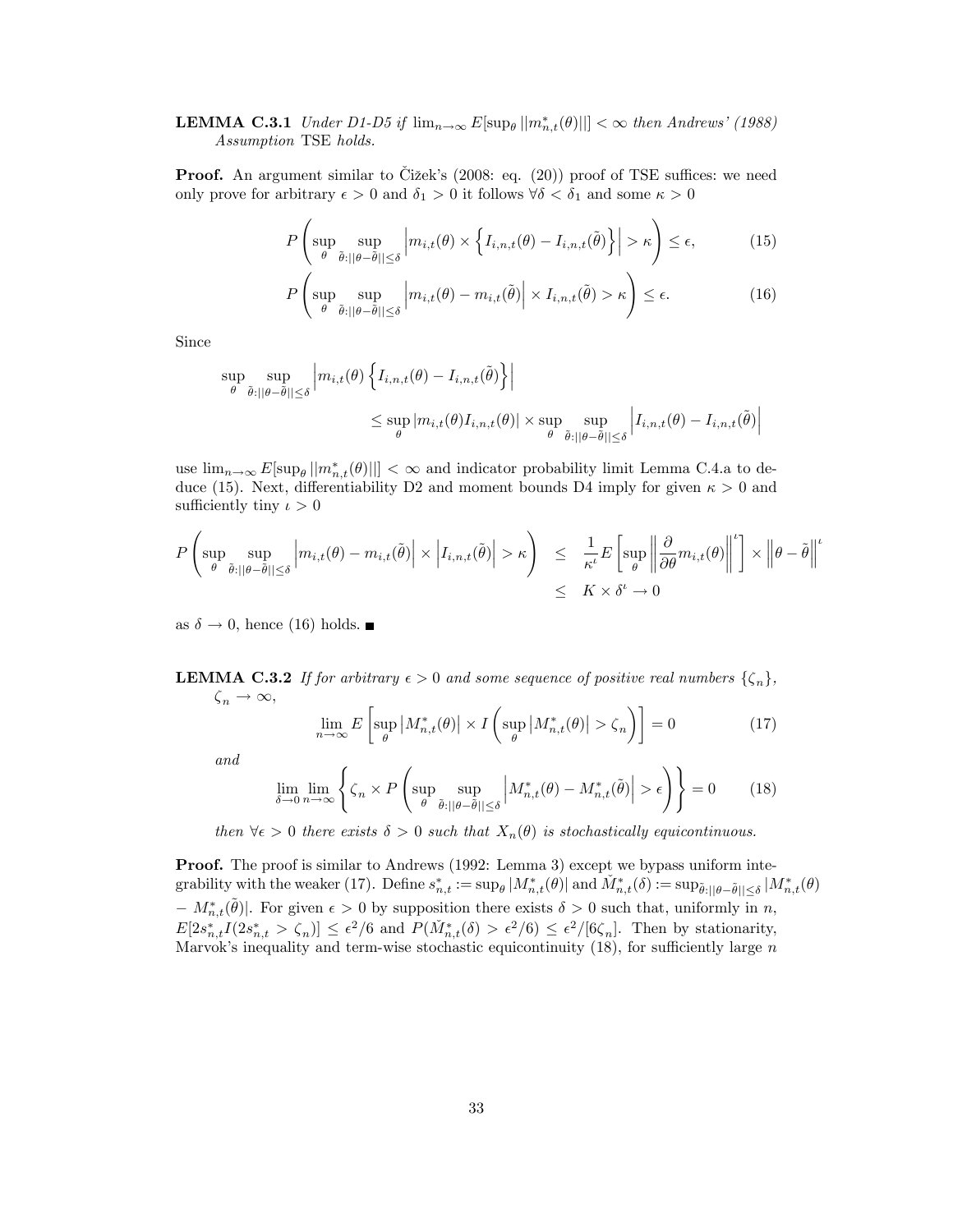(e.g. Andrews 1992: p. 250)

$$
P\left(\sup_{\theta} \sup_{\tilde{\theta}:||\theta-\tilde{\theta}||\leq \delta} \left|X_n^*(\theta) - X_n^*(\tilde{\theta})\right| > \epsilon\right)
$$
  
\n
$$
\leq \frac{2}{\epsilon} \times E\left[\check{M}_{n,t}^*(\delta)\right]
$$
  
\n
$$
\leq \frac{2}{\epsilon} \times E\left[\check{M}_{n,t}^*(\delta)I\left(\check{M}_{n,t}^*(\delta) \leq \frac{\epsilon^2}{6}\right)\right] + \frac{2}{\epsilon} \times E\left[\check{M}_{n,t}^*(\delta)I\left(\frac{\epsilon^2}{6} < \check{M}_{n,t}^*(\delta) \leq \zeta_n\right)\right]
$$
  
\n
$$
+ \frac{2}{\epsilon} \times E\left[\check{M}_{n,t}^*(\delta)I\left(\zeta_n < \check{M}_{n,t}^*(\delta)\right)\right]
$$
  
\n
$$
\leq \frac{2}{\epsilon} \times \left\{\frac{\epsilon^2}{6} + \zeta_n \times P\left(\check{M}_{n,t}^*(\delta) > \frac{\epsilon^2}{6}\right) + E\left[s_{n,t}^*\tilde{I}\left(2s_{n,t}^* > \zeta_n\right)\right]\right\} \leq \epsilon.
$$

This proves the claim. ■

**Proof of Lemma C.3.** Recall  $\mathfrak{m}_n := \sup_{\theta} E[||m_{n,t}^*(\theta)||]$ , let  $\{a_n\}$  be an arbitrary sequence of positive real numbers,  $\liminf_{n\geq N}\{a_n\} > 0$ , and define  $M^*_{n,t}(\theta, a_n) := a_n^{-1}m^*_{i,n,t}(\theta)$ ,  $X_{n,t}^*(\theta, a_n) := M_{n,t}^*(\theta, a_n) - E[M_{n,t}^*(\theta, a_n)]$  for arbitrary  $i \in \{1, ..., q\}$ , and write  $X_n^*(\theta, a_n)$  $:= 1/n \sum_{t=1}^n X_{n,t}^{*}(\theta, a_n).$ 

Step 1:  $X_{n,t}^*(\theta, a_n)$  is for any  $\theta$  and  $\{a_n\}$  stationary geometrically  $\beta$ -mixing under D3, hence it is geometrically  $\alpha$ -mixing (e.g. Doukhan 1994). Apply Ibragimov's (1962) bound and  $|m_{i,n,t}^*(\theta)| \leq c_n$  to deduce for some  $\rho \in (0,1)$  and tiny  $\iota > 0$ 

$$
E(X_n^*(\theta, a_n))^2 \leq \frac{1}{n} E\left[ \left( X_{n,t}^*(\theta, a_n) \right)^2 \right] + 2 \frac{1}{n} \sum_{t=2}^{\infty} \left| E\left[ X_{n,1}^*(\theta, a_n) X_{n,t}^*(\theta, a_n) \right] \right|
$$
  

$$
\leq K \left\{ \frac{1}{n} E\left[ \left( X_{n,t}^*(\theta, a_n) \right)^2 \right] + \frac{1}{n} \sum_{t=2}^{\infty} \rho^{(t-1)\times t} \left( E\left| X_{n,t}^*(\theta, a_n) \right|^{2+t} \right)^{1-t} \right\}
$$
  

$$
\leq K \left\{ \frac{1}{n} E\left[ \left( m_{i,n,t}^*(\theta) \right)^2 \right] + \frac{1}{n} \left( E\left| m_{i,n,t}^*(\theta) \right|^{2+t} \right)^{1-t} \right\}.
$$

The first term on the right-hand-side is  $o(1)$  by covariance bound (9.1). Further, (9.1),  $E[(m^*_{i,n,t}(\theta))^2] \leq (E[(m^*_{i,n,t}(\theta))^{2+\iota}])^{1-\iota}$  by Lyapunov's inequality and absolute continuity D1 ensure we can find  $\iota > 0$  so small to ensure  $(E[(m_{i,n,t}^*(\theta))^{2+\iota}])^{1-\iota} = o(n)$ .

Thus by Chebyshev's inequality  $X_n^*(\theta,1) \stackrel{p}{\to} 0$ , and since  $\liminf_{n\geq N} {\{\mathfrak{m}_n\}} > 0$  under I3 also  $X_n^*(\theta, \mathfrak{m}_n) \stackrel{p}{\to} 0$ .

 $\textbf{Step 2:} \qquad \text{Write } M^*_{n,t}(\theta) = M^*_{n,t}(\theta,\mathfrak{m}_n), \, X^*_{n,t}(\theta) := X^*_{n,t}(\theta,\mathfrak{m}_n) \text{ and } X^*_n(\theta) = X^*_n(\theta,\mathfrak{m}_n).$ Compactness of  $\Theta$  and pointwise convergence Step 1 imply uniform convergence follows by Theorem 1 of Andrews (1992) if we demonstrate stochastic equicontinuity:  $\forall \epsilon > 0$ there exists  $\delta > 0$  such that  $\lim_{n \to \infty} P(\sup_{\theta} \sup_{\tilde{\theta} : ||\tilde{\theta} - \theta|| \leq \delta} |X_n^*(\theta) - X_n^*(\tilde{\theta})| > \epsilon) < \epsilon$ .

Consider two possibly over-lapping cases. First, if  $\lim_{n\to\infty} E[\sup_{\theta} ||m^*_{n,t}(\theta)||] < \infty$ then  $\lim_{n\to\infty} E[\sup_{\theta}|M^*_{n,t}(\theta)| \times I(\sup_{\theta}|M^*_{n,t}(\theta)| > \zeta)] \leq K(\zeta)$  for all  $\zeta > 0$  and some mapping  $K(\zeta) \searrow 0$  as  $\zeta \to \infty$ . Further, Andrews' (1992) Assumption TSE holds by Lemma C.3.1. Therefore stochastic equicontinuity follows from Lemma 3 of Andrews (1992).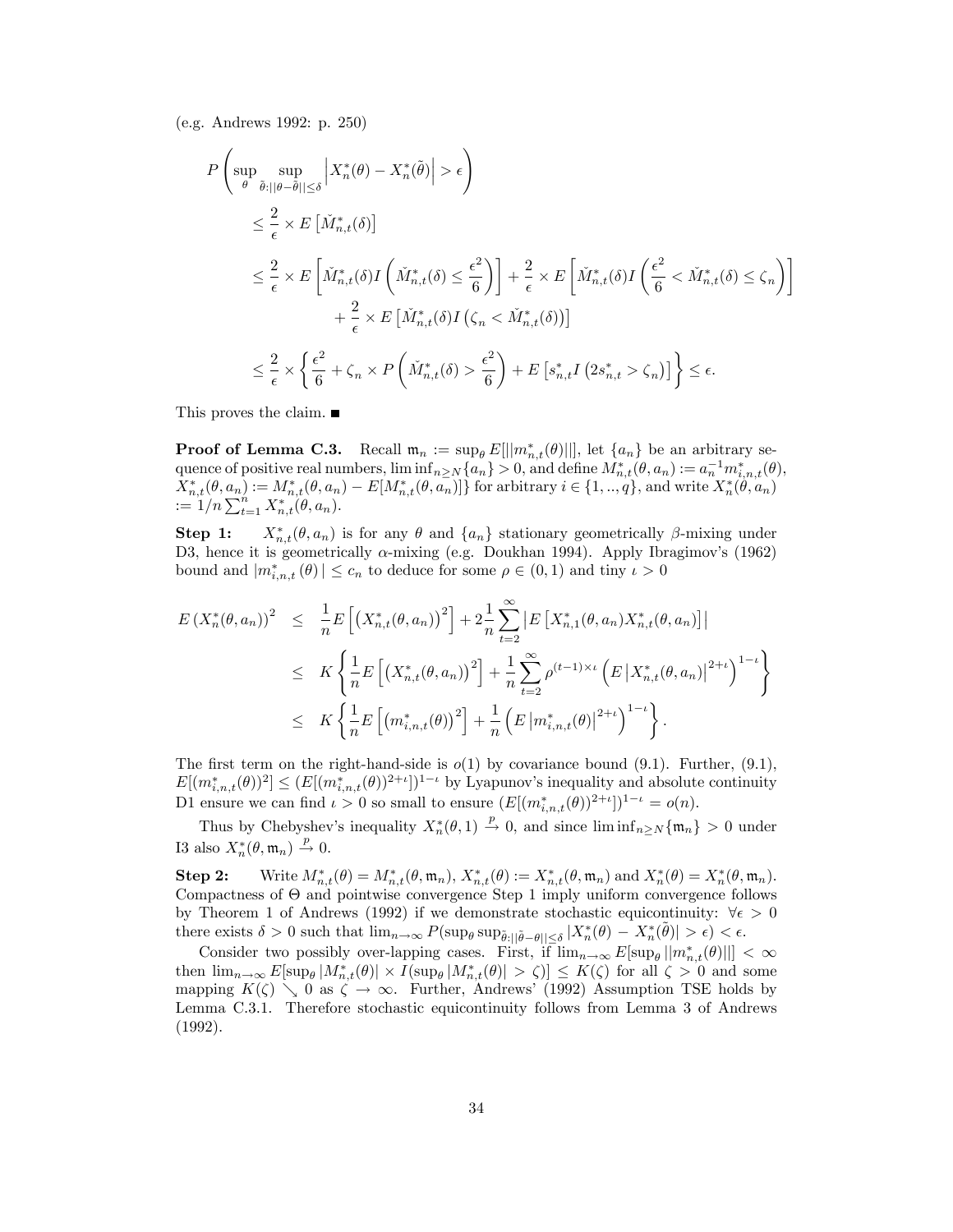Second, if  $\mathfrak{m}_n := \sup_{\theta} E[||m_{n,t}^*(\theta)||] \to \infty$  then we need only verify conditions (17) and (18) of Lemma C.3.2. Define for arbitrary  $\epsilon > 0$ 

$$
\zeta_n:=P\left(\sup_{\theta}\sup_{\tilde{\theta}:||\theta-\tilde{\theta}||\leq\delta}\left|M_{n,t}^*(\theta)-M_{n,t}^*(\tilde{\theta})\right|>\epsilon\right)^{-1+\iota}
$$

:

We can always find sufficiently small  $\iota > 0$  such that  $\zeta_n \to \infty$  since by subadditivity, envelope bound D4 and Markov's inequality

$$
P\left(\sup_{\theta} \sup_{\tilde{\theta}:||\theta-\tilde{\theta}||\leq \delta} \left|M^*_{n,t}(\theta)-M^*_{n,t}(\tilde{\theta})\right|>\epsilon\right)\leq K\frac{E\left(\sup_{\theta}\left|m^*_{i,n,t}\left(\theta\right)\right|^\iota\right)}{\mathfrak{m}_n^\iota}\leq K\mathfrak{m}_n^{-\iota}=o(1).
$$

Condition (17) is trivial since  $E[\sup_{\theta} | M_{n,t}^*(\theta) ] \leq 1$  and  $\zeta_n \to \infty$ . Condition (18) follows by the construction of  $M_n$ :

$$
\lim_{\delta \to 0} \lim_{n \to \infty} \left\{ \zeta_n \times P \left( \sup_{\theta} \sup_{\tilde{\theta}: ||\theta - \tilde{\theta}|| \le \delta} \left| M_{n,t}^*(\theta) - M_{n,t}^*(\tilde{\theta}) \right| > \epsilon \right) \right\}
$$
\n
$$
= \lim_{\delta \to 0} \lim_{n \to \infty} \left\{ P \left( \sup_{\theta} \sup_{\tilde{\theta}: ||\theta - \tilde{\theta}|| \le \delta} \left| M_{n,t}^*(\theta) - M_{n,t}^*(\tilde{\theta}) \right| > \epsilon \right)^t \right\} = 0.
$$

**Proof of Lemma C.4.** Assume for clarity  $\theta$  and  $m_t(\theta)$  are scalars and  $m_t(\theta)$  is symmetrically distributed with two-tailed thresholds and fractiles  $\{c_n(\theta), k_n\}$ .

Claim (a): Distribution and equation continuity D1 and D2 imply we may assume the thresholds  $c_n(\theta)$  are continuous on  $\Theta$  without loss of generality: for any  $\epsilon > 0$  such that  $|c_n(\theta)/c_n(\tilde{\theta})-1| \leq \epsilon$  we can find  $\delta > 0$  such that  $||\tilde{\theta} - \theta|| \leq \delta$ . Further, by D2 and envelope bound D4 there exists  $\delta > 0$  such that for any  $\kappa > 0$  and sufficiently tiny  $\iota > 0$ 

$$
P\left(\sup_{\theta}\sup_{\tilde{\theta}:||\theta-\tilde{\theta}||\leq\delta}\left|m_t(\theta)-m_t(\tilde{\theta})\right|>\epsilon\right)\leq K\times E\left[\sup_{\theta}\left|\frac{\partial}{\partial\theta}m_t(\theta)\right|^{\iota}\right]\times\delta^{\iota}\leq\kappa.
$$

Therefore, by sub-additivity for arbitrary  $\epsilon > 0$  and  $\delta_1 > 0$  and each  $\delta < \delta_1$ 

$$
P_n(\delta) := P\left(\sup_{\theta} \sup_{\tilde{\theta}:||\theta-\tilde{\theta}||\leq \delta} \left| I(|m_t(\theta)| \leq c_n(\theta)) - I(|m_t(\tilde{\theta})| \leq c_n(\tilde{\theta})) \right| = 1\right)
$$
  
\n
$$
\leq P\left(\exists \theta, \tilde{\theta} \in \Theta, ||\theta-\tilde{\theta}|| \leq \delta : |m_t(\theta)| \leq c_n(\theta) \text{ and } c_n(\tilde{\theta}) < |m_t(\tilde{\theta})|\right)
$$
  
\n
$$
+ P\left(\exists \theta, \tilde{\theta} \in \Theta, ||\theta-\tilde{\theta}|| \leq \delta : |m_t(\tilde{\theta})| \leq c_n(\tilde{\theta}) \text{ and } c_n(\theta) < |m_t(\theta)|\right)
$$
  
\n
$$
\leq 2 \times P\left(\exists \theta \in \Theta : |m_t(\theta)| > c_n(\theta) \left\{ [1-\epsilon] - \frac{K\delta}{\inf_{\theta} \{c_n(\theta)\}} \right\} \right)
$$
  
\n
$$
-2 \times P\left(\exists \theta \in \Theta : |m_t(\theta)| \geq c_n(\theta) \left\{ [1+\epsilon] + \frac{K\delta}{\sup_{\theta} \{c_n(\theta)\}} \right\} \right).
$$

But this implies  $P_n(\delta) = O(k_n/n) = o(1) \leq \epsilon$  for each  $\epsilon$  and sufficiently large n by D5, non-uniqueness of the thresholds  $\{c_n(\theta)\}\$  and  $k_n/n \to 0$ . Since  $\epsilon$  is arbitrary the proof is complete.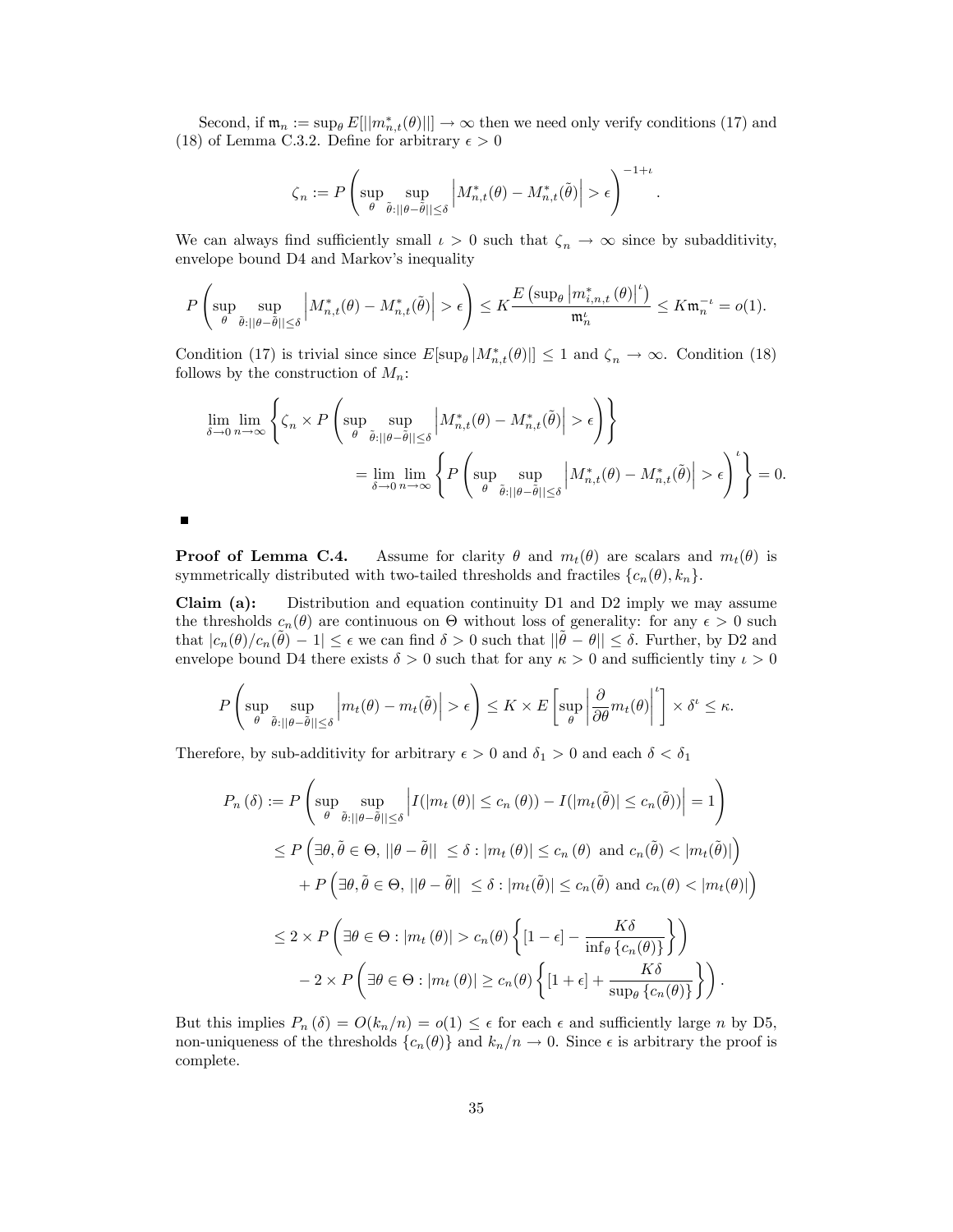**Claim (b):** Recall  $X_{n,t}^*(\theta) := ((n/k_n)^{1/2-\iota})\{I_{i,n,t}(\theta) - E[I_{i,n,t}(\theta)]\}$  for tiny  $\iota > 0$ .  ${X_{n,t}^*(\theta): \theta \in \Theta}$  forms a VC class under D7, while mixing D3 and probability orders D5 ensure by measurability  $\{X_{n,t}^*(\theta)\}\$ is geometrically  $\beta$ -mixing and  $L_{2+t}$ -bounded uniformly on  $1 \le t \le n$ ,  $n \ge 1$  and  $\theta \in \Theta$ . It is now straightforward to extend Arcones and Yu's (1994: Theorem 2.1) uniform central limit theorem for stationary  $\beta$ -mixing sequences to geometrically  $\beta$ -mixing triangular arrays  $\{X_{n,t}^*(\theta): 1 \le t \le n\}_{n\ge 1}$  stationary over t:  ${n^{-1/2}}\sum_{t=1}^n X_{n,t}^*(\theta) : \theta \in \Theta$   $\implies$  { $X(\theta) : \theta \in \Theta$ } a Gaussian process with uniformly bounded and uniformly continuous sample paths with respect to  $L_2$ -norm.

Therefore  $E[(\sup_{\theta}\{|n^{-1/2}\sum_{t=1}^{n}X_{n,t}^*(\theta)|\})^2] = O(1)$  by a straightforward generalization of Doukhan et al's (1995: Theorem 2) maximal inequality in lieu of mixing D2 and VC class  $D7^9$ .

**Proof of Lemma C.5.** Apply Cizek's (2008: Lemma 2.1) argument to deduce absolute continuity of the equation distributions D1 and equation differentiability D2 ensures  $\hat{Q}_n(\theta)$ is continuous and differentiable at  $\hat{\theta}_n$ . Therefore  $\hat{Q}_n(\hat{\theta}_n) \leq \hat{Q}_n(\theta) \,\forall \theta \in \Theta$  implies

$$
\hat{J}_n^*(\hat{\theta}_n)'\hat{\Upsilon}_n \frac{1}{n} \sum_{t=1}^n \hat{m}_{n,t}^*(\hat{\theta}_n) = 0 \ a.s.
$$

The Lemma C.1.a asymptotic expansion for  $1/n \sum_{t=1}^n \hat{m}_{n,t}^*(\hat{\theta}_n)$  implies we may write

$$
\hat{J}_n^*(\hat{\theta}_n)'\hat{\Upsilon}_n\left\{\hat{J}_n^*(\theta_{n,*})'\left(\hat{\theta}_n-\theta^0\right)+\frac{1}{n}\sum_{t=1}^n\hat{m}_{n,t}^*(\theta^0)\right\}+\hat{J}_n^*(\hat{\theta}_n)'\hat{\Upsilon}_n\times o_p(r_n)=0\ a.s.
$$

for some  $||\theta_{n,*} - \theta^0|| \le ||\hat{\theta}_n - \theta^0||$  and  $r_n \to 0$  arbitrarily fast.

Consistency  $\|\hat{\theta}_n - \theta^0\| \stackrel{p}{\rightarrow} 0$  under Theorem 2.1 and Jacobian consistency Lemma 2.5 ensure both  $\hat{J}_n^*(\hat{\theta}_n) = J_n(1 + o_p(1))$  and  $\hat{J}_n^*(\theta_{n,*}) = J_n(1 + o_p(1))$ . Further  $H_n^{-1} :=$  $(J'_n \Upsilon_n J_n)^{-1}$  exists given weight and Jacobian properties M1 and D6.i. Re-arrange terms and exploit the construction of  $V_n$  and  $r_n \to 0$  arbitrarily fast to deduce

$$
V_n^{1/2}(\hat{\theta}_n - \theta^0) = -\left\{ V_n^{1/2} H_n^{-1} J_n' \Upsilon_n \right\} \frac{1}{n} \sum_{t=1}^n \hat{m}_{n,t}^*(\theta^0) \times (1 + o_p(1)) + o_p(1)
$$
  
= 
$$
A_n \sum_{t=1}^n \hat{m}_{n,t}^*(\theta^0) \times (1 + o_p(1)) + o_p(1).
$$

In order to prove central limit theorem Lemma C.6 we need to define a mixingale property for tail-trimmed arrays. Define for arbitrary  $\xi \in \mathbb{R}^q$ ,  $\xi' \xi = 1$ :

$$
z_{n,t}^*(\xi,\theta) = \xi' n^{-1/2} \Sigma_n^{-1/2} m_{n,t}(\theta)
$$

Orthogonality I4 and  $||\sum_{n}^{-1/2}||^{-2} \leq K||\sum_{n}||$  ensure

$$
E\left[\sum_{t=1}^{n} m_{n,t}(\theta^0) \sum_{t=1}^{n} m_{n,t}(\theta^0)'\right] = n\Sigma_n + \sum_{s \neq t} E\left[m_{n,s}(\theta^0) m_{n,t}(\theta^0)'\right] = n\Sigma_n (1 + o(1))
$$

hence  $E[(z_{n,t}^*(\xi, \theta^0))^2] = n^{-1/2}$  an  $E[\sum_{t=1}^n z_{n,t}^*(\xi, \theta^0) \sum_{t=1}^n z_{n,t}^*(\xi, \theta^0)^t] = 1 + o(1)$ .

 $9$  Equation VC class D7 and  $\beta$ -mixing D3 imply bracketing number and mixing coefficient summability conditions in Doukhan et al  $(1995: Theorem 2)$  are satisfied. See eq.  $(2.17)$  in Doukhan et al  $(1995)$ .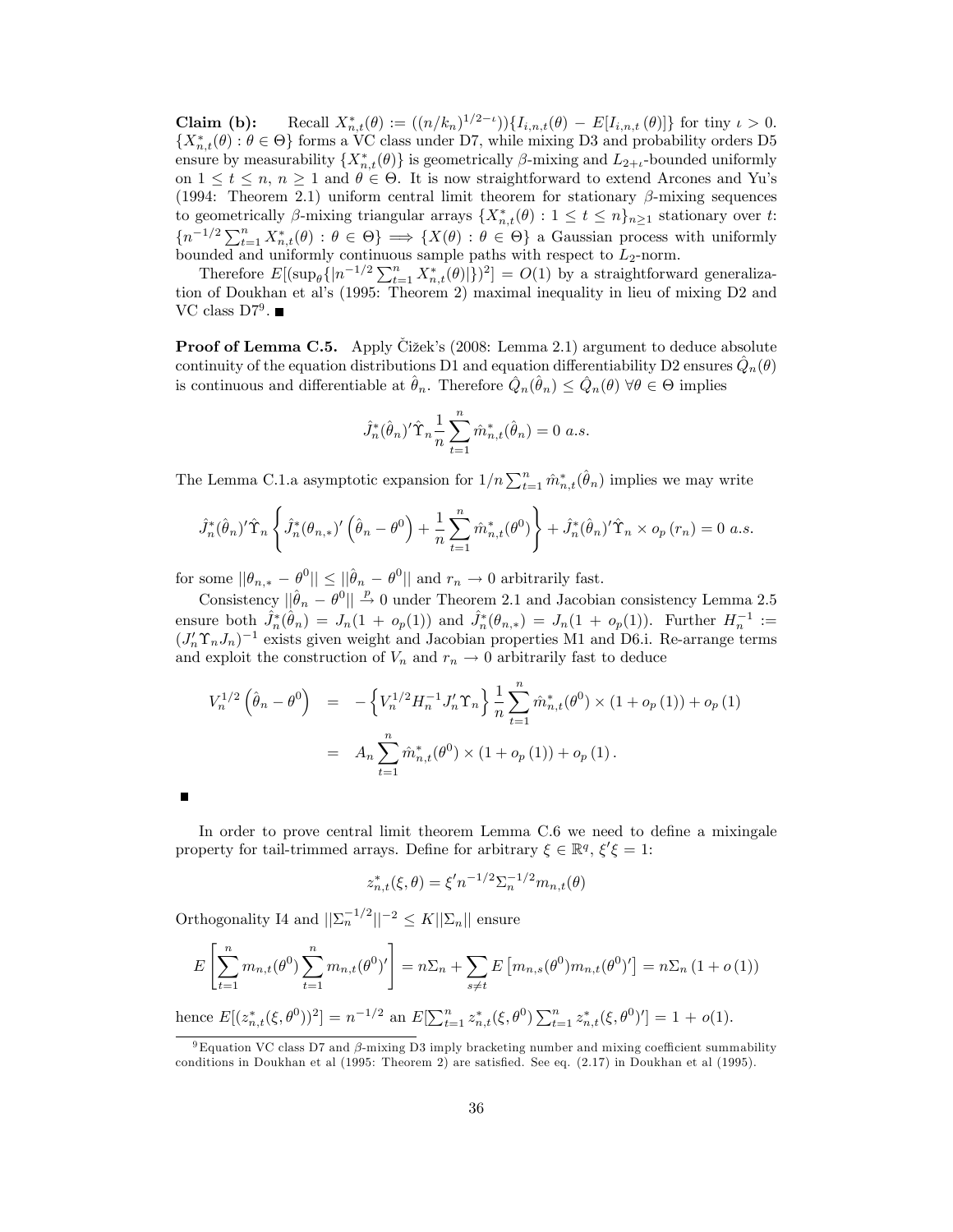Although  $\{z_{n,t}^*(\xi, \theta^0)\}\$ is L<sub>4</sub>-bounded geometrically  $\beta$ -mixing due to trimming and mixing D3, it is not necessarily uniformly square integrable since that requires uniformity over n. We therefore exploit central limit theory for  $L_2$ -mixingale arrays  $\{x_{n,t}, \Im_t\}$ with size  $\lambda$ : there exists an array of positive constants  $\{e_{n,t}\}\$  and a sequence of positive coefficients  $\{\zeta_q\}, \zeta_q = o(q^{-\lambda})$  such that

$$
\left(E\left[\left(x_{n,t} - E\left[x_{n,t}|\mathfrak{S}_{-\infty}^{t+q}\right]\right)^2\right]\right)^{1/2} \le e_{n,t} \times \zeta_{q+1} = e_{n,t} \times o(q^{-\lambda}) \qquad \text{(MA)}
$$
\n
$$
\left(E\left[\left(E\left[x_{n,t}\right] - E\left[x_{n,t}|\mathfrak{S}_{-\infty}^{t-q}\right]\right)^2\right]\right)^{1/2} \le e_{n,t} \times \zeta_q = e_{n,t} \times o(q^{-\lambda}).
$$

Since  $\beta$ -mixing implies  $\alpha$ -mixing, invoke D3 and Lemma 2.1 of McLeish 1975) to deduce  $\{z_{n,t}^*(\xi, \theta^0), \Im_t\}$  satisfies (MA) with constants  $e_{n,t} = Kn^{-1/2} ||\Sigma_n^{-1/2}|| \times (E||m_{n,t}^*||_{2+\delta}^{2+\delta})^{1/(2+\delta)}$ for tiny  $\delta > 0$  and arbitrary size  $\lambda > 0$ .

Our proof exploits a telescoping sum argument. Define positive integer sequences  $\{d_n, h_n, j_n\}$  satisfying  $h_n, j_n \to \infty$ ,  $1 \leq h_n, j_n, d_n \leq n$ ,

$$
h_n = o(c_n^{\iota}) \text{ for tiny } \iota > 0,
$$
\n<sup>(19)</sup>

 $d_n = [n/h_n]$ , and  $j_n = o(h_n)$ , and define  $F_{n,i} := \sigma(\cup_{\tau \leq ih_n} \mathfrak{S}_{\tau})$  and blocks

$$
Z_{n,i}(\theta) = \sum_{t=(i-1)h_n+j_n}^{ih_n} z_{n,t}^*(\xi,\theta) \text{ and } W_{n,i}(\theta) = E[Z_{n,i}(\theta) | \mathcal{F}_{n,i}] - E[Z_{n,i}(\theta) | \mathcal{F}_{n,i-1}].
$$

We require a generalization of McLeish'ss (1975: Lemma 2.1) maximal inequality. See Hill and Renault (2010).

# **LEMMA C.6.1** If  $\{x_{n,t}, \Im_t\}$  forms an L<sub>2</sub>-mixingale array with size  $\lambda = 1/2$  then  $E[\max_{1 \leq j \leq n} (\sum_{t=1}^j \{y_{n,t} - E[y_{n,t}]\})^2] = O(\sum_{t=1}^n E[y_{n,t}^2]).$

Remark: Notice the upper bound is based on  $E[y_{n,t}^2]$  rather the constants  $e_{n,t}^2$  as in McLeish (1975).

Define

$$
\tilde{\sigma}_n^2 := n \times \left\| \sum_{n=1}^{-1/2} \right\|^{-2}, \ u_{n,i}^2 := \tilde{\sigma}_n^2 W_{n,i}^2, \ \text{and} \ \ K_n \sim K c_n^{2+\iota},
$$

and a truncation function

$$
\tilde{u}_{n,i}^2\left(K\right):=u_{n,i}^2I\left(u_{n,i}^2\leq K\right)=\tilde{\sigma}_n^2W_{n,i}^2I\left(\tilde{\sigma}_n^2W_{n,i}^2\leq K\right) \text{ and }\tilde{u}_{n,i}^2=\tilde{u}_{n,i}^2(K_n).
$$

Lastly some supporting results based on the mixingale property. See Hill and Renault (2010).

LEMMA C.6.2 
$$
\tilde{\sigma}_n^{-2} \sum_{i=1}^{d_n} E|\tilde{u}_{n,i}^2 - u_{n,i}^2| = o(1)
$$
 and  $\tilde{\sigma}_n^{-2} \sum_{i=1}^{d_n} (\tilde{u}_{n,i}^2 - u_{n,i}^2) = o_p(1)$ .  
\nLEMMA C.6.3  $\tilde{\sigma}_n^{-2} \sum_{i=1}^{d_n} (\tilde{u}_{n,i}^2 - E[\tilde{u}_{n,i}^2]) = o_p(1)$ .  
\nLEMMA C.6.4  $||\sum_{i=1}^{d_n} (W_{n,i}^2 - Z_{n,i}^2)||_2 = o(1)$ .  
\nLEMMA C.6.5  $\sum_{i=1}^{d_n} E[Z_{n,i}^2] \stackrel{p}{\to} 1$ .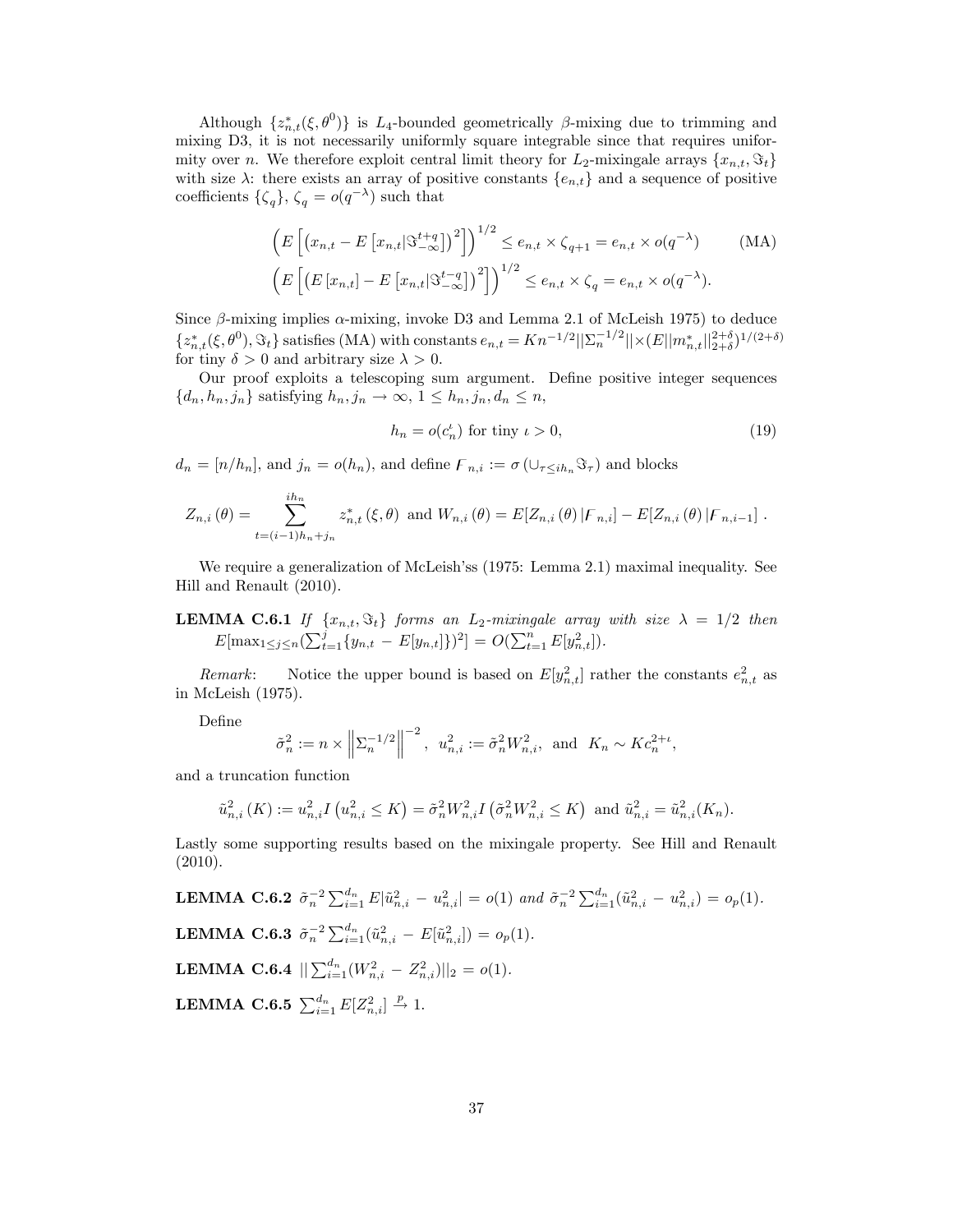**Proof of Lemma C.6.** We will show  $\sum_{t=1}^{n} z_{n,t}^*(\xi, \theta^0) = \sum_{i=1}^{d_n} W_{n,i}(\theta^0) + o_p(1)$  and  $\sum_{i=1}^{d_n} W_{n,i}(\theta^0) \stackrel{d}{\rightarrow} N(0,1)$ . The claim then follows by the Cramér-Wold theorem. Drop the arguments  $\xi$  and  $\theta^0$ .

Step 1 (decomposition): Decompose

$$
\sum_{t=1}^{n} z_{n,t}^{*} = \sum_{i=1}^{d_n} W_{n,i} + \sum_{i=1}^{d_n} (Z_{n,i} - E[Z_{n,i}|F_{n,i}]) + \sum_{i=1}^{d_n} E[Z_{n,i}|F_{n,i-1}] + \sum_{i=1}^{d_n} \sum_{t=(i-1)h_n+1}^{(i-1)h_n+j_n} z_{n,t}^{*} + \sum_{t=d_nh_n+1}^{n} z_{n,t}^{*} = \sum_{i=1}^{d_n} W_{n,i} + E_n.
$$

 $\{z_{n,t}^*, \Im_t\}$  satisfies (MA) with constants  $e_{n,t} = Kn^{-1/2} ||\Sigma_n^{-1/2}|| \times (E||m_{n,t}^*||_{2+\delta}^{2+\delta})^{1/(2+\delta)}$ and coefficients  $\psi_q = o(q^{-\lambda})$  for any  $\lambda > 0$ . Define the index set  $B_{n,t} = \{t : t \in \bigcup_{i=1}^{d_n} [(i\theta_{i-1})\sum_{i=1}^{d_n} d_i - (t\theta_{i-1})\sum_{i=1}^{d_n} d_i - (t\theta_{i-1})\sum_{i=1}^{d_n} d_i\}$  $-1)h_n + j_n + 1, ..., ih_n$ . It can similarly be shown  $\{z_{n,t}^* - E[z_{n,t}^*|F_{n,i}], \Im_t\}_{t \in B_{n,t}}$  and  $\{E[z_{n,t}^*|F_{n,i-1}], \Im_t\}_{t \in B_{n,t}}$  satisfy (MA) with constants  $e_{n,t} \psi_{j_n}^t$  and coefficients  $\psi_{j_n}^{1-t}$  of arbitrary size. (de Jong 1997: A.7-A.12).

Maximal inequality Lemma C.6.1, stationarity under D3 and  $E[(z_{n,t}^*)^2] = n^{-1/2}$  imply

$$
E\left[\left(\sum_{t=d_n h_n+1}^n z_{n,t}^*\right)^2\right] = O\left(\sum_{t=d_n h_n+1}^n E\left[\left(z_{n,t}^*\right)^2\right]\right) = o\left(1\right)
$$

since  $1 - [n/h_n](h_n/n) \to 0$  arbitrarily fast. Further,  $E[(\sum_{i=1}^{d_n} \sum_{t=(i-1)h_n+1}^{(i-1)h_n+j_n} z_{n,t}^*)^2] =$  $O(\sum_{i=1}^{d_n} \sum_{t=(i-1)h_n+1}^{(i-1)h_n+j_n} E[(z_{n,t}^*)^2]) = O(d_nj_n/n) = O(j_n/h_n) = o(1)$ . Similarly,  $E[(\sum_{i=1}^{d_n} {Z_{n,i}})$  $-E[Z_{n,i}|F_{n,i}]\}^2] = O(\sum_{i=1}^{d_n} \sum_{t=(i-1)h_n+j_n}^{ih_n} e_{n,t}^2 \psi_{j_n}^{2t}) = O(j_n^{-2\iota\lambda}) = o(1),$  and  $E[(\sum_{i=1}^{d_n} E[Z_{n,i}|F_{n,i-1}])^2]$  $= o(1)$ . Therefore  $E_n = o_p(1)$  by Chebyshev's inequality.

**Step 2 (central limit theorem):**  $\sum_{i=1}^{d_n} W_{n,i} \stackrel{d}{\rightarrow} N(0,1)$  follows from Corollary 2.8 and equation (2.4) of McLeish (1974) given Steps 2.1 and 2.2 below.

 $\textbf{Step 2.1 (LLN }\sum_{i=1}^{d_n}W_{n,i}^2$  $\stackrel{p}{\rightarrow}$  1): By the triangular inequality  $\sum_{i=1}^{d_n} W_{n,i}^2 - 1$  $\leq \sum_{i=1}^{5} E_{n,i}$  where

$$
E_{n,1} = \left| \frac{1}{\hat{\sigma}_n^2} \sum_{i=1}^{d_n} (\tilde{u}_{n,i}^2 - u_{n,i}^2) \right| \text{ and } E_{n,2} = \left| \frac{1}{\hat{\sigma}_n^2} \sum_{i=1}^{d_n} (\tilde{u}_{n,i}^2 - E[\tilde{u}_{n,i}^2]) \right|
$$
  
\n
$$
E_{n,3} = \frac{1}{\hat{\sigma}_n^2} \sum_{i=1}^{d_n} |E[\tilde{u}_{n,i}^2] - E[u_{n,i}^2]| \text{ and } E_{n,4} = \left| \sum_{i=1}^{d_n} (E[W_{n,i}^2] - E[Z_{n,i}^2]) \right|
$$
  
\n
$$
E_{n,5} = \left| \sum_{i=1}^{d_n} E[Z_{n,i}^2] - 1 \right|.
$$

Lemmas C.6.2 and C.6.3 imply  $E_{n,1}$ ,  $E_{n,2}$  and  $E_{n,3}$  are  $o_p(1)$ , and Lemma C.6.4 and Lyapunov's inequality imply  $E_{n,4} \leq ||\sum_{i=1}^{d_n} (W_{n,i}^2 - Z_{n,i}^2)||_2 = o(1)$ . Finally, Lemma C.6.5 asserts  $E_{n,5} = o_p(1)$ .

**Step 2.2 (Lindeberg**  $\sum_{i=1}^{d_n} E[W_{n,i}^2 I(|W_{n,i} > \epsilon)] \to 0$ ): We first show  $E[W_{n,i}^2 \tilde{\sigma}_n^2 I(W_{n,i}^2 \tilde{\sigma}_n^2$  $> M$ )]  $\leq Kh_n^{\kappa+1} \int_M^{Kc_n^{2+\iota}} u^{-\kappa/2} du$  for any  $M > 0$ , tiny  $\iota > 0$  and some  $\kappa \in (0, 2]$ . Use sub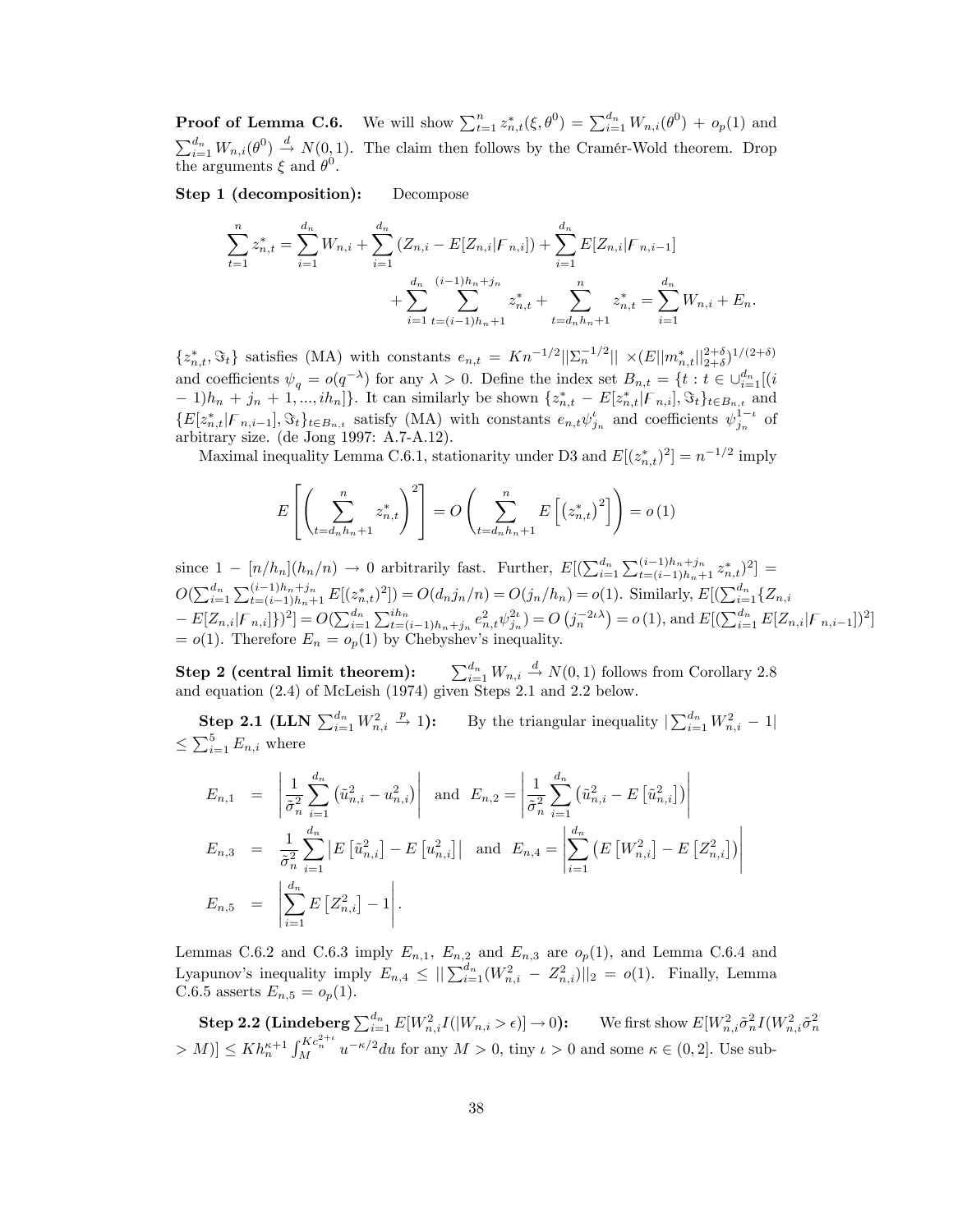additivity and the triangular inequality to deduce

$$
E\left[W_{n,i}^{2}\tilde{\sigma}_{n}^{2}I\left(W_{n,i}^{2}\tilde{\sigma}_{n}^{2} > M\right)\right] = \int_{M}^{\infty} P\left(W_{n,i}^{2}\tilde{\sigma}_{n}^{2} > u\right) du
$$
  

$$
\leq \int_{M}^{c_{n}^{2}+1} P\left(|Z_{n,i}| \tilde{\sigma}_{n} > (u/2)^{1/2}\right) du
$$
  

$$
+ \int_{c_{n}^{2}+1}^{\infty} P\left(|W_{n,i} - Z_{n,i}| \tilde{\sigma}_{n} > (u/2)^{1/2}\right) du = A_{n,i} + B_{n,i},
$$

say. Moment bound D4, Markov's inequality, the construction of  $z_{n,t}^*$ , and subadditivity imply for some  $\kappa \in (0, 2]$ 

$$
A_{n,i} \leq \sum_{t=(i-1)h_n+j_n}^{ih_n} \int_M^{c_n^{2+i}} P\left( |z_{n,t}^*| \tilde{\sigma}_n > \frac{1}{h_n} (u/2)^{1/2} \right) du
$$
  

$$
\leq \sum_{t=(i-1)h_n+j_n}^{ih_n} \int_M^{c_n^{2+i}} P\left( K \left\| m_t \left( \theta^0 \right) \right\| > \frac{1}{h_n} (u/2)^{1/2} \right) du \leq h_n^{\kappa+1} \int_M^{c_n^{2+i}} u^{-\kappa/2} du.
$$

Next, trimming implies  $|W_{n,i} - Z_{n,i}| \tilde{\sigma}_n \le Kh_nc_n$ . By Markov's inequality

$$
B_{n,i} = \int_{c_n^{2+\iota}}^{Kh_n^2 c_n^2} P\left( |W_{n,i} - Z_{n,i}| \tilde{\sigma}_n > (u/2)^{1/2} \right) du \le K \times E \left| W_{n,i} - Z_{n,i} \right| \tilde{\sigma}_n \int_{c_n^{2+\iota}}^{Kh_n^2 c_n^2} u^{-1/2} du.
$$

Since  $h_n = o(c_n)$  from (19) the right-hand-side is 0 for large n

Now use stationarity,  $d_n h_n \sim n$ , and covariance property (9.1) to deduce

$$
\sum_{i=1}^{d_n} E\left[W_{n,i}^2 I\left(\left|W_{n,i}\right|>\epsilon\right)\right] = \frac{1}{\tilde{\sigma}_n^2} \sum_{i=1}^{d_n} E\left[W_{n,i}^2 \tilde{\sigma}_n^2 I\left(\left|W_{n,i} \tilde{\sigma}_n\right|>\epsilon \tilde{\sigma}_n\right)\right]
$$
  

$$
\leq K \frac{d_n}{\tilde{\sigma}_n^2} h_n^{\kappa+1} \int_{\epsilon^2 \tilde{\sigma}_n^2}^{Kc_n^{2+\iota}} u^{-\kappa/2} du \leq Kh_n^{\kappa} \int_{\epsilon^2 \tilde{\sigma}_n^2}^{Kc_n^{2+\iota}} u^{-\kappa/2} du.
$$

Since (9.1) and D5 together imply  $\tilde{\sigma}_n^2/c_n^{2+\iota} \to \infty$  for sufficiently tiny  $\iota > 0$ , the righthand-side is 0 for large  $n$ .

**Proof of Lemma C.7.** Minkowski's inequality, the M2 bound  $||V_n^{1/2}|| \le Kn^{1/2}||J_n|| \times ||\Sigma_n^{-1}||^{1/2}$ , the matrix norm bound  $||\Sigma_n^{-1}||^{1/2} \le K||\Sigma_n^{-1/2}||, ||\Sigma_n^{-1/2}||^{-1}/n^{1/2} = o(1)$  under (9.2), and the Lemma C.2 uniform approximation imply

$$
\sup_{\theta \in U^{0}(\delta_{n})} \left\{ \frac{\left( \left\| V_{n}^{1/2} \right\| / \left\| J_{n} \right\| \right) \left\| \left\{ \hat{m}_{n}^{*}(\theta) - \hat{m}_{n}^{*}(\theta^{0}) \right\} - \left\{ E \left[ m_{n,t}^{*}(\theta) \right] - E \left[ m_{n,t}^{*}(\theta^{0}) \right] \right\} \right\|}{1 + \left\| V_{n}^{1/2} \right\| \times \left\| \theta - \theta^{0} \right\|} \right\} \n\leq \sup_{\theta \in U^{0}(\delta_{n})} \left\{ \frac{\left( \left\| V_{n}^{1/2} \right\| / \left\| J_{n} \right\| \right) \left\| \left\{ m_{n}^{*}(\theta) - m_{n}^{*}(\theta^{0}) \right\} - \left\{ E \left[ m_{n,t}^{*}(\theta) \right] - E \left[ m_{n,t}^{*}(\theta^{0}) \right] \right\} \right\|}{1 + \left\| V_{n}^{1/2} \right\| \times \left\| \theta - \theta^{0} \right\|} \right\} + o_{p}(1).
$$

Now apply moment expansion Lemma B.2, equation expansion Lemma C.1.a, covariance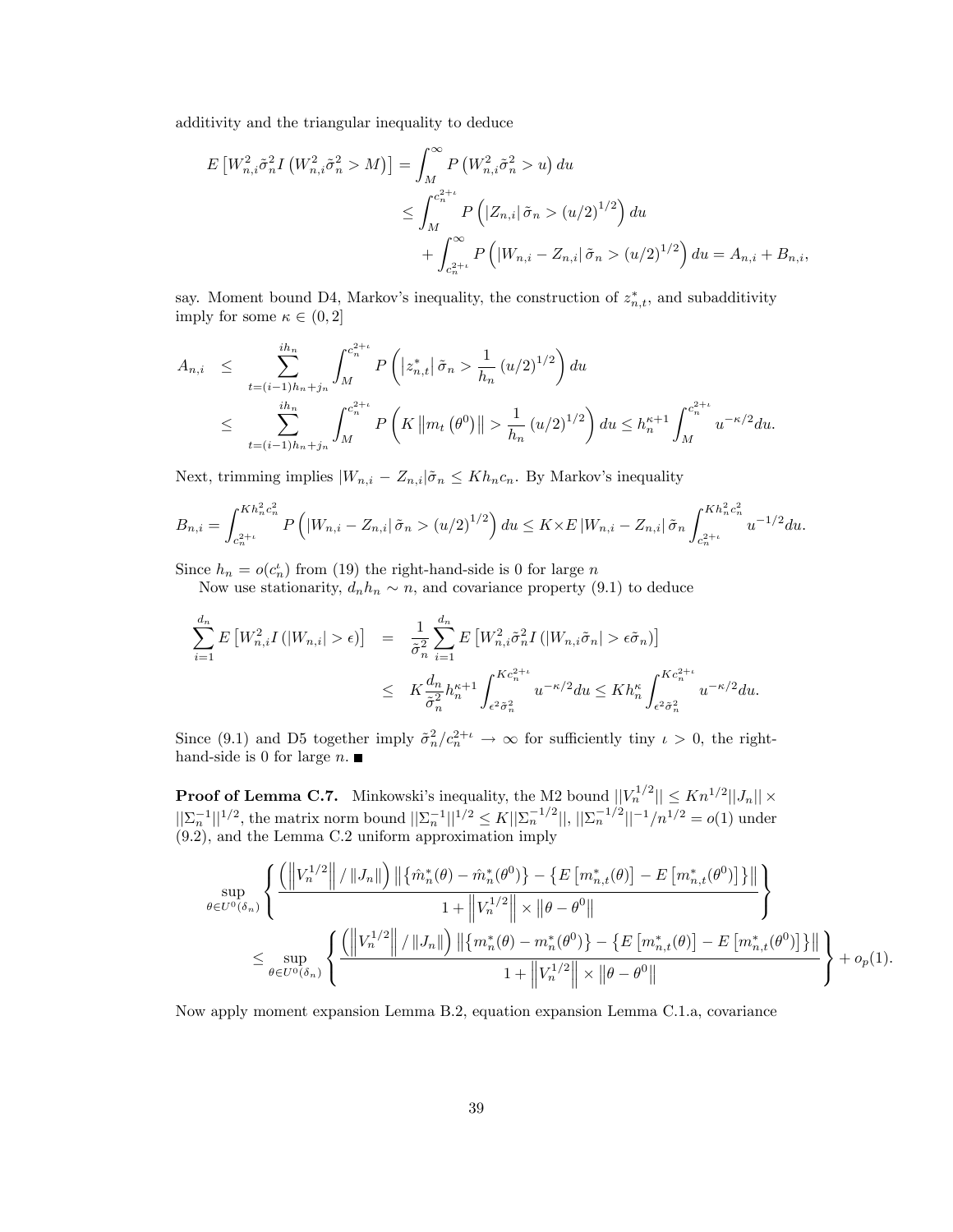bound (9.2) and scale bound M2, to deduce

$$
\sup_{\theta \in U^{0}(\delta_{n})} \left\{ \frac{\left( \left\|V_{n}^{1/2}\right\| / \left\|J_{n}\right\|\right) \left\| \left\{m_{n}^{*}(\theta) - m_{n}^{*}(\theta^{0})\right\} - \left\{E\left[m_{n,t}^{*}(\theta)\right] - E\left[m_{n,t}^{*}(\theta^{0})\right]\right\}\right\|}{1 + \left\|V_{n}^{1/2}\right\| \times \left\|\theta - \theta^{0}\right\|} \right\}
$$
\n
$$
\leq \sup_{\theta \in U^{0}(\delta_{n})} \left\{ \frac{\left\|J_{n}^{*}(\theta) - J_{n}\right\|}{\left\|J_{n}\right\|} \right\} + o_{p}\left(1\right)
$$
\n
$$
\leq \sup_{\theta \in U^{0}(\delta_{n})} \left\{ \frac{\left\|J_{n}^{*}(\theta) - J_{n}^{*}\right\|}{\left\|J_{n}\right\|} \right\} + \left\{ \frac{\left\|J_{n}^{*} - J_{n}\right\|}{\left\|J_{n}\right\|} \right\} + o_{p}\left(1\right).
$$

The first term is  $o_p(1)$  by supposition D6.ii and the second term is  $o_p(1)$  by Lemma 2.5.

**Proof of Lemma C.8.** The claim follows by invoking the martingale difference decomposition and law of large numbers in Steps 2 and 3 of the proof of Lemma C.6.  $\blacksquare$ 

#### REFERENCES

[1] Agulló, J., C. Croux, S. Van Aelst (2008). The Multivariate Least-Trimmed Squares Estimator, Journal of Multivariate Analysis 99, 311-338.

[2] An, H.Z. and Z.G. Chen (1982). On Convergence of LAD Estimates in Autoregression with InÖnite Variance, Journal of Multivariate Analysis 12, 335-345.

[3] An, H.Z., and F.C. Huang (1996). The Geometrical Ergodicity of Nonlinear Autoregressive Models, Statistica Sinica 6, 943-956.

[4] Andrews, D.W.K (1988). Laws of Large Numbers for Dependent Non-Identically Distributed Random Variables, Econometric Theory 4, 458-467.

[5] Andrews, D.W.K (1992). Generic Uniform Convergence, Econometric Theory 8, 241-257.

[6] Antoine, B. and E. Renault (2008a). Efficient Minimum Distance Estimation with Multiple Rates of Convergence, Working Paper, Dept. of Economics, University of North Carolina - Chapel Hill.

[7] Antoine, B. and E. Renault (2008b). Efficient GMM with Nearly-Weak Instruments, Working Paper, Dept. of Economics, University of North Carolina - Chapel Hill.

[8] Arcones, M.A. and B. Yu (1994). Central Limit Theorems for Empirical and U-Processes of Stationary Mixing Sequences, Journal of Theoretical Probability 7, 47-71 .

[9] Bassett, G.W. (1991). Equivariant, Monotonic, 50% Breakdown Estimators, American Statistician 45, 135–137.

[10] Basrak, B., R.A. Davis, and T, Mikosch (2002). Regular Variation of GARCH Processes, Stochastic Processes and their Applications 12, 908-920.

[11] Borkovec, M. and C. Klüppelberg (2001). The Tail of the Stationary Distribution of an Autoregressive Process with  $ARCH(1)$  Errors, Annals of Applied Probability 11, 1220–124..

[12] Brockwell, P.J. and D.B.H. Cline (1985). Linear Prediction of ARMA Processes with Infinite Variance, Stochastic Processes and their Applications 19, 281-296.

[13] Campbell, J. and L. Hentschel (1992). No News is Good News: An Asymmetric Model of Changing Volatility in Stock Returns, Journal of Financial Economics 31, 281-318.

[14] Carrasco M., and X. Chen (2002). Mixing and Moment Properties of Various GARCH and Stochastic Volatility Models, Econometric Theory 18, 17-39.

[15] Chen, L.-A., A. H. Welsh and W. Chan (2001). Estimators for the Linear Regression Model Based on Winsorized Observations, Statistica Sinica 11, 147-172.

[16] Chernozhukov, V. (2005). Inference for Extreme Conditional Quantile Models, with an Application to Birthweight, Working Paper, Dept. of Economics, Massachusetts Institute of Technology.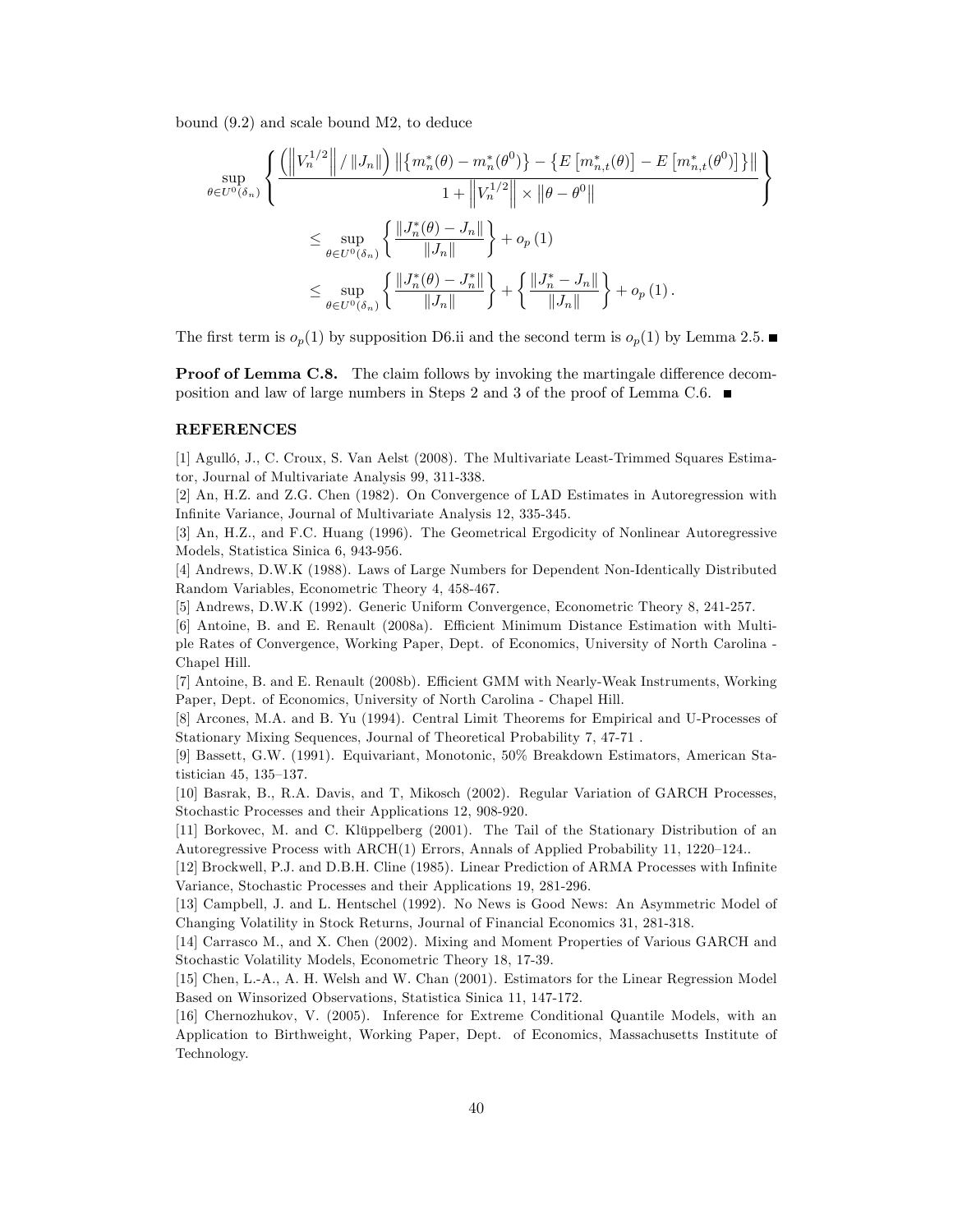[17] Čižek, P. (2005). Least Trimmed Squares in Nonlinear Regression Under Dependence, Journal of Statistical Planning and Inference 136, 3967–3988.

[18] Čižek, P. (2008). General Trimmed Estimation: Robust Approach to Nonlinear and Limited Dependent Variable Models, Econometric Theory 24 , 1500-1529.

[19] Čižek, P. (2009). Generalized Method of Trimmed Moments, Working Paper, CentER, University of Tilburg.

[20] Cline, D.B.H. (1986). Convolution Tails, Product Tails and Domains of Attraction, Probability Theory and Related Fields 72, 529–557.

[21] Cline, D.B.H. (1989). Consistency for Least Squares Regression Estimators with Infinite Variance Data, Journal of Statistical Planning and Inference 23, 163-179.

[22] Cline, D.B.H. (2007). Regular Variation of Order 1 Nonlinear AR-ARCH models, Stochastic Processes and Theiry Applications 117, 840-861.

[23] Davidson, J. (1994). Stochastic Limit Theory. Oxford University Press: Oxford.

[24] Davis, R.A. and S.I. Resnick (1986). Limit Theory for Sample for the Sample Covariance and Correlation Functions of Moving Averages, Annals of Statistics 14, 533-558.

[25] Davis, R.A., K. Knight and J. Liu (1992). M-Estimation for Autoregressions with Infinite Variance, Stochatic Processes and Their Applications 40, 145-180.

[26] Ding, Z. and C.W.J. Granger (1996). Modeling Volatility Persistence of Speculative Returns: A New Approach, Journal of Econometrics 73, 185-215.

[27] Doukhan, P. (1994). Mixing: Properties and Examples, Lecture Notes in Statistics 85. Springer: Berlin.

[28] Doukhan, P., P. Massart, and E. Rio (1995). Invariance Principles for Absolutely Regullar Empirical Processes, Annales de l'Institut Henri Poincaré 31, 393-427.

[29] Embrechts, P., Klüppelberg, C. and Mikosch, T. (1997). Modelling Extremal Events for Insurance and Finance. Springer-Verlag: Frankfurt.

[30] Engle, R. amd V. Ng (1993). Measuring and Testing the Impact of News On Volatility, Journal of Finance 48, 1749-1778.

[31] Fama, E.F., and K.R. French (1993). Common Risk Factors in the Returns on Stocks and Bonds, Journal of Financial Economics 33, 3-5.

[32] Feller, W. (1971). An Introduction to Probability Theory and its Applications, 2 ed., Vol. 2. Wiley: New York.

[33] Finkenstadt, B., and H. Rootzén (2003). Extreme Values in Finance, Telecommunications and the Environment. Chapman and Hall: New York.

[34] Francq, C. and J.M. Zakoïan (2004). Maximum Likelihood Estimation of Pure GARCH and ARMA-GARCH Processes, Bernoulli 10, 605-637.

[35] Goldie, C.M., and R.L. Smith (1987). Slow Variation with Remainder: Theory and Applications, Quarterly Journal of Mathematics 38, 45-71.

[36] Griffin, P.S. and W.E. Pruitt (1987). The Central Limit Problem for Trimmed Sums, Mathematical Proceedings of the Cambridge Philosophical Society 102, 329-349.

[37] Haeusler, E., and J. L. Teugels (1985). On Asymptotic Normality of Hillís Estimator for the Exponent of Regular Variation, Annals of Statistics 13, 743-756.

[38] Hadi, A. and A. Luceno (1997). Maximum Trimmed Likelihood Estimators: A Unified Approach, Examples and Algorithms, Computational Statistics  $\&$  Data Analysis 25, 251–272.

[39] Hall, A. (2005). Generalized Method of Moments. Oxford University Press: Oxford.

[40] Hall, P. and C.C. Heyde (1980). Martingale Limit Theory and Its Applications, Academic Press : New York.

[41] Hall, P. and Q. Yao (2003). Inference in ARCH and GARCH Models with Heavy-Tailed Errors, Econometrica 71, 285-317.

[42] Hannan, E.J. and M. Kanter (1977). Autoregressive Processes with Infinite Variance, Journal of Applied Probability 14, 411-415.

[43] Hansen, L.P. (1982). Large Sample Properties of Method of Moments Estimators, Econo-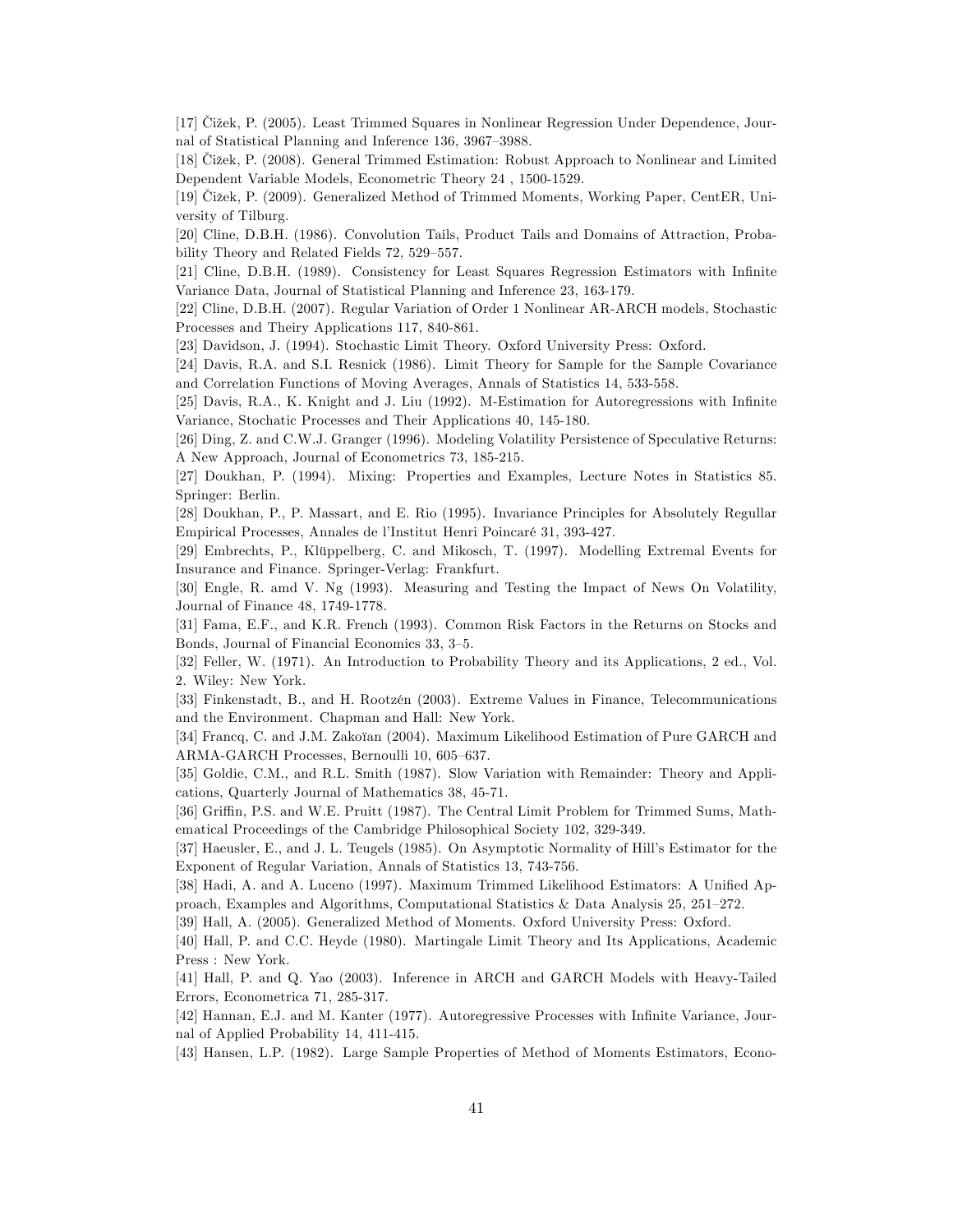metrica 50, 1029-1054.

[44] Hansen, B. and S.W. Lee (1994). Asymptotic Theory for the Garch (1,1) Quasi-Maximum Likelihood Estimator, Econometric Theory 10, 29-52.

[45] He, X., J. Jurecková, R. Koenker and S. Portnoy (1990). Tail Behavior of Regression Estimators and their Breakdown Points, Econometrica 58, 1195-1214.

[46] Hill, J.B. (2009a). On Functional Central Limit Theorems for Dependent, Heterogeneous Arrays with Applications to Tail Index and Tail Dependence Estimation, Journal of Statistical Planning and Inference 139, 2091-2110.

[47] Hill, J.B. (2009b). Central Limit Theory for Kernel-Self Normalized Tail-Trimmed Sums of Dependent, Heterogeneous Data with Applications, Working Paper, Dept. of Economics, University of North Carolina - Chapel Hill.

[48] Hill, J.B. (2010). On Tail Index Estimation for Dependent, Heterogeneous Data, Econometic Theory 26: in press.

[49] Hill, J.B. and E. Renault (2010). Technical Appendix for "Generalized Method of Moments with Tail Trimming", University of North Carolina - Chapel Hill; www.unc.edu/ $\sim$ jbhill/ gmttm\_tech\_append.pdf.

[50] Hill, J.B. and A. Shneyerov (2009). Are There Common Values on BC Timber Sales? A Tail-Index Nonparametric Test, Working Paper, Dept. of Economics, University of North Carolina - Chapel Hill.

[51] Honoré, B. (1992). Trimmed LAD and Least Squares Estimation of Truncated and Censored Regression Models with Fixed Effects, Econometrica 60, 533-565.

[52] Horowitz, J. L. (1998). Bootstrap Methods for Covariance Structures, Journal of Human Resourses 33, 39-61.

[53] Hsing, T. (1991). On Tail Index Estimation Using Dependent Data, Annals of Statistics 19, 1547-1569.

[54] Huber, P.J. (1964). Robust Estimation of Location Parameter, Annals of Mathematical Statistics 35 73-101.

[55] Ibragimov, I. A. and Y. V. Linnik (1971). Independent and Stationary Sequences of Random Variables. Wolters-Noordhof: Berlin.

[56] Jensen, S.T. and A. Rahbek (2004). Asymptotic Normality of the QML Estimator of ARCH in the Nonstationary Case, Econometrica 72, 641-646.

[57] Jurecková, J. and P.K. Sen (1996). Robust Statistical Procedures: Asymptotics and Interrelations. Wiley: New York.

[58] Kan., S., and A. Lewbel (2007). Weighted and Two-Stage Least Squares Estimations of Semiparamertic Truncated Regression Models, Econometric Theory 23, 309-347.

[59] Knight, K. (1987). Rate of Convergence of Centred Estimates of Autoregressive Parameters for Infinite Variance Autoregressions, Journal of Time Series Analysis 8, 51-60.

[60] Leadbetter, M.R., G. Lindgren and H. Rootzén (1983). Extremes and Related Properties of Random Sequences and Processes, Springer-Verlag: New York.

[61] Ling, S. (2005). Self-Weighted LAD Estimation for Infinite Variance Autoregressive Models, Journal of the Royal Statistical Society Series B 67, 381-393.

[62] Ling, S. (2007). Self-Weighted and Local Quasi-Maximum Likelihood Estimators for ARMA-GARCH/IGARCH Models, Journal of Econometrics 150, 849-873.

[63] Linton, O., J. Pan and H. Wang (2010). Estimation for a Non-stationary Semi-Strong GARCH(1,1) Model with Heavy-Tailed Errors, Econometric Theory 26, 1-28.

[64] Lumsdaine, R. (1995). Finite-Sample Properties of the Maximum Likelihood Estimator in GARCH(1,1) and IGARCH(1,1) Models: A Monte Carlo Investigation, Journal of Business and Economic Statistics. 13, 1-10.

[65] Lumsdaine, R. (1996). Consistency and Asymptotic Normality of the Quasi-Maximum Likelihood Estimator in IGARCH(1,1) and Covariance Stationary GARCH(1,1) Models, Econometrica 64, 575-596.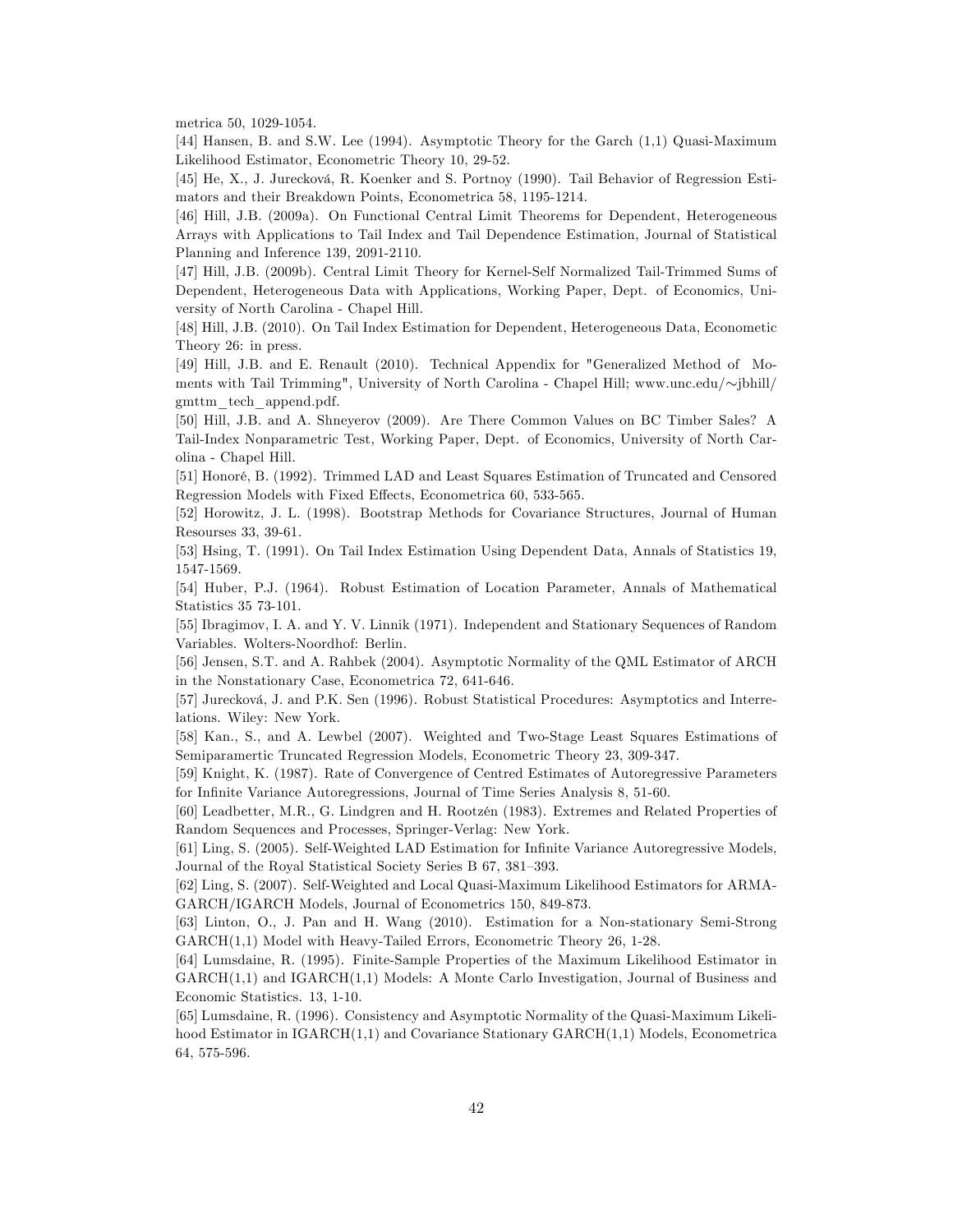[66] Mandelbrot, B. (1963). The Variation of Certain Speculative Prices, Journal of Business 36, 394-419.

[67] McFadden D.L. (1989). A Method of Simulated Moments for Estimation of Multinomial Discrete Response Models Without Numerical Integration, Econometrica 57, 995-1026.

[68] McLeish, D.L. (1974). Dependent Central Limit Theorems and Invariance Principles, Annals of Probability 2, 620-628.

[69] McLeish, D.L. (1975). Maximal Inequality and Dependent Strong Laws, Annals of Probability 3, 829-839.

[70] Meitz M. and P. Saikkonen (2008). Stability of Nonlinear AR-GARCH Models, Journal of Time Series Analysis 29, 453-475.

[71] Mikosch, T. and C. Stărică (2000). Limit Theory for the Sample Autocorrelations and Extremes of a GARCH(1,1) Process, Annals of Statistics 28, 1427-1451 .

[72] Naveau, P. (2003). Almost Sure Relative Stability of the Maximum of a Stationary Sequence, Advances in Applied Probability 35, 721-736.

[73] Neykov, N.M. and P.N. Neytchev (1990). A Robust Alternative of the Maximum Likelihood Estimator, Short Communications of Compstat, Dubrovnik 1990, 99-100.

[74] Newey, W.K., and D.L. McFadden (1994). Large Sample Estimation and Hypothesis Testing, in: R. Engle and D. McFadden, eds., Handbook of Econometrics, Vol. 4. Amsterdam: North-Holland.

[75] Pakes, A. and D. Pollard (1989). Simulation and the Asymptotics of Optimization Estimators, Econometrica 57, 1027-1057.

[76] Peng, L. and Q. Yao (2003). Least Absolute Deviations Estimation for ARCH and GARCH Models, Biometrika 90, 967-975.

[77] Pollard, D. (1984). Convergence of Stochastic Processes. Springer-Verlang New York.

[78] Powell, J.L. (1986). Symmetrically Trimmed Least Squares Estimation for Tobit Models, Econometrica 54, 1435-1460.

[79] Renault, E. (1997). EconomÈtrie de la Finance: La MÈthode des Moments GÈnÈralisÈs, in EncyclopÈdie des MarchÈs Financiers, edited by Y. Simon, Economica, Paris, 1997, 330-407.

[80] Resnick, S.I. (1987). Extreme Values, Regular Variation and Point Processes. Springer-Verlag: New York.

[81] Resnick, S.I. (1997). Heavy Tail Modeling and Traffic Data, Annals of Statistics 25, 1805-1849.

[82] Ronchetti, E. and F. Trojani (2001). Robust Inference with GMM Estimators, Journal of Econometrics 101, 37-69.

[83] Rousseeuw, P.J. (1985). Multivariate Estimation with High Breakdown Point, In W. Grossman, G. Páug, I. Vincze, and W. Wertz (eds.), Mathematical Statistics and Applications, volume B, 283-297, Reidel: Berlin.

[84] Ruppert, D. and J. Carroll (1980). Trimmed Least Squares Estimation in the Linear Model, Journal of the American Statistical Association 75, 828-838.

[85] Stock, J.H. and J.H. Wright (2000). GMM with Weak Identification, Econometrica 68, 1055-1096.

[86] Tableman, M. (1994). The Asymptotics of the Least Trimmed Absolute Deviations (LTAD) Estimator, Statistics and Probability Letters 19, 329-337.

[87] van der Vaart, A.W., and J.A. Wellner (1996). Weak Convergence and Empirical Processes, Springer-Verlang: New York.

[88] Vapnik, V. N., and A. YA. Cervonenkis (1971). On the Uniform Convergence of Relative Frequencies of Events to Their Probabilities, Theory of Probability and Its Application 16, 264-280.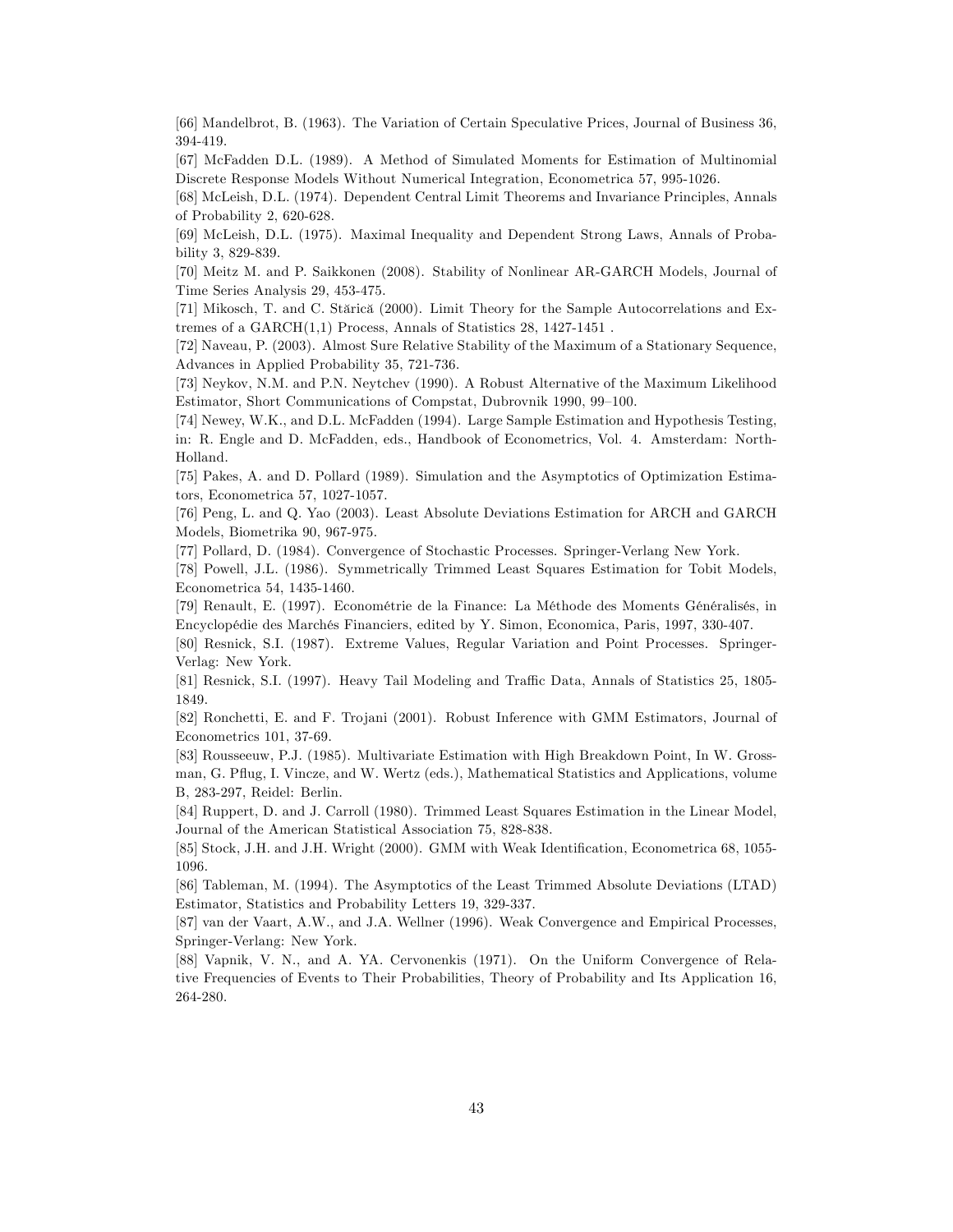|                                                                     | AR.               |             |      |              |                                                                  |     |      |
|---------------------------------------------------------------------|-------------------|-------------|------|--------------|------------------------------------------------------------------|-----|------|
| $\epsilon_t \sim P_{2.5}, \, \kappa_y = 2.5^a, \, \theta_x^0 = 1^b$ |                   |             |      |              | $\epsilon_t \sim P_{2.5}, \, \kappa_y = 1.5, \, \theta_r^0 = .9$ |     |      |
|                                                                     | Mean <sup>c</sup> | $\lambda^d$ | KSe  |              | Mean                                                             |     | ΚS   |
| $GMTTM^f$                                                           | .994(.03)         | .47         | .101 | <b>GMTTM</b> | .901(.01)                                                        | .48 | .051 |
| <b>GMM</b>                                                          | 1.00(.08)         |             | .076 | <b>GMM</b>   | .898(.01)                                                        |     | .086 |
| OML                                                                 | .999(.04)         |             | .121 | QML          | .899(.01)                                                        |     | .132 |

TABLE 3 : Location, AR

|                                                                 |            | AR.                                                              |      |              |           |     |      |
|-----------------------------------------------------------------|------------|------------------------------------------------------------------|------|--------------|-----------|-----|------|
| $\epsilon_t \sim P_{1.5}, \, \kappa_y = 1.5, \, \theta_r^0 = 1$ |            | $\epsilon_t \sim P_{1.5}, \, \kappa_y = 1.5, \, \theta_r^0 = .9$ |      |              |           |     |      |
|                                                                 | Mean       |                                                                  | ΚS   |              | Mean      |     | ΚS   |
| <b>GMTTM</b>                                                    | .994(.13)  | .22                                                              | .051 | <b>GMTTM</b> | .900(.01) | .32 | .069 |
| <b>GMM</b>                                                      | .939(.21)  |                                                                  | .172 | <b>GMM</b>   | .900(.01) |     | .187 |
| OML                                                             | 1.01(0.15) |                                                                  | .272 | QML          | .889(.01) |     | .253 |

a. True parameter value.

b. Error distribution ( $P_{1.5}$  or  $N_{0,1}$ ), and moment supremum or tail index of  $y_t$ :  $E|y_t|^{\kappa_y} = \infty$  and  $E|y_t|^{\kappa_y-\iota} < \infty$ .

c. Simulation mean of parameter estimation (square root of mse in parentheses).

d. Kolmogorov-Smirnov test p-value. In the case of GMTTM, KS p-values are evaluated at that  $k_n = [n^{\lambda}]$  which minimizes KS. 1%, 5%, 10% critical values: .136, .122, .107.

e. KS minimizing  $\lambda$  in the trimming fractile  $k_n = [n^{\lambda}], \lambda \in \{.01, .02, ..., .99\}.$ 

f. GMTTM and GMM are performed in two steps with the efficient weight and QMLE plug-in.

TABLE 4 :ARCH

| $\epsilon_t \sim N_{0,1}, \, \kappa_y = 4.65, \, \theta_r^0 = .5$ |           |     |      |              | $\epsilon_t \sim N_{0,1}, \, \kappa_y = 3.8, \, \theta_r^0 = .6$ |     |      |
|-------------------------------------------------------------------|-----------|-----|------|--------------|------------------------------------------------------------------|-----|------|
|                                                                   | Mean      |     | ΚS   |              | Mean                                                             |     | ΚS   |
| GMTT M <sup>e</sup>                                               | .525(.32) | .76 | .082 | <b>GMTTM</b> | .605(.26)                                                        | .40 | .075 |
| <b>GMM</b>                                                        | .457(.13) |     | .228 | <b>GMM</b>   | .600(.17)                                                        |     | .162 |
| QML                                                               | .492(.07) |     | .051 | OML          | .599(.07)                                                        |     | .082 |

| $\epsilon_t \sim P_{2.5}, \, \kappa_y = 1.8, \, \theta_r^0 = .6$ |           |     |      |              | $\epsilon_t \sim P_{2.1}, \, \kappa_y = 1.4, \, \theta_r^0 = .6$ |     |      |
|------------------------------------------------------------------|-----------|-----|------|--------------|------------------------------------------------------------------|-----|------|
|                                                                  | Mean      |     |      |              | Mean                                                             |     | ΚS   |
| GMTTM                                                            | .602(.38) | .50 | .093 | <b>GMTTM</b> | .582(.34)                                                        | .38 | .105 |
| <b>GMM</b>                                                       | .547(.22) |     | .289 | <b>GMM</b>   | .542(.26)                                                        |     | .213 |
| OML                                                              | .620(.27) |     | .110 | OML          | .683(.18)                                                        |     | .414 |